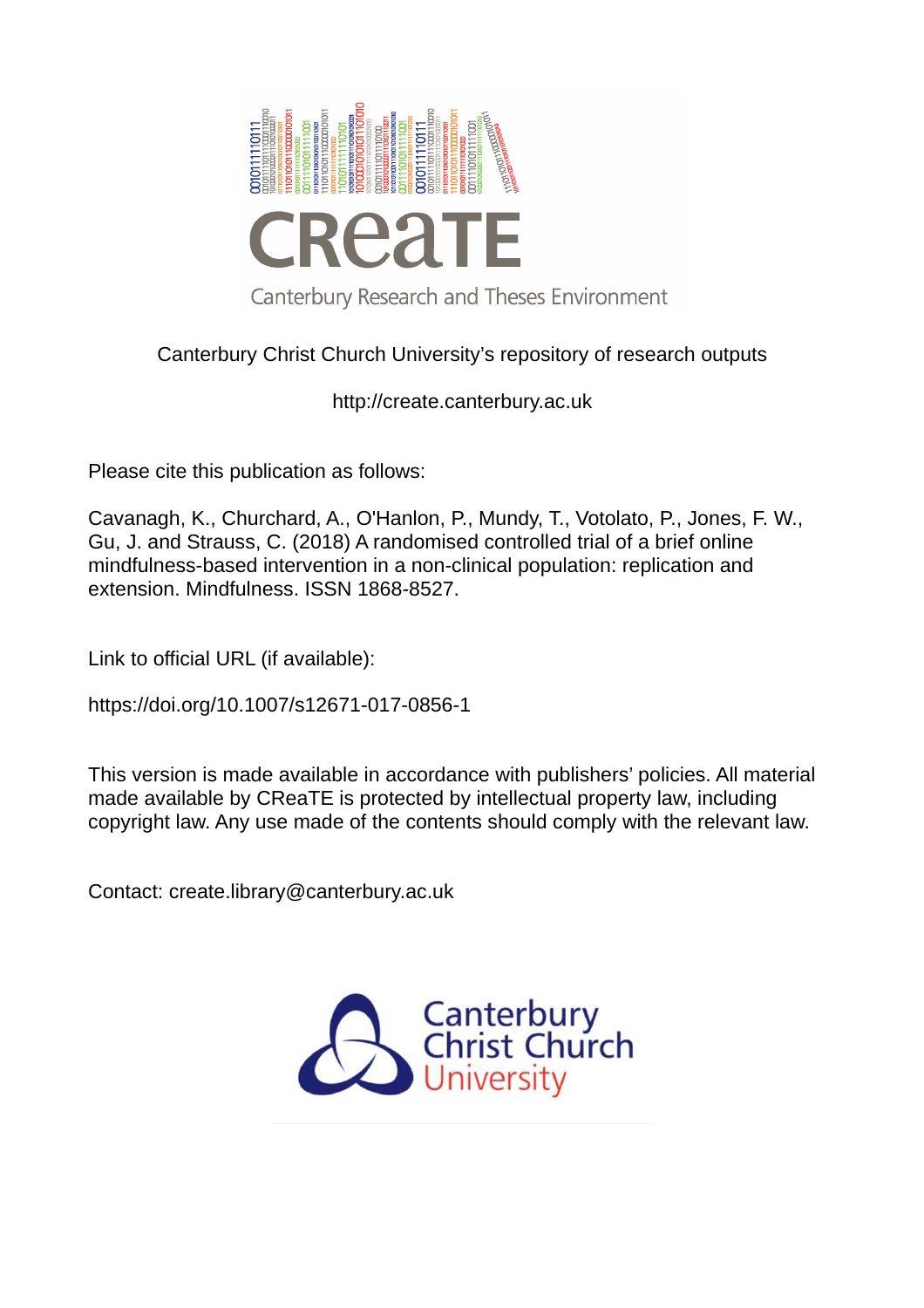# **A randomised controlled trial of a brief online mindfulness-based intervention in a nonclinical Population: replication and extension**

Kate Cavanagh<sup>1</sup>, Alasdair Churchard<sup>1</sup>, Puffin O'Hanlon<sup>1</sup>, Thomas Mundy<sup>1</sup>, Phoebe Votolato<sup>1</sup>, Fergal Jones<sup>2,3</sup>, Jenny Gu<sup>1</sup>, & Clara Strauss<sup>1,2</sup>

1 School of Psychology, University of Sussex, Falmer, East Sussex BN1 9QH, UK

2 Sussex Partnership NHS Foundation Trust, Hove BN3 7HZ, UK

3 School of Psychology, Politics and Sociology, Canterbury Christ Church University, Kent, UK

**Corresponding author:** Kate Cavanagh [kate.cavanagh@sussex.ac.uk](mailto:kate.cavanagh@sussex.ac.uk)

Appears in Mindfulness. Please cite as: Cavanagh, K., Churchard, A., O**'**Hanlon, P., Mundy, T., Votolato, P., Jones, F., Gu, J., & Strauss, C. (in press). A randomised controlled trial of a brief online mindfulness-based intervention in a non-clinical population: Replication and extension. Mindfulness. <https://doi.org/10.1007/s12671-017-0856-1>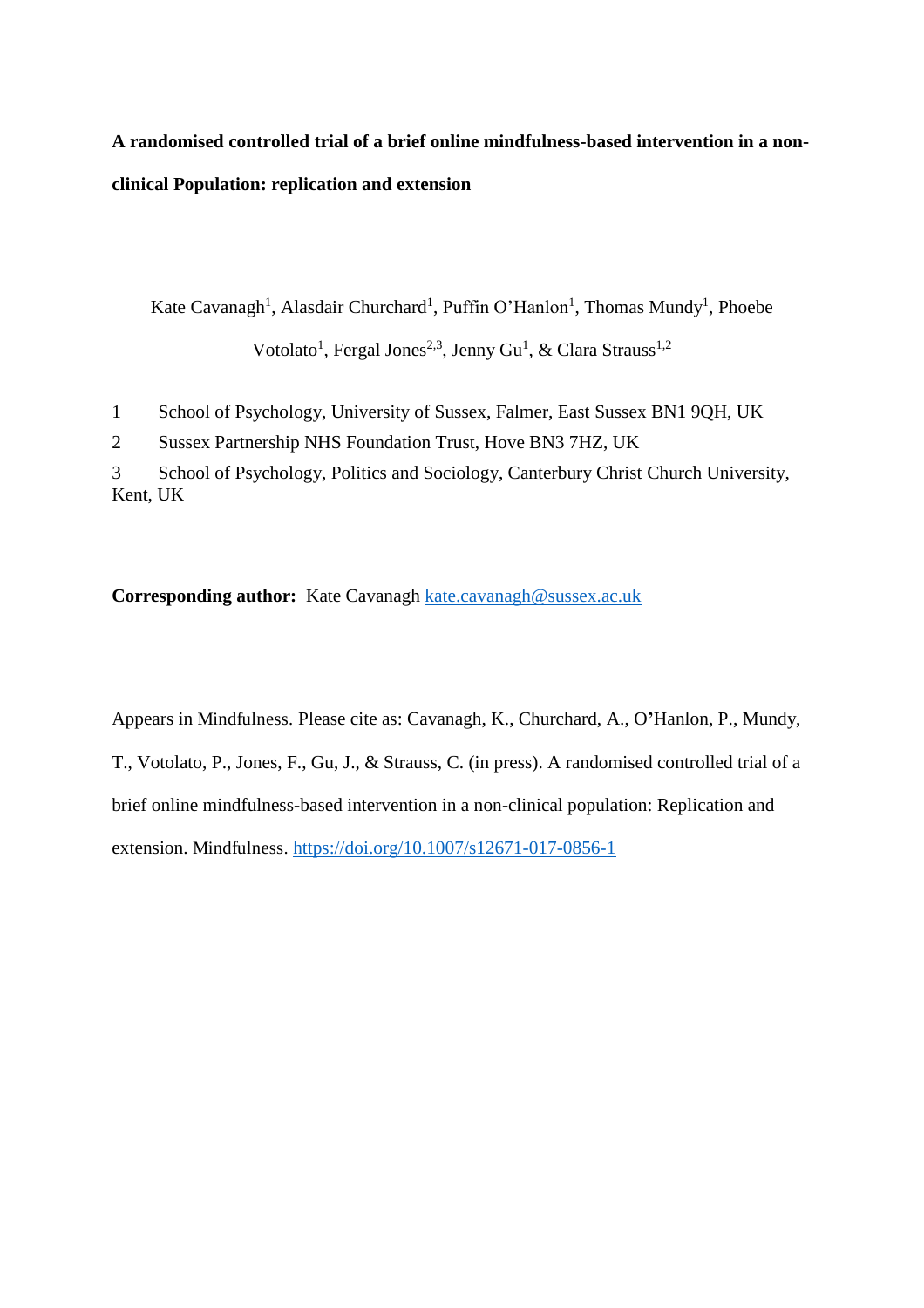## **Abstract**

Building on previous research, this study compared the effects of two brief, online mindfulness-based interventions (MBIs; with and without formal meditation practice) and a no intervention control group in a non-clinical sample. One hundred and fifty-five university staff and students were randomly allocated to a 2-week, self-guided, online MBI with or without mindfulness meditation practice, or a wait list control. Measures of mindfulness, perceived stress, perseverative thinking and anxiety/depression symptoms within were administered before and after the intervention period. Intention to treat analysis identified significant differences between groups on change over time for all measured outcomes. Participation in the MBIs was associated with significant improvements in all measured domains (all ps  $< 0.05$ ), with effect sizes in the small to medium range (0.25 to 0.37, 95% CIs 0.11 to 0.56). No significant changes on these measures were found for the control group. Change in perseverative thinking was found to mediate the relationship between condition and improvement on perceived stress and anxiety/ depression symptom outcomes. Contrary to our hypotheses, no differences between the intervention conditions were found. Limitations of the study included reliance on self-report data, a relatively high attrition rate and absence of a longer-term follow-up. This study provides evidence in support of the feasibility and effectiveness of brief, self-guided MBIs in a non-clinical population and suggests that reduced perseverative thinking may be a mechanism of change. Our findings provide preliminary evidence for the effectiveness of a mindfulness psychoeducation condition, without an invitation to formal mindfulness meditation practice. Further research is needed to confirm and better understand these results and to test the potential of such interventions. Keywords: Mindfulness, Meditation, Mediation, E-mental health, Internet intervention, Self-help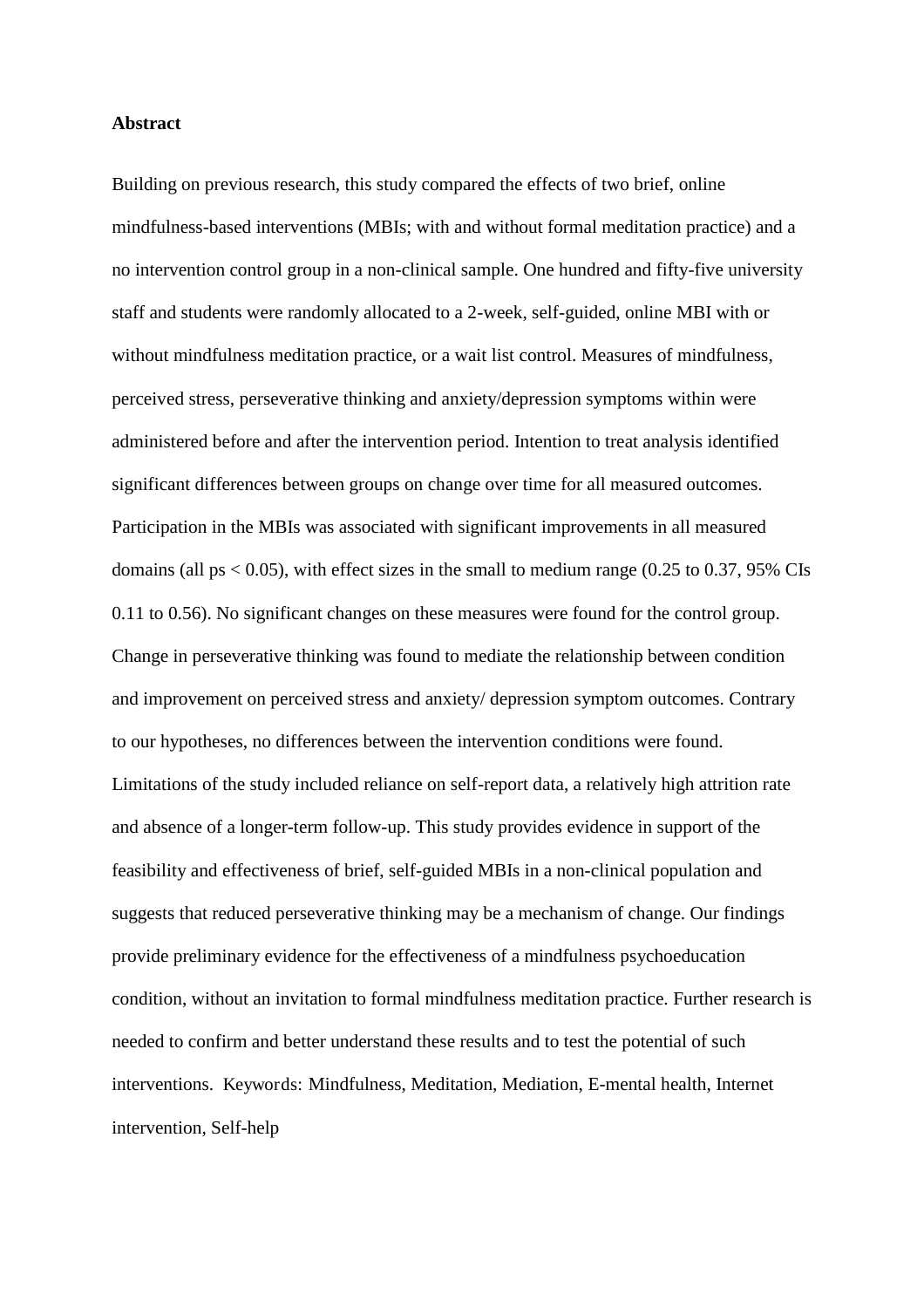## **Introduction**

Mindfulness has been described as 'the awareness that emerges through paying attention on purpose, in the present moment, and non-judgmentally to the unfolding of experience moment by moment' (Kabat-Zinn 2003, p. 145). Mindfulness-based interventions (MBIs) teach individuals to observe, acknowledge, accept and decentre from thoughts, feelings and emotions that come into awareness, and do not aim to change direct experience (thoughts, feelings, bodily sensations, etc.), but rather encourage a changed way of relating to it (Kabat-Zinn et al. 1985; Shapiro et al. 2006). There is growing evidence that MBIs can have positive consequences for psychological (Brown and Ryan 2003; Keng et al. 2011) and physical (Grossman et al. 2004) health, in both clinical (Chiesa and Serretti 2011; Hofmann et al. 2010; Strauss et al. 2014; Vøllestad et al. 2012) and non-clinical (Eberth and Sedlmeier 2012; Khoury et al. 2015) populations.

Given the measured benefits of mindfulness, the possibility of extending the reach of MBIs through lower-intensity interventions has recently begun to be explored. The most widely used protocols, mindfulness-based stress reduction (MBSR) and mindfulness-based cognitive therapy (MBCT), involve approximately 26 to 30 group therapy hours (an initial orientation session,  $8 \times 2$  or 2.5 h sessions and a whole day workshop), coupled with an invitation to engage in daily home practice during the 8-week intervention period. However, recent research findings suggest that alternative methods of offering MBIs, including web-based interventions (Spijkerman et al. 2016) and self-help approaches (Cavanagh et al. 2014) may also hold promise.

Mindfulness-based self-help books, computer programmes, smart phone apps, audio and video recordings of mindfulness exercises and especially guided mindfulness-orientated meditations are widely available in the public domain. There is growing evidence that use of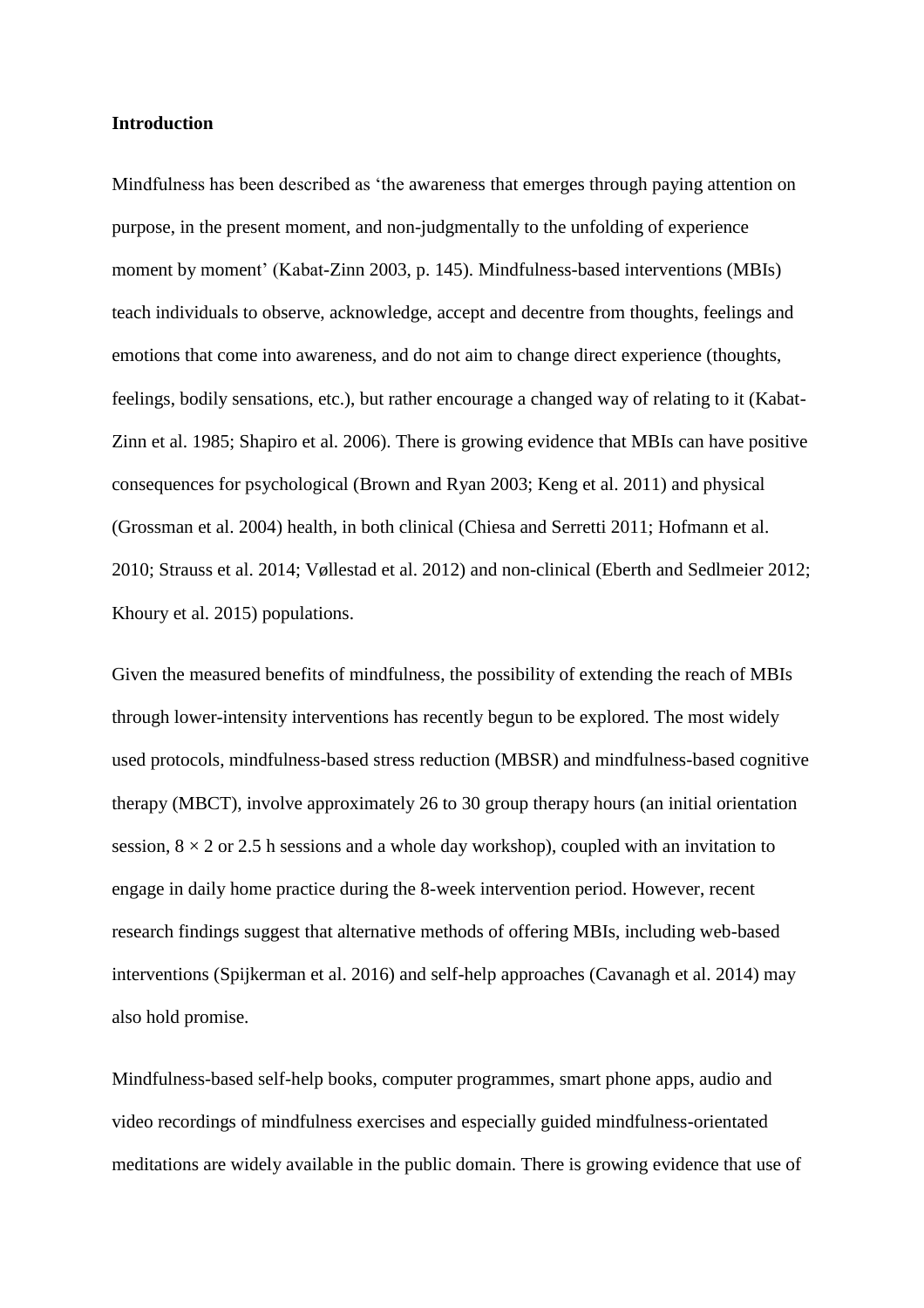these kinds of interventions may be associated with increases in mindfulness and reductions in depression and anxiety in comparison to control conditions (Cavanagh et al. 2014). For example, MBIs by self-practice with phone guidance in clinical populations (Niles et al. 2013; Thompson et al. 2010), and in nonclinical populations through self-practice guided by CD (Warnecke et al. 2011), or book and CD (Lever Taylor et al. 2014) have proven beneficial. The popularity of mindfulness-based interventions in non-clinical populations may reflect a desire for people to develop strategies to cope with the stresses and strains of daily life and to build resilience against developing mental and physical health difficulties in the future.

There are also a large number of mindfulness resources available online. A recent survey indicated that many people prefer online formals for mindfulness meditation interventions above group or individual face-to-face approaches (Wahbeh et al. (2014)), and Segal (2011) has noted that the evolution of MBIs is likely to be in the delivery of online programmes. The majority of these resources offer information about mindfulness and/or audio recordings of guided mindfulness meditation (e.g. [www.mindful.org/resources\)](http://www.mindful.org/resources). Guided 8-week online mindfulness programmes have demonstrated comparable efficacy in comparison to active control conditions (Ly et al. 2014; Thompson et al. 2010), and unguided 8-week online mindfulness programmes have demonstrated efficacy in comparison to wait list conditions in randomised controlled trials (Boettcher et al. 2014; Morledge et al. 2013).

The preliminary evaluation of briefer online interventions has also indicated some positive results, with one group reporting evidence of reductions in perceived stress (Krusche et al. 2012) and symptoms of anxiety and depression (Krusche et al. 2013) in open trials of a 4 week programme, and another indicating that mindfulness can be enhanced through a 2-week unguided self-help intervention and that use of the programme was also associated with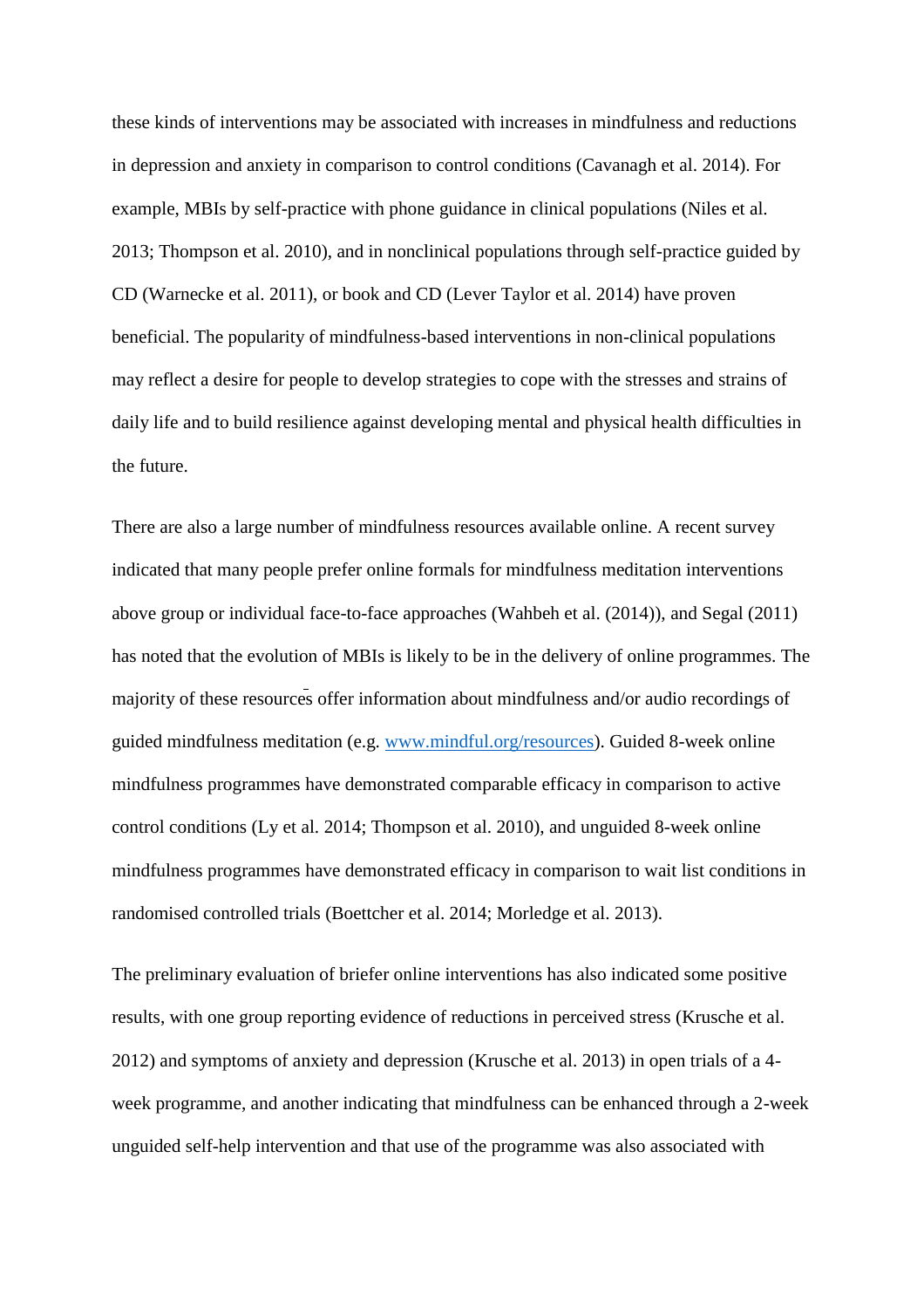reductions in perceived stress and improvements in self-reported symptoms of anxiety and depression in a university sample (Cavanagh et al. 2013). However, it should be noted that not all studies of briefer online MBIs report unequivocally positive results. Glück and Maercker (2011) found that whilst their 2-week web-based, self-guided, mindfulness training was acceptable and subjectively beneficial to many users, intent-to-treat analysis found no difference between the mindfulness intervention group and a wait list control on measures of mindfulness, global distress, perceived stress or mood post-training or at

## 3 months follow-up.

Overall, this emerging research points to the potential of online mindfulness-based self-help interventions and growth in this area and the development and evaluation of further online mindfulness training programmes has been anticipated (cf. Monshat et al. 2012). In addition to the potential for rapid and widespread dissemination of MBIs offered by the use of online resources, the computerisation of such interventions lends itself to component analyses and dismantling research which may help to address a number of pressing questions about their active ingredients (Marks and Cavanagh 2009; Cavanagh et al. 2014).

Both ancient and contemporary writings in the Buddhist tradition (Olendzki 2009), and MBI manuals (e.g. Kabat-Zinn 1990; Segal et al. 2013), propose that experiential learning through the regular practice of formal mindfulness meditation is essential for the cultivation of mindfulness. Both MBCT and MBSR emphasise the importance of formal mindfulness meditation. These involve being guided by the facilitator through meditation practices of between 3 and 40 min in which participants are invited to bring mindful awareness to various aspects of their experience (the breath, body, movement, sounds and thoughts). Approximately half of the group therapy time is devoted to these mindfulness practices, and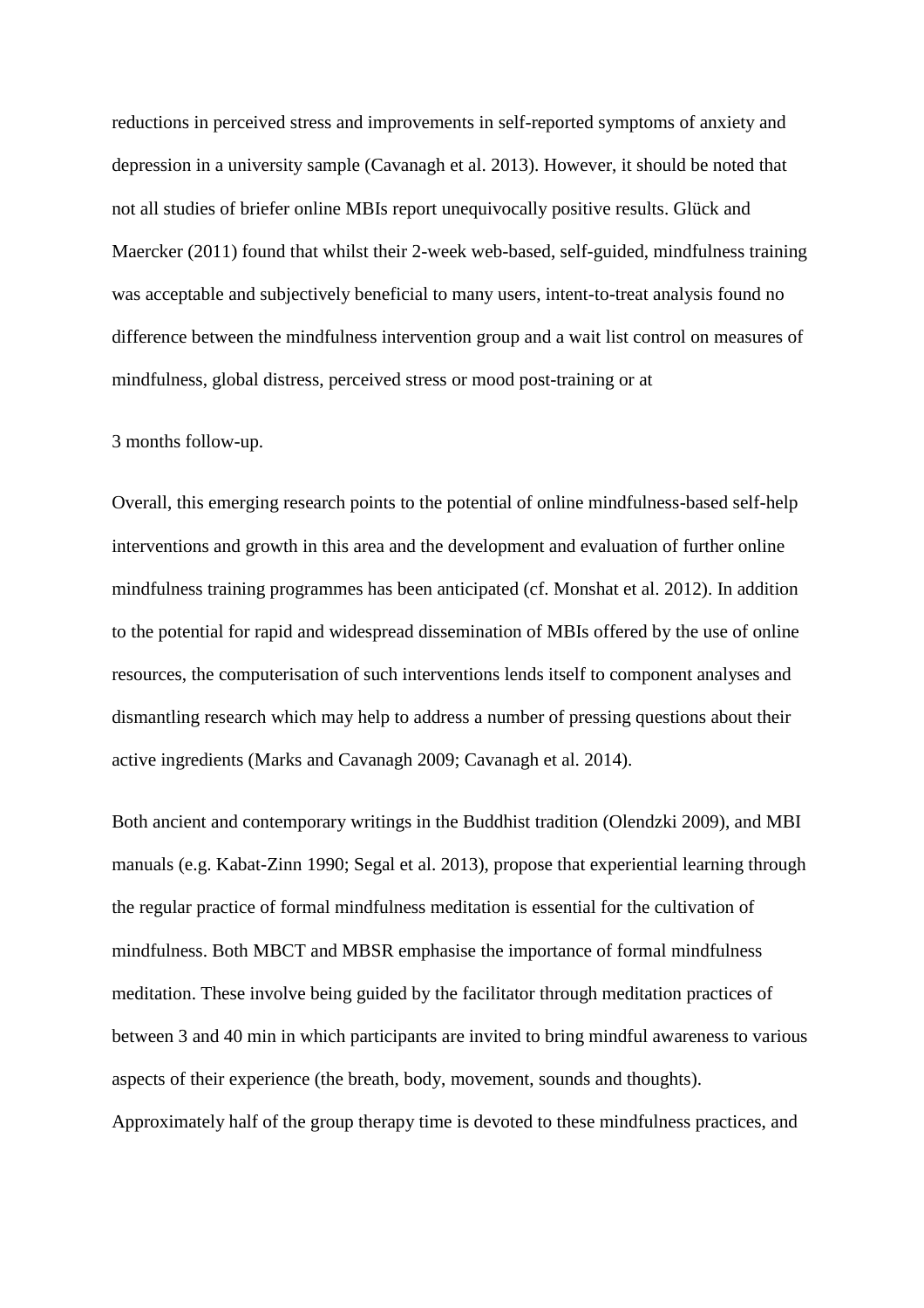daily home meditation practices of 30–40 min, supported through audio recordings, are an integral part of both programmes.

Regular mindfulness meditation is thought to be necessary for improved psychological wellbeing, since it is the ability to be mindful in the moment that is believed to facilitate symptom reduction and protection against relapse, and it is suggested that this ability can only be cultivated through regular practice. However, there is a lack of consensus in the broader literature about whether duration, frequency or type of meditation (formal or informal) is most important (Crane et al. 2014) and few studies have tested such claims empirically. Some findings show an association between extent of mindfulness practice, increases in mindfulness and symptom reduction (Carmody and Baer 2008; Shapiro et al. 2003) and risk of relapse (Crane et al. 2014) in MBIs, whilst others have not (Carmody and Baer 2009; Hindman et al. 2015; Shapiro et al. 2007). This inconsistent pattern of findings may partly reflect the challenge of reliably measuring the amount and quality of mindfulness practice that people engage with (Del Re et al. 2013). In a naturalistic study of MBIs, Hawley et al. (2014) found that engaging in formal, planned mindfulness meditations, but not informal mindfulness practices (such as using breathing spaces in response to stress, mindful eating) was associated with decreased rumination and symptom alleviation. Data from Williams et al.'s (2014a) randomised controlled dismantling study suggests that formal mindfulness practice may be an active ingredient of MBCT for a subgroup of people with a history of recurrent depression and suicidality who have experienced greater severity of childhood trauma. Thus, it appears that, for at least some MBIs and participant groups, formal practice may play an important role. Where it does apply, we should see added value for MBIs that include formal mindfulness practice in comparison to the same intervention excluding formal practice.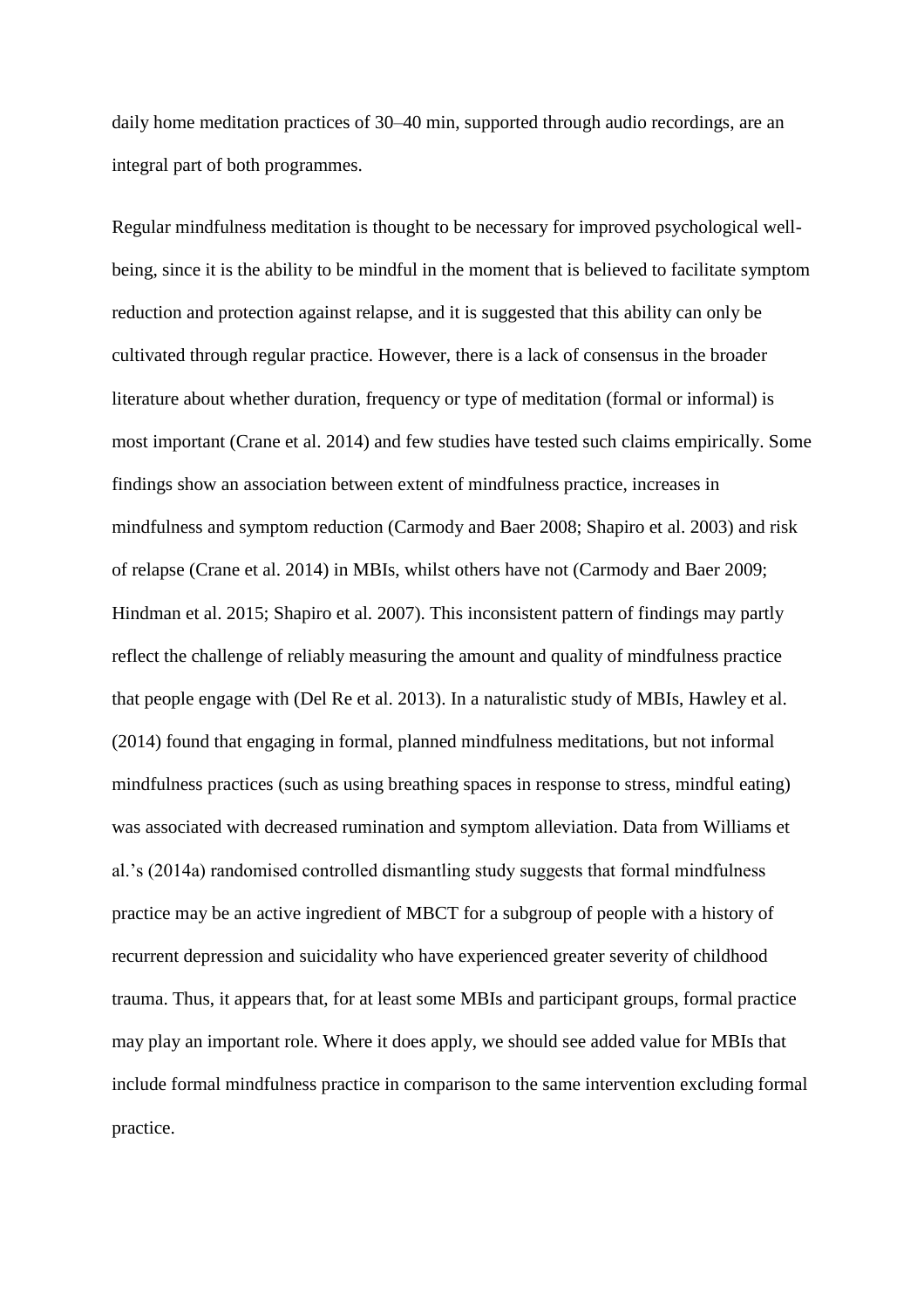The second aim of this study is to investigate the potential of brief MBIs to impact perseverative thinking patterns. Perseverative thinking patterns such as rumination and worry are key components of depression and anxiety, and MBIs may be useful in the treatment or reduction of these unhelpful thinking styles (Querstret and Cropley 2013). There is evidence that the effects of mindfulness training on reduction in mental health symptoms are mediated by reductions in rumination and worry (Gu et al. 2015). Indeed it is suggested that mindfulness reduces mood symptoms in depression only to the extent that it reduces these mediating cognitive processes. It may be that individuals who practice mindfulness on a regular basis become more able to engage in effective attention regulation strategies when they experience dysphoric affect (Hawley et al. 2014).

There is some evidence that brief (4 week) group mindfulness meditation training is associated with reductions in rumination in comparison to a control group (Jain et al. 2007), but to date, studies of briefer online MBIs have not considered the effects of these interventions on perseverative thinking. This study measures changes in perseverative thinking in the context of a brief online mindfulness intervention. Furthermore, our component analysis design allows us to test the proposal that experiential learning through formal mindfulness meditation practice is necessary for this process of change (Segal et al. 2013).

In summary, the present study is a replication and extension of a previous study (Cavanagh et al. 2013), which found that, compared to a wait list control group, a brief online MBI had positive consequences for mental health symptoms in a university sample. The present study replicates the two arms of this previous study (formal mindfulness meditation condition and wait list condition) and measures mindfulness, anxiety/ depression and perceived stress outcomes in a university sample. The present study also extends this previous study by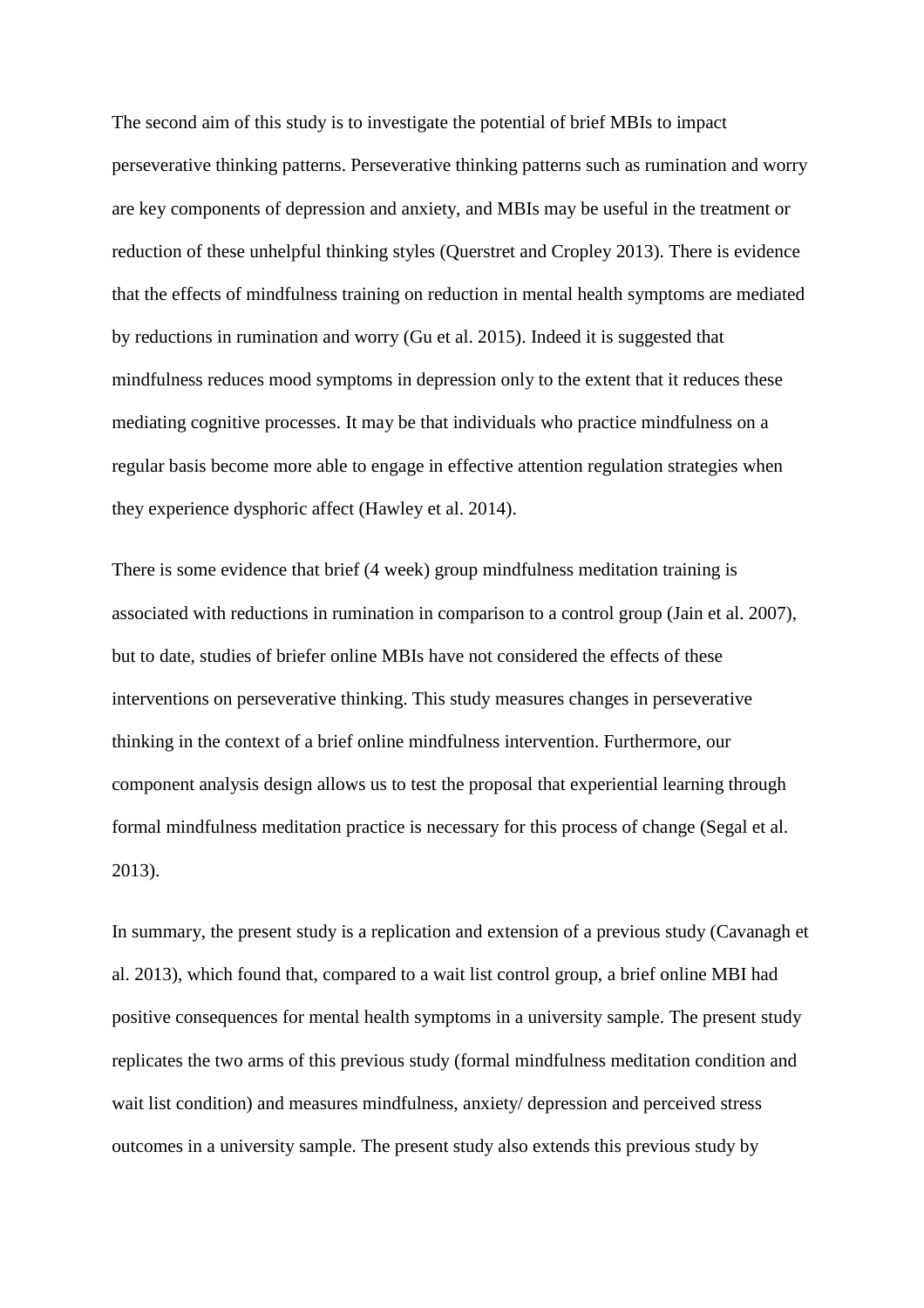adding a mindfulness psychoeducation only arm and a perseverative thinking outcome measure—a proposed mechanism of effective MBIs. This study aims to contribute to the MBI literature (i) by testing the hypothesis that formal mindfulness meditation is an active ingredient of brief MBIs by using a component analysis design and (ii) by investigating the effects of these brief interventions on perseverative thinking—a proposed mechanism of effective MBIs. Better understanding of the active ingredients and mechanisms of online MBIs should support the development of more effective and efficient versions of these interventions.

#### **Method**

## Participants

Inclusion criteria were that participants were students or staff at the host university, and this was ensured as the intervention was hosted on the university's secure virtual learning system which was only accessible to students and staff. No exclusion criteria were applied. Participants were 155 (124 female) students ( $n = 120$ ) and staff ( $n = 35$ ) from a university in the South of England who had responded to either a recruitment email or posters that had been placed around the university campus. Age ranged from 18 to 68 years ( $M = 31.03$  years,  $SD = 11.64$  years). Whilst no inclusion or exclusion criteria based on participant's distress was employed during this study, it is of note that 56% of our sample scored at least one standard deviation over the general population mean on the PHQ-4 measure (cf. Löwe et al. 2010), and 81% scored at least half a standard deviation above a community mean on the perceived stress scale (Cohen and Williamson 1988; cf. Rose et al. 2013). Moreover, more than half of the sample (61%) scored at or above the cut-off for likely caseness of anxiety (31%), depression (6%) or both (24%; Kroenke et al. 2009). The study protocol was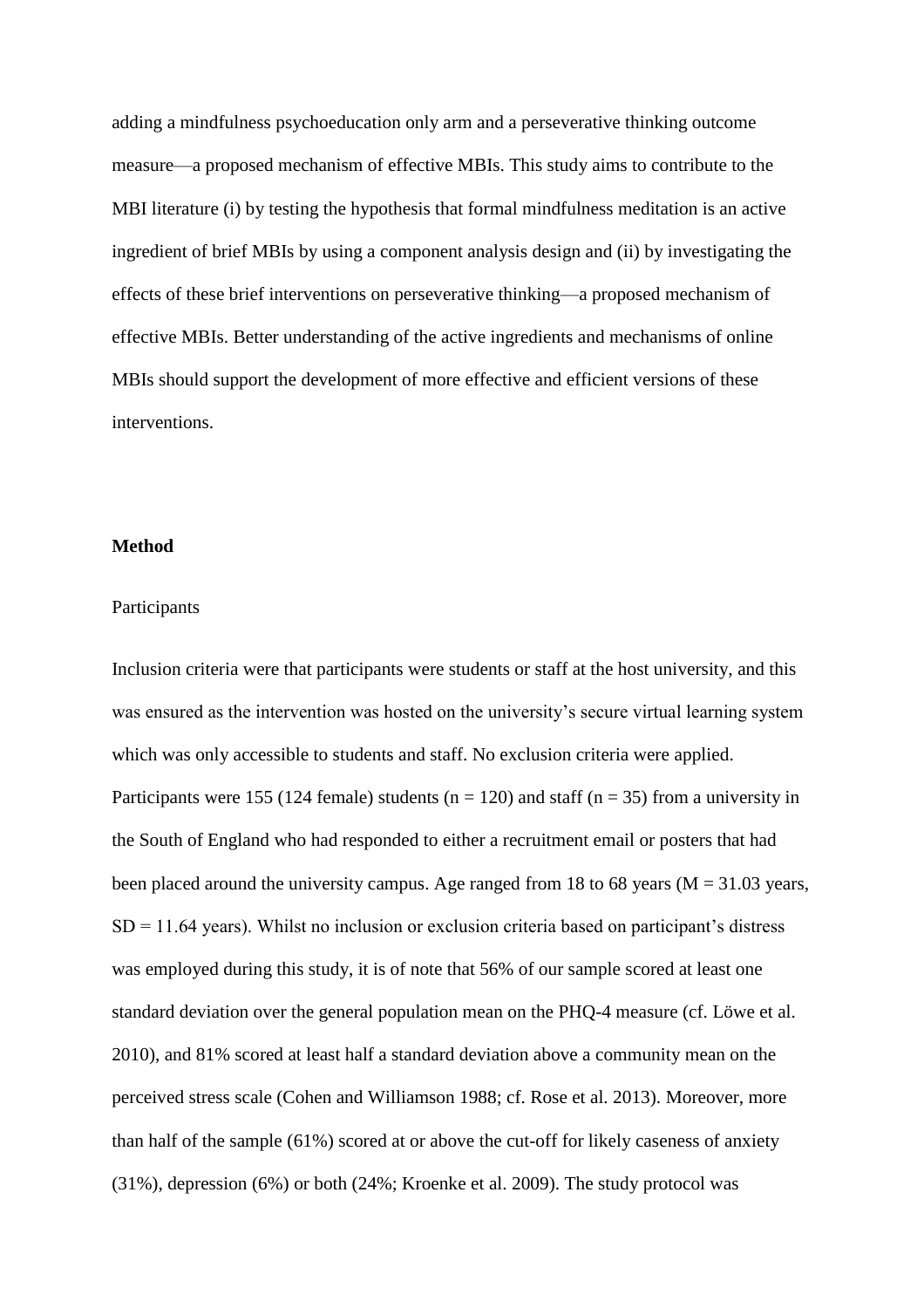approved by the ethics committee at the host university and informed consent was obtained from each participant prior to participation.

# Procedure

The study was advertised on the university campus. All participants signed up to the 'Learning Mindfulness Online' course, gave informed consent and then completed the baseline questionnaires online, hosted on the Bristol Online Survey platform. A number of studies have now demonstrated that paper-and-pencil and Internet data collection methods are generally equivalent, including measures of perceived stress and symptoms of depression (e.g. Herrero and Meneses 2006). Within 24 h of completing the baseline questionnaires, participants were randomised, by a researcher blind to participant details, using a computergenerated blocked random allocation method (block size 15), to either start the mindfulness psychoeducation intervention immediately (mindfulness psychoeducation condition), to start the mindfulness meditation intervention immediately (mindfulness meditation condition) or to join a wait list control condition. Participants were blind to hypotheses regarding the role of formal mindfulness meditation in this study, and were informed that they would be assigned to 'a version of the 'Learning Mindfulness Online' or a waiting list condition.

The intervention groups were given instant access to their allocated version of the 'Learning Mindfulness Online' course and were encouraged to log-on to become familiar with their site. Those assigned to the waiting list condition were informed that they would be invited to join the 'Learning Mindfulness Online' course 1 month later.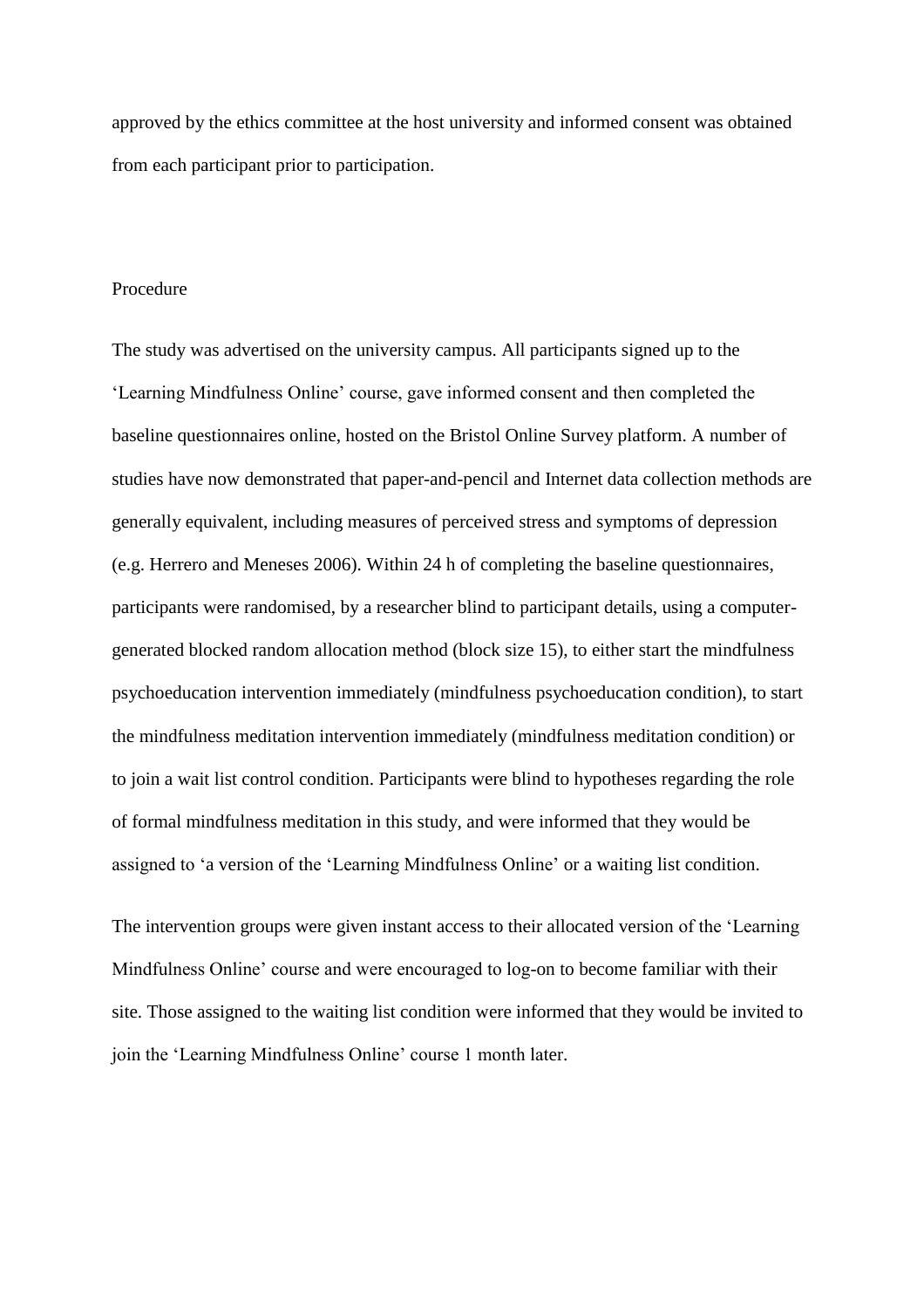The Online Mindfulness-Based Interventions The 'Learning Mindfulness Online' interventions were delivered using the university's virtual learning facility, built with an open source learning management system, Moodle. Materials included a streaming video, embedded text and an article to be downloaded and read with a pdf reader. This virtual learning facility is accessible via a university login on any web-enabled device on or off campus. Both interventions included identical information about mindfulness, advice on applying the principles of mindfulness to activities of daily living (informal practice), an invitation to record mindful activities, a journal to reflect on experiences of mindfulness, study information, help and assistance (study information sheet, contact email for researchers, university counselling services and mental health charities).

Information about mindfulness was presented in a brief video (5 min), embedded text (900 words) and a downloadable pdf (2000 words) each of which describe mindfulness as paying attention in the present moment, with openness and curiosity, instead of judgement. This included the idea of bringing attention to our bodily sensations, thoughts and feelings as well as to present moment external events. Guidance on applying mindfulness to daily life is also included (850 words); this recommends choosing one routine activity per day in week 1 (brushing your teeth, drinking tea, coffee or juice, loading the washing machine, etc.) and offers a daily guided walking exercise for week 2 of the intervention. The 'formal practice' intervention also included information about mindfulness meditation practice and audio practices that users were invited to follow daily. Participants were given access to the intervention for a period of 14 days; all elements of their assigned interventions were available from the beginning. The researcher teams' email address provided was for technical difficulties only, beyond that the programme was self-guided, without personal contact.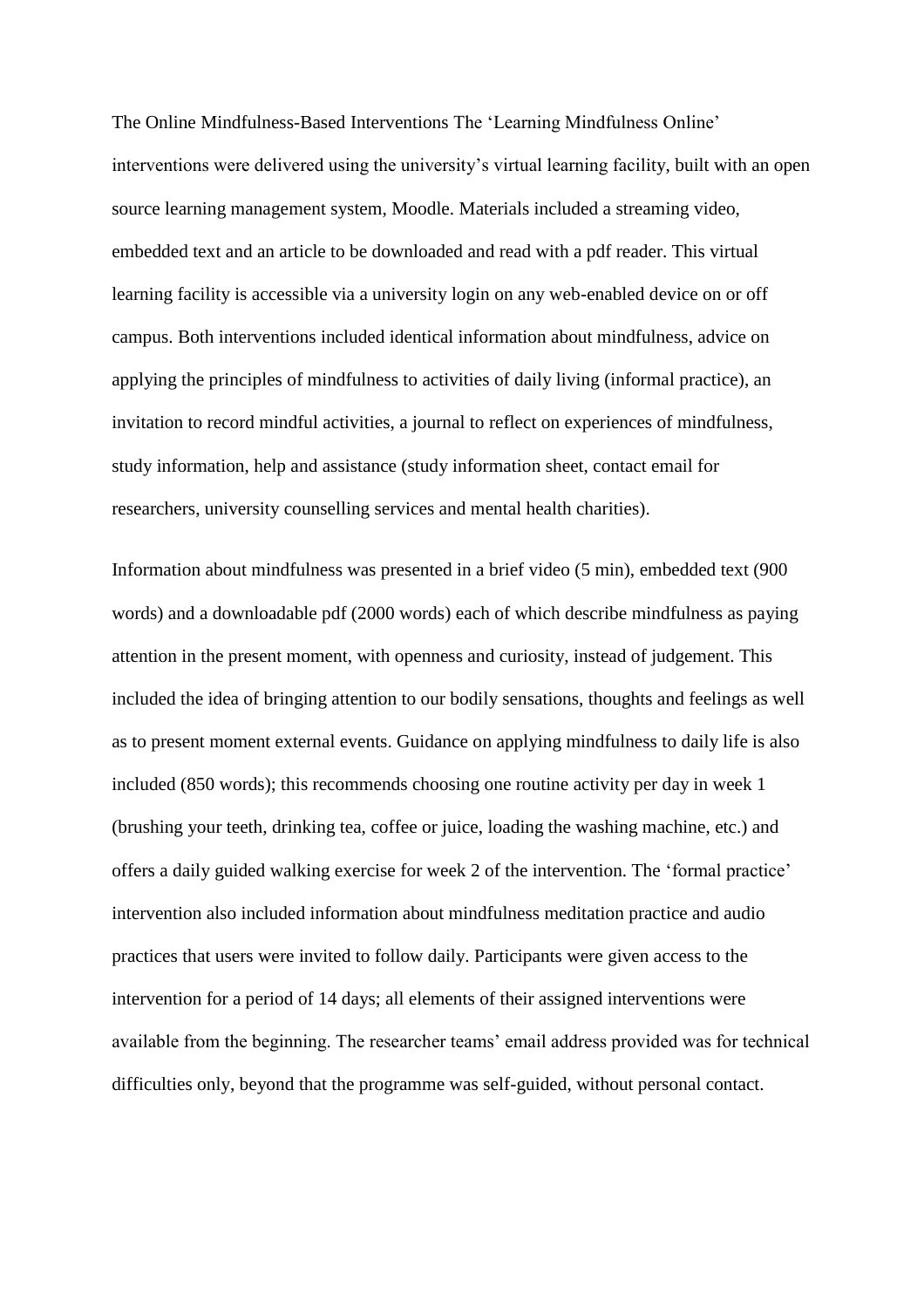In the formal practice intervention, participants were invited to listen daily to a 10-min audio track that contained a guided, mindfulness sitting meditation. The meditation practice was adapted from Person-Based Cognitive Therapy (Chadwick 2006) and MBCT (Segal et al. 2013) and is one that has been used in three previous published studies (Chadwick et al. 2016; Dannahy et al. 2011; Strauss et al. 2012). The mindfulness practice was associated with significant improvements in self-reported mindfulness in an RCT for intervention participants relative to those in the control condition (Strauss et al. 2012), and a qualitative study including this mindfulness practice generated themes similar to themes reported in MBIs with more prolonged mindfulness practices (Strauss et al. 2015). Two versions of the10-min meditation were provided, so the participants could choose to listen to a female or male voice, as they preferred. Both versions were recorded by experienced clinical psychologists who were also accredited MBCT practitioners. The audio recording invites participants to adopt a comfortable, upright sitting position and guides participants to bring non-judgemental attention first to the body (from the feet to the head), then the breath and finally to thoughts and feelings.

Participants in both conditions also received standardised reminder emails at 3-day intervals, with four reminder emails being sent in total. Each reminder email invited participants to continue with the intervention, and contained 'hints and tips' for their mindfulness practice. In week one, these consisted of general mindfulness practice information, e.g. 'there is no right or wrong way to practice mindfulness'. In the second week, they provided suggestions on ways in which mindfulness could be brought into participants' everyday life, e.g. mindful eating, mindful walking.

The standardised emails were sent every 3 to 4 days and, after 2 weeks, all participants received a standardised email with a direct link to the end of study questionnaire. Participants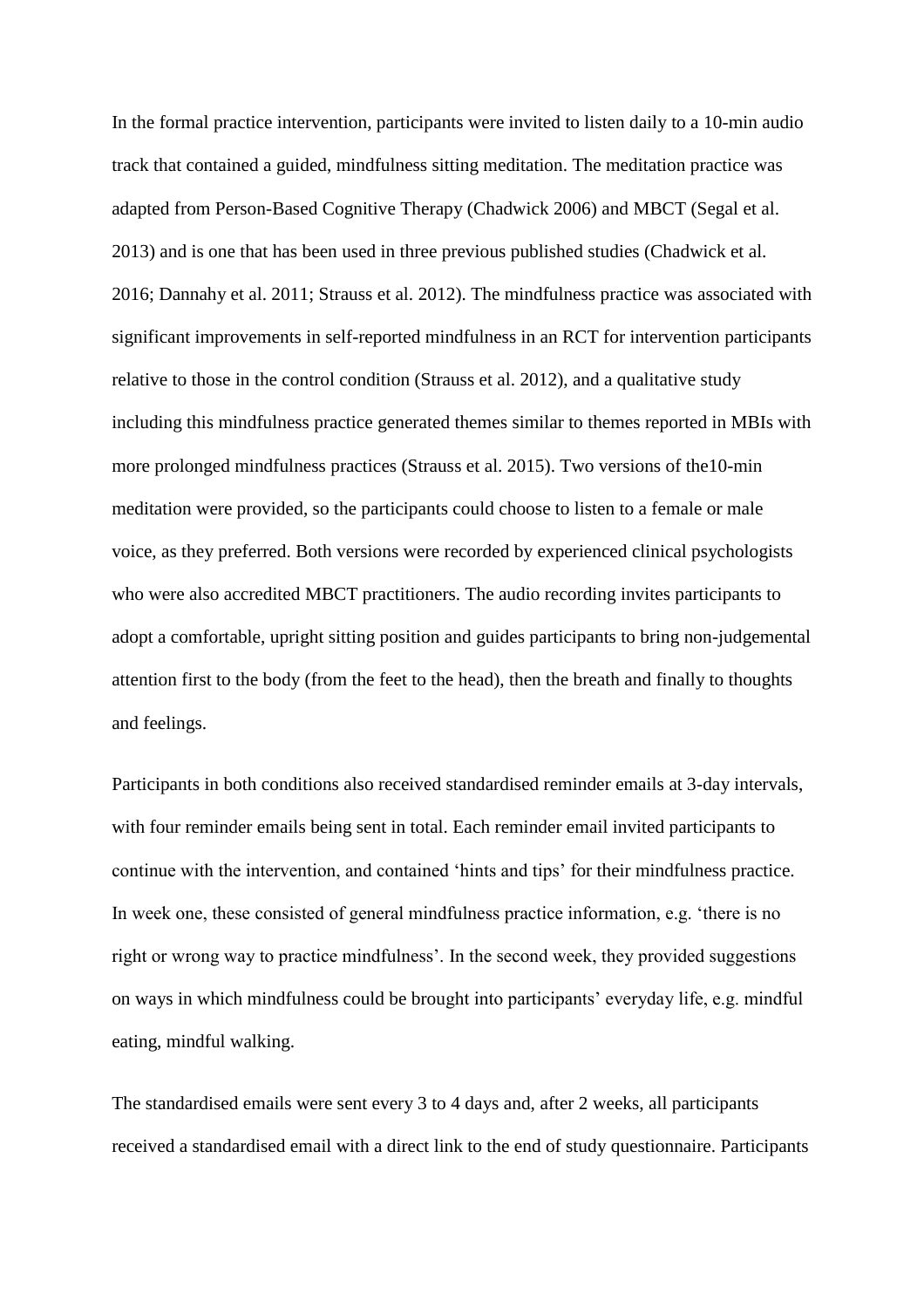received three reminder emails in total for the closing questionnaire. Those who completed the closing questionnaire received a final email thanking them for their participation. All waiting list participants were then enrolled onto the 'Learning Mindfulness Online' course and given access to the full learning mindfulness online programme.

#### Measures

Five Facet Mindfulness Questionnaire (FFMQ; Baer et al. 2006) This 39-item self-report scale is used to measure changes in participant's tendency to be mindful in daily life. Participants are asked to what extent each of the statements are true of them. Each item is on a five-point Likert-type scale from 1—never or very rarely true to 5—very often or always true. We report on a composite measure including four of the original five FFMQ subscales (excluding 'observe'). Psychometric papers on the FFMQ have supported the use of a total scale score (omitting scores from the observe subscale) in addition to subscale scores (e.g., Baer et al. 2008; Gu et al. 2016; Williams et al. 2014b). The FFMQ scale reported showed good internal consistency at baseline in this sample, Cronbach's alpha = 0.93.

Perceived Stress Scale (PSS; Cohen and Williamson 1988) The 10-item Perceived Stress Scale (PSS) is designed to measure how unpredictable, overloaded or uncontrollable participants have found their lives. The scale asks participants to rate how often they have felt or thought they had been out of control, overloaded and unpredictable during the last 2 weeks on a five-point Likert-type scale from 0—never to 4—very often. The PSS showed good internal consistency at baseline in this sample, Cronbach's alpha = 0.89.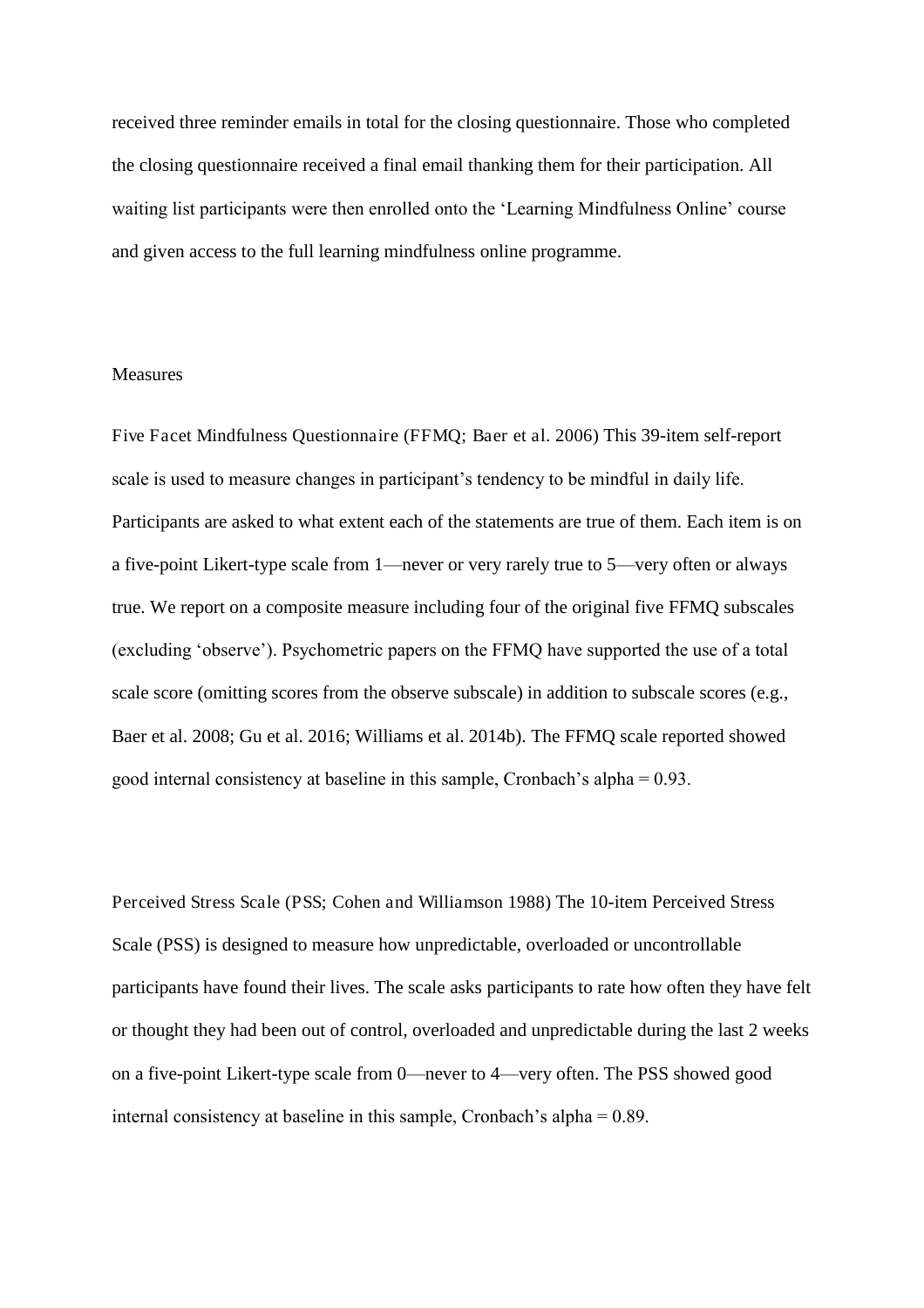Patient Health Questionnaire for Depression and Anxiety (PHQ-4) The PHQ-4 is a brief screening measure for anxiety and depression, focusing on experiences during the previous

2 weeks (Kroenke et al. 2009). Four items are answered on a four-point Likert scale ranging from 0—not at all, to 3—nearly every day, an example item being: 'Over the past two weeks have you been feeling down, depressed, or hopeless?' Total score is determined by adding together the scores for each of the four items. Scores are rated as normal (0–2), mild (3–5), moderate (6–8) and severe (9–12). The PHQ-4 showed good internal consistency at baseline in this sample, Cronbach's alpha  $= 0.84$ .

Perseverative Thinking Questionnaire (PTQ; Ehring et al. 2011) The PTQ measures dysfunctional repetitive negative thinking as a transdiagnostic process, independent of disorder-specific thought content. Respondents characterise their typical responses to negative experiences by rating 15 statements, such as BI feel driven to continue dwelling on the same issue^ on a five-point Likert scale (0—never to 4—almost always). Confirmatory factor analysis suggests a single higher-order factor and three lower-order factors (Ehring et al. 2011). Only the total score was used in our analysis. This decision was supported by exploratory factor and correlational analyses conducted on the baseline scores, which unambiguously yielded a single factor and high correlations between the proposed subscales (Pearson's r 0.76 to 0.82). The PTQ showed good internal consistency at baseline in this sample Cronbach's alpha = 0.96.

Engagement and Experience Questionnaire At baseline, participants indicated their previous meditation experience using a five-point Likert scale ('How much experience of meditation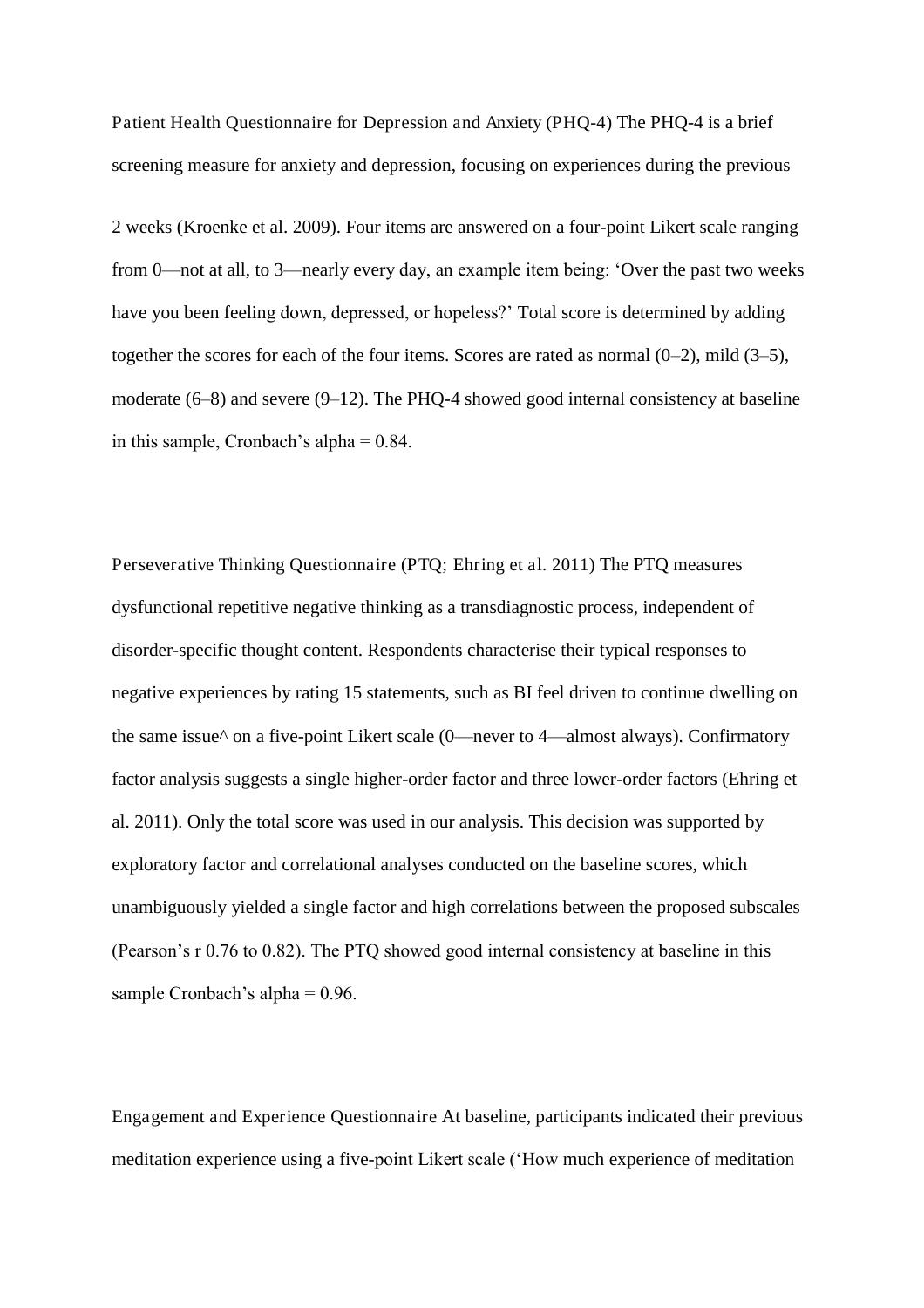do you have?',  $1 =$  none to  $5 = 5 +$  years). After the 2-week intervention period, they were asked to indicate how often they had practiced mindfulness meditation ('How often have you practiced mindfulness meditation over the last two weeks?') and how often they had applied the principles of mindfulness to activities of daily living during the 2-week intervention, ('How often have you applied the principles of mindfulness to your activities during the last two weeks?'  $1 =$  not at all to  $5 =$  at least once a day), how frequently they intended to continue to practice ('How frequently do you intend to continue practicing mindfulness?',  $1 =$ not at all to  $5 = at$  least once a day) and how frequently they had read intervention related emails ('Did you read the reminder emails from the mindfulness research group?', 1 = never to  $5 =$  always). In order to assess participants' experience of the mindfulness online intervention, they were asked how beneficial they thought the 2-week intervention had been for them ('Do you think practicing mindfulness during the past 2 weeks was beneficial for you?',  $1 =$  not at all to  $5 =$  very beneficial).

## Data Analyses

For tests of intervention effectiveness, missing data were replaced using the baselineobservation carried forward (BOCF) method (Gupta 2011). These analyses therefore included all participants who entered the study irrespective of completion of post-intervention questionnaires. BOCF makes the assumption that intervention participants who fail to complete post intervention measures did not benefit and therefore is a conservative method of taking account of missing data. This method is therefore likely to underestimate the true effect of an intervention (Liu-Seifert et al. 2010). Completer analyses are also reported.

To determine the effects of intervention condition on mindfulness, stress, perseverative thinking and symptoms, the primary analyses performed using IBM SPSS version 24 were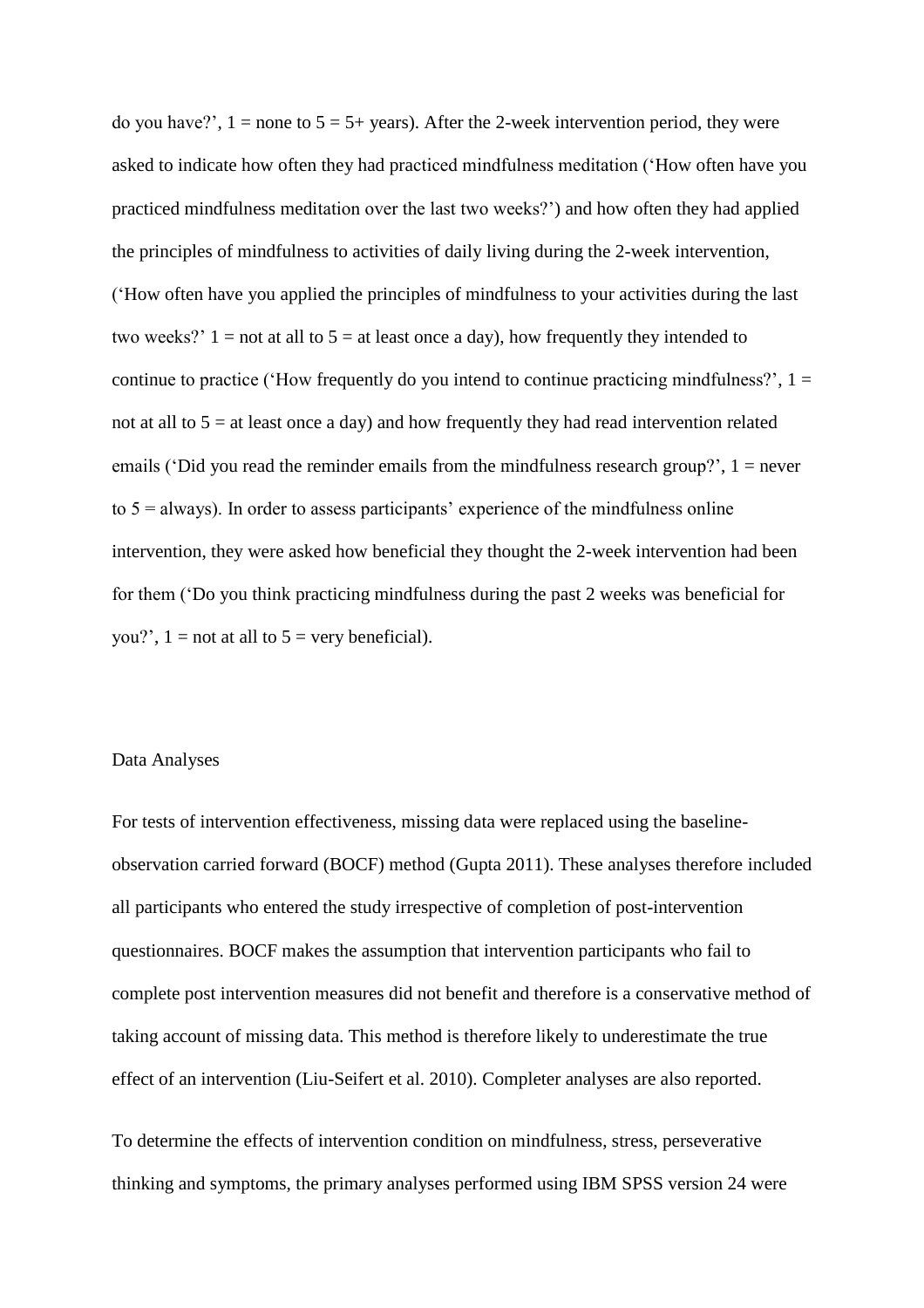3way (group) analyses of covariance (ANCOVA) on pre-post change in FFMQ, PSS, PHQ-4 and PTQ scores, including baseline measures of PHQ-4 and PTQ as covariates to control for baseline differences between groups on these measures. Significant main effects were explored using Helmert contrasts to compare the intervention groups to each other, and the mean of both intervention conditions to the wait list control. Simple contrasts (to look at change over time within each condition), their effect sizes (d) and 95% confidence intervals (CIs) were calculated using Equations 4, 15 and 18 in Nakagawa and Cuthill (2007).

As recommended (Kazdin 2007), only complete data sets were used for the mediation analyses. Mediation analysis was conducted on completer sample data to test the hypothesis that improvements in perseverative thinking would mediate the relationship between condition and improvements in stress, anxiety and depression. Bootstrapped 95% biascorrected confidence intervals were calculated with 5000 resamples using MPlus (demo version 7.2), a syntax-driven programme for estimating a wide range of structural equation models, including mediation models (Muthén and Muthén 1998–2012). This approach was used instead of the causal steps approach (Baron and Kenny 1986) as it is both more powerful and more robust to violations of assumptions of multiple regression analysis (Preacher and Hayes 2008). This provides the 95% confidence intervals of the indirect effect of the intervention group on improvements in stress and anxiety/ depression through the proposed mediator (improvements in perseverative thinking). This effect is deemed significant if the 95% confidence intervals do not cross zero. Non-bootstrapped path coefficients were also calculated for the effect of the intervention group on the mediator (path a), the effect of the mediator on the dependent variable whilst controlling for the independent variable (path b) and the effect of the intervention group on the dependent variable whilst controlling for the mediator (path c'; see Figure 1). As the independent variable, condition, is multicategorical but not dichotomous (with three levels: mindfulness meditation, mindfulness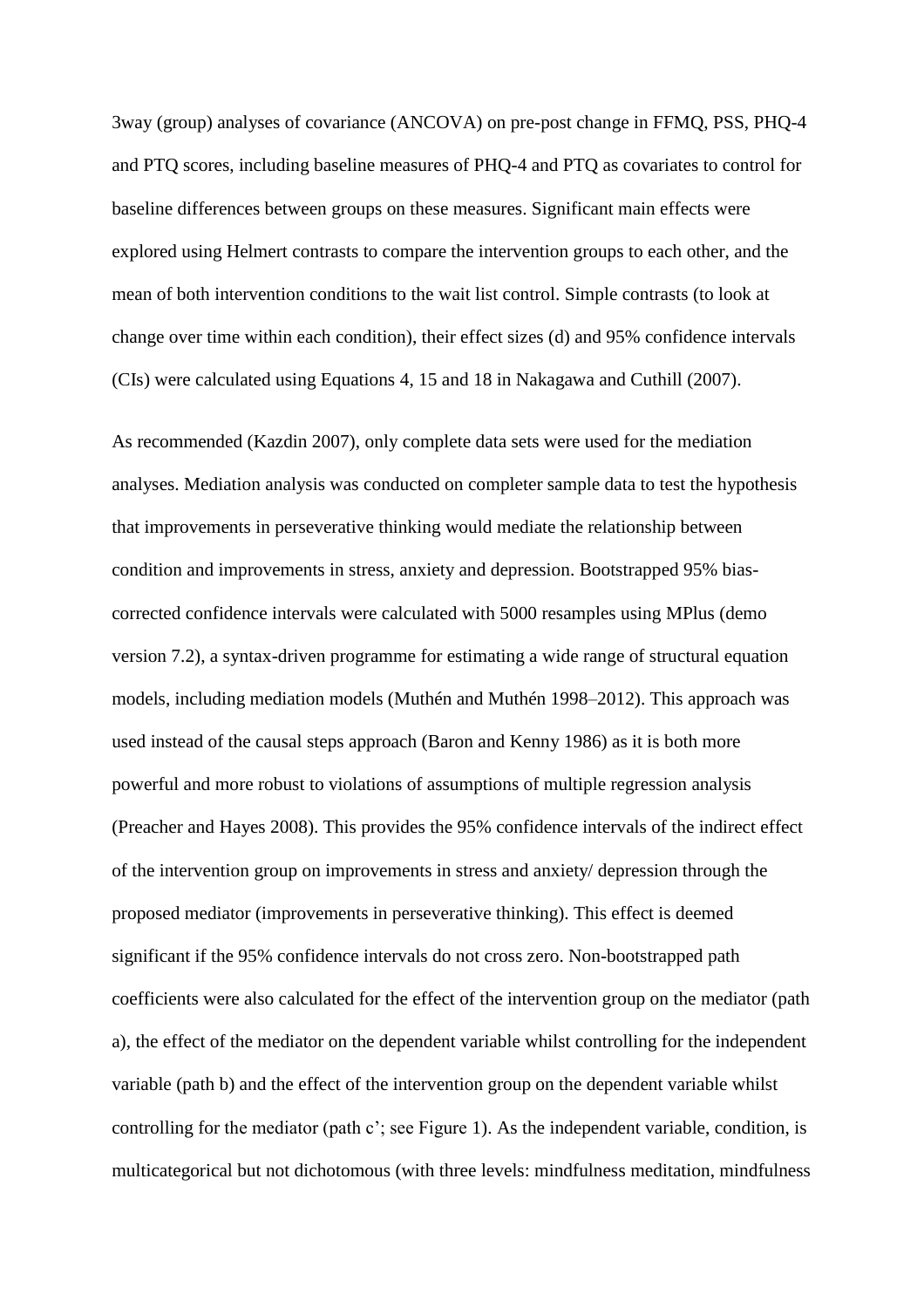psychoeducation and wait list control), we used Hayes and Preacher's (2014) MPlus code to implement their recommended method of mediation analysis with a multicategorical independent variable. This estimated a single model for each dependent variable (perceived stress and anxiety/depression symptom severity). In both models, the mindfulness meditation condition was used as the reference category; the contrasts were mindfulness meditation versus mindfulness psychoeducation, and mindfulness meditation versus wait list control.

# **Results**

One hundred and fifty-five participants were randomly allocated to either the mindfulness psychoeducation intervention, the mindfulness meditation intervention or to the waiting list condition. At baseline, 25 participants (16%) reported that they currently practiced mindfulness, with differences between groups just failing to reach statistical significance (see Table 1). People who had a current mindfulness practice at baseline scored significantly higher on the FFMQ,  $t(153) = 2.80$ ,  $p = 0.006$ , and significantly lower on the PSS,  $t(153) =$  $-2.21$ , p = .029, than non-meditators. Baseline differences between mindfulness meditators and non-meditators on the PHQ4 and PTQ were not significant,  $t(153) = -1.24$ ,  $p = 0.22$  and  $t(153) = -0.82$ ,  $p = 0.41$ , respectively). Characteristics of the samples are provided in Table 1.

Of the 155 participants randomised in this study, 105 (68%) completed questionnaires at pre and post-intervention. There was no significant difference in completion rate across groups  $(X<sup>2</sup>(2, n = 155) = 4.62, p = 0.06)$ , although a greater percentage of complete data sets were available for the wait list group (80%) than the mindfulness-intervention groups (mindfulness psychoeducation  $= 65\%$ , mindfulness meditation  $= 58\%$ ) completing the post-intervention questionnaires. No significant differences between study completers and those who dropped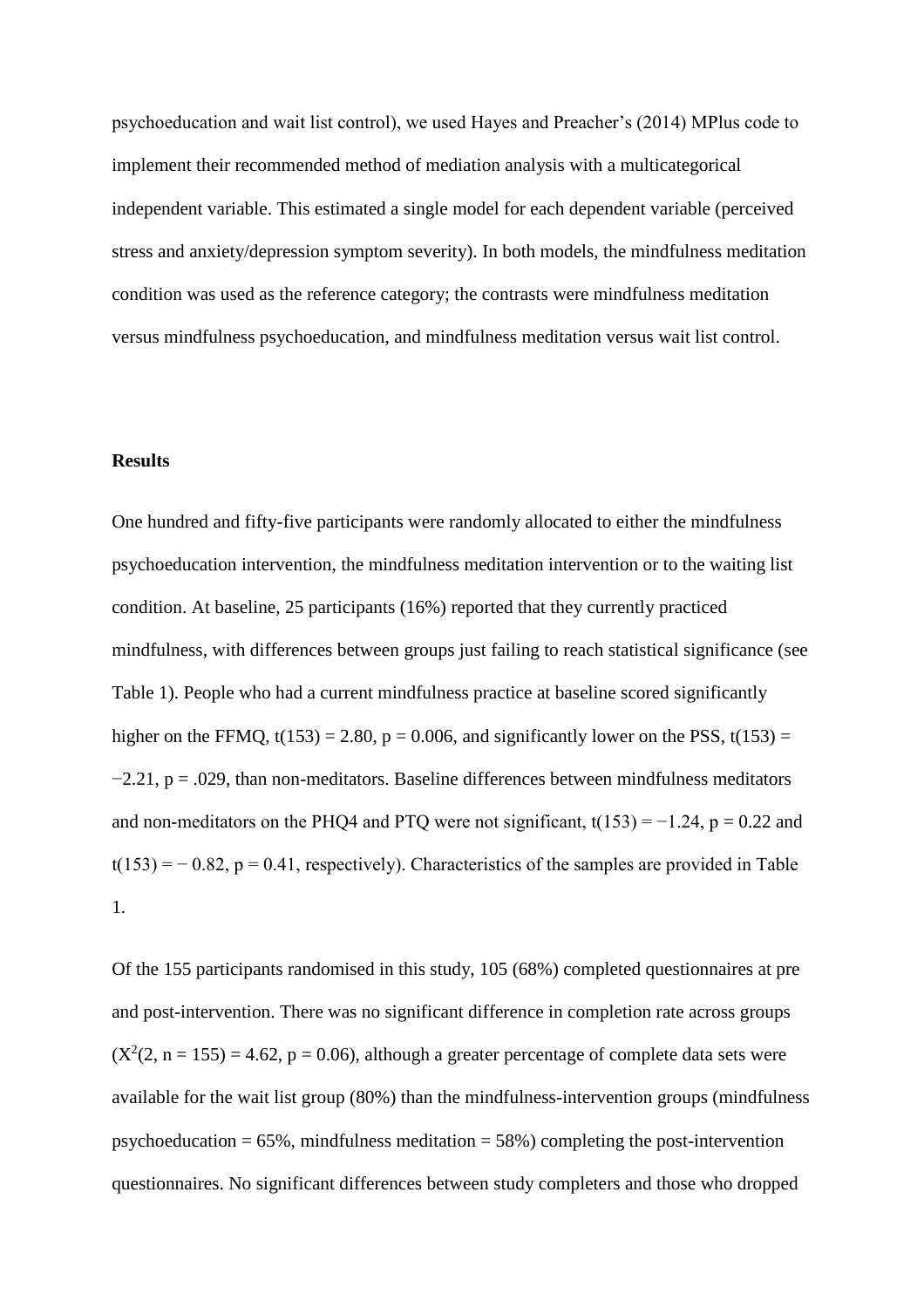out were found with respect to age or baseline scores on the measures of mindfulness, stress, perseverative thinking and depression/anxiety ( $ps > 0.1$ ). Males were significantly more likely to contribute a full set of data to the study than females  $(X^2(1, n = 155) = 8.49, p =$ 0.01).

Preliminary data screening found three outliers (1 wait list, 2 mindfulness psychoeducation) who scored more than 2.5 standard deviations from the mean FFMQ total score at baseline. Data for these participants was removed from subsequent analysis to avoid them having a disproportionate influence on the ANOVA models. Data for all participants were available at baseline (Table 1), and all remaining participants ( $n = 152$ ) were included in analyses using the BOCF method to replace missing data (see Fig. 2).

Pre and post-scores on the outcome measures are shown in Table 2, with the BOCF method used to replace missing post intervention data. Significant between-group differences were found on baseline measures of symptoms of anxiety/ depression (PHQ-4) and perseverative thinking (PTQ), and therefore, analyses of covariance (ANCOVA) are used to test for between-group differences controlling for baseline scores on these measures. We tested the homogeneity of regression slopes assumption for each outcome variable and the independence of covariate and treatment effect assumption and both assumptions were met, indicating that ANCOVA was appropriate for the data.

# Mindfulness

ANCOVA showed a significant main effect of group on pre post intervention change scores in mindfulness as measured by FFMQ controlling f or baseline PHQ-4 and PTQ (F(2147)  $=$ 4.08,  $p = 0.02$ ). Helmert contrasts showed significantly greater improvement in mindfulness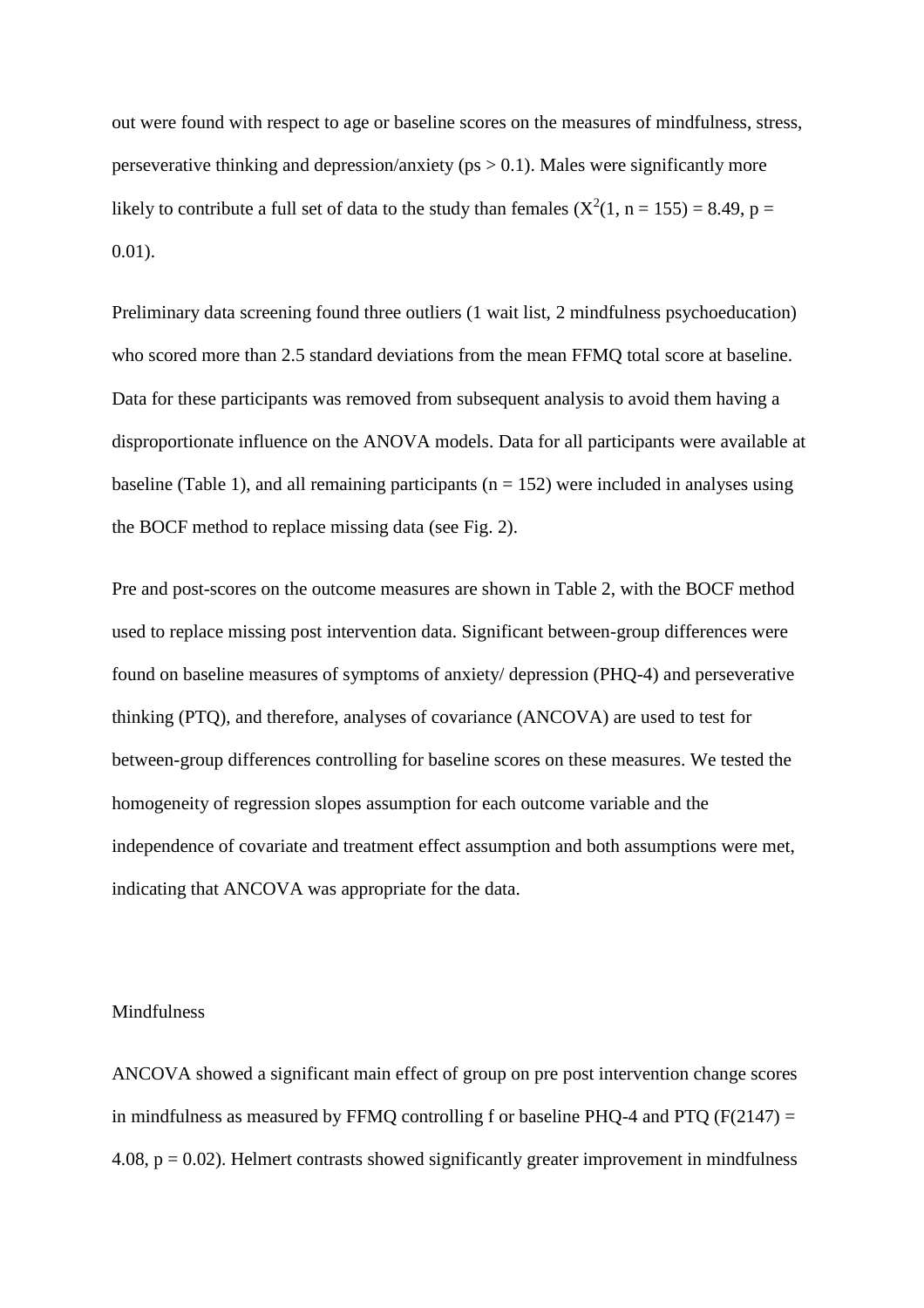in the intervention conditions in comparison to the wait list control (contrast estimate  $=$   $-$ 4.35,  $p < 0.01$ ) but no significant difference between intervention groups (contrast estimate = 2.04,  $p = 0.28$ ). Simple contrasts showed that whilst scores for the waiting list group remained unchanged from pre to post-intervention  $(t(48) = 1.47, p = 0.15, d = 0.09, 95\% \text{ CI}$ for  $d - 0.03$  to 0.21), there was a significant increase over time in mindfulness in both the mindfulness psychoeducation intervention group (t(49) = 4.05, p < 0.001, d = 0.35, 95% CI for d 0.17 to 0.53) and the mindfulness meditation intervention group (t(52) = 4.38, p < 0.001,  $d = 0.25$ , 95% CI for d 0.11 to 0.40).

#### Perceived Stress

ANCOVA showed a significant main effect of group on pre to post-intervention perceived stress change scores measured by total PSS scores, controlling for baseline PHQ-4 and PTQ  $(F(2147) = 3.56, p = 0.03)$ . Helmert contrasts showed significantly greater pre-post improvement in perceived stress in the intervention conditions in comparison to the wait list control (contrast estimate =  $-2.12$ , p = 0.01), but no significant difference between intervention groups (contrast estimate  $= 0.51$ ,  $p = 0.59$ ). Simple contrasts showed that whilst scores for the waiting list group remained unchanged from pre to post intervention  $(t(48) =$ 0.61,  $p = 0.55$ ,  $d = 0.06$ , 95% CI for d  $-0.14$  to 0.27), a significant decrease in perceived stress scores was found both in the mindfulness psychoeducation intervention group  $(t(49) =$ 4.22,  $p < 0.001$ ,  $d = 0.37$ , 95% CI for d 0.18 to 0.55 and the mindfulness meditation intervention group (t(52) = 3.84, p < 0.001, d = 0.37, 95% CI for d 0.17 to 0.56).

Anxiety and Depression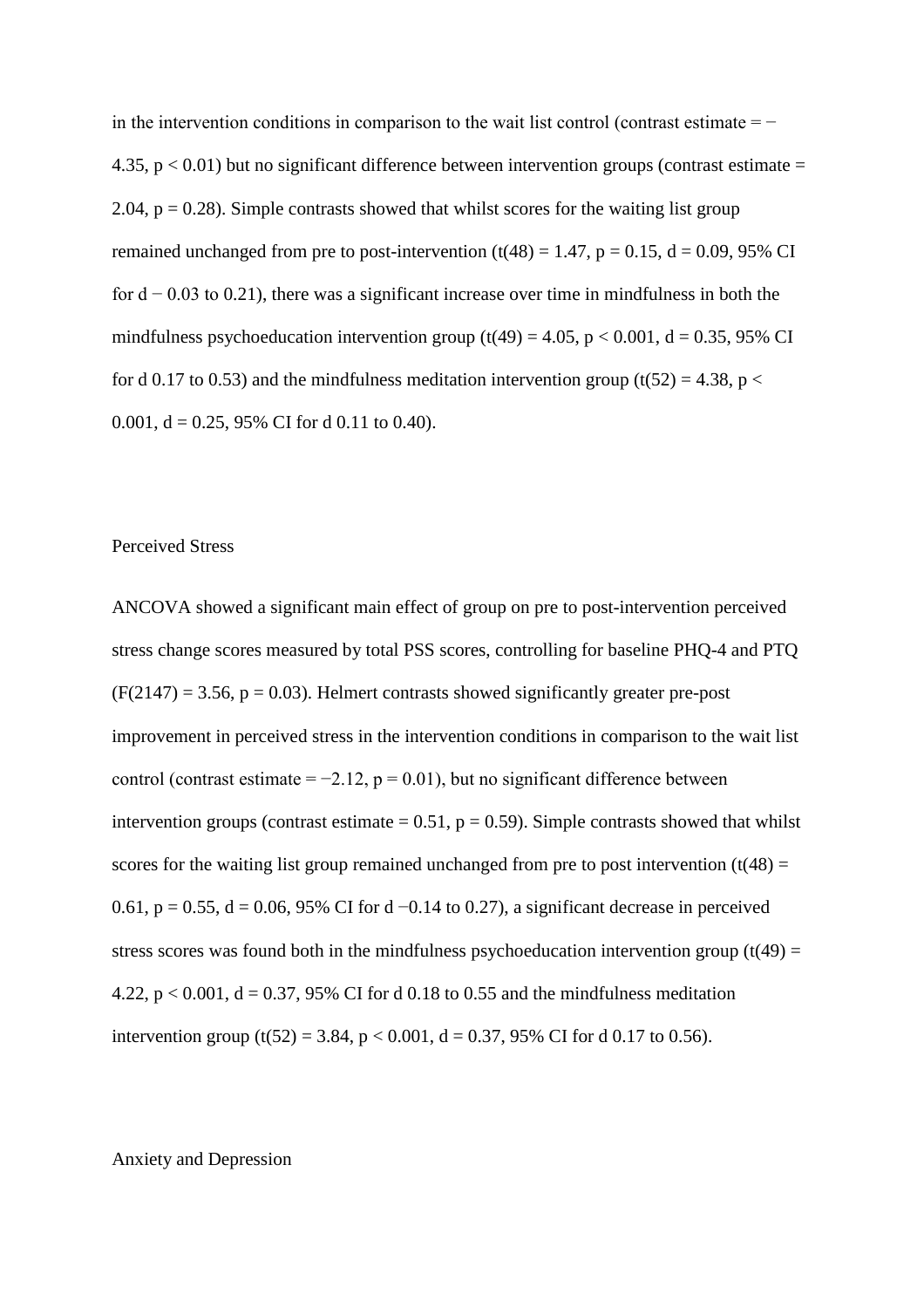ANCOVA showed a significant main effect of group on pre-post anxiety and depression change scores as measured by total PHQ-4 scores and controlling for baseline PHQ and PTQ  $(F(2, 147) = 6.42, p < 0.01)$ . Helmert contrasts showed significantly greater pre-post improvement in anxiety/ depression in the intervention conditions in comparison to the wait list control (contrast estimate =  $-1.20$ , p < 0.01), but no significant difference between intervention groups (contrast estimate =  $-0.9$ , p = 0.82). Simple contrasts showed that whilst scores for the waiting list group remained unchanged from pre to post-intervention  $(t(48) =$ 0.44, p = 0.66, d = 0.04, 95% CI for d −0.14 to 0.23), a significant decrease in anxiety and depression was found both in the mindfulness psychoeducation intervention group  $(t(49) =$ 3.84,  $p < 0.001$ ,  $d = 0.32$ , 95% CI for d 0.14 to 0.49) and the mindfulness meditation intervention group (t(52) = 4.14,  $p < 0.001$ , d = 0.33, 95% CI for d 0.16 to 0.50.

# Perseverative Thinking

ANCOVA showed a significant effect of group on pre to post-intervention perceived stress change scores measured by total PSS scores, controlling for baseline PHQ-4 and PTQ scores  $(F(2, 147) = 3.27, p = 0.04)$ . Helmert contrasts showed significantly decreased perseverative thinking from pre to post-intervention in both intervention conditions in comparison to the wait list control (contrast estimate  $= 2.80$ ,  $p = 0.012$ ), but no significant difference between intervention groups (contrast estimate  $= 0.39$ ,  $p = 0.76$ ). Simple contrasts showed that whilst scores for the waiting list group remained unchanged from pre to post-intervention  $(t(49) =$ 0.28, p = 0.78, d = 0.02, 95% CI for d – 0.13 to 0.17), a significant pre-post decrease in perseverative thinking scores was found in both the mindfulness psychoeducation intervention group (t(49) = 2.41,  $p = 0.02$ ,  $d = 0.36$ , 95% CI for d 0.18 to 0.54) and the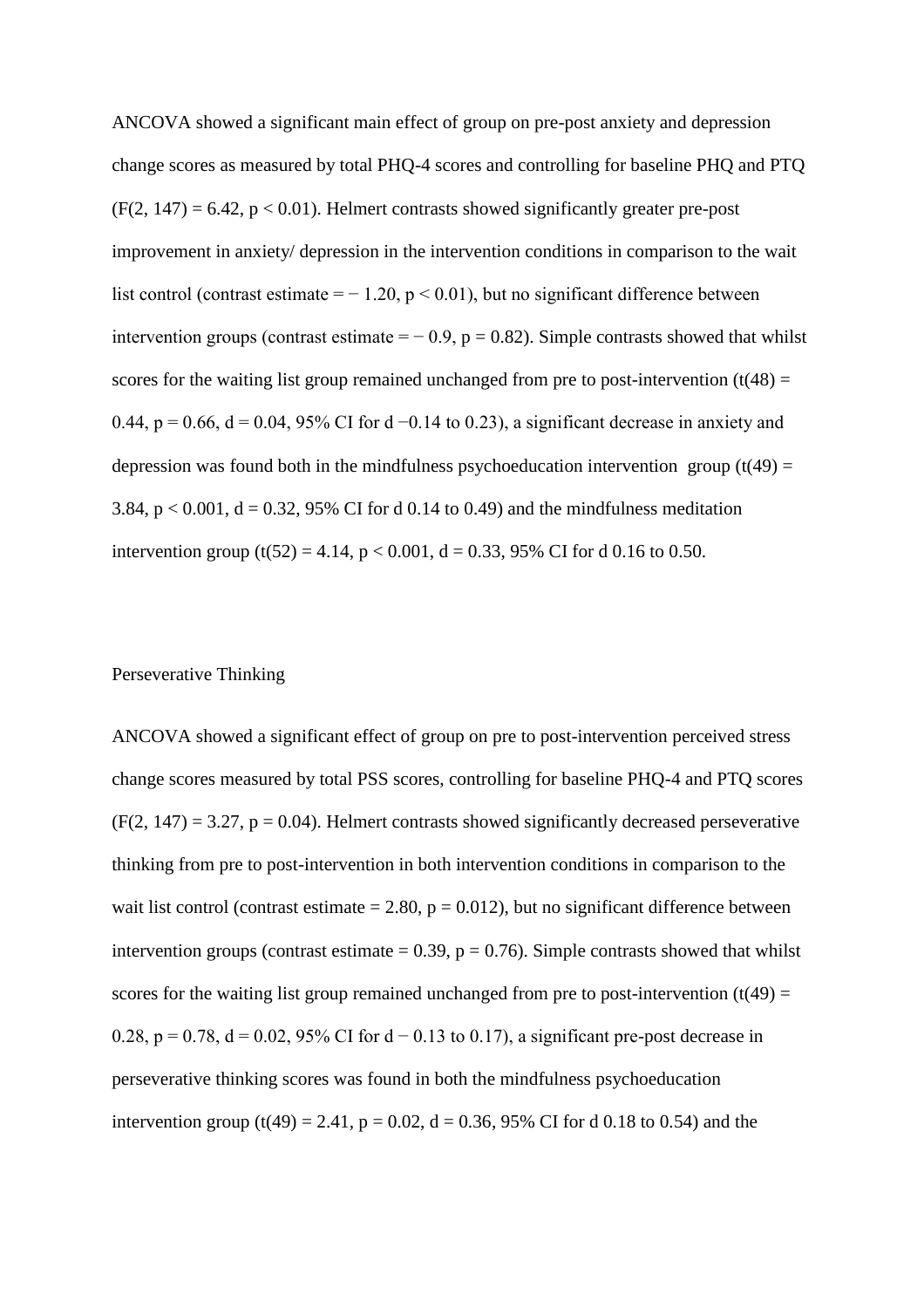mindfulness meditation intervention group  $(t(52) = 3.94, p < 0.001, d = 0.28, 95\%$  CI for d 0.13 to 0.42).

## Completer Analysis

All of the main analyses reported above were also conducted on a completer sample only data set ( $n = 105$ ), and the statistical significance of effects remained unchanged in all cases. Within-group effects for the wait list control condition remained negligible and nonsignificant for all outcomes. For the mindfulness psychoeducation and mindfulness meditation conditions, within-group pre-post changes increased towards the moderate range of magnitude for all outcomes (range  $d = 0.38 - 0.69$ , compared to  $d = 0.25 - 0.37$  for BOCF).

## Mediation Analyses

Table 3 reports the results of the MPlus analysis for the two multicategorical independent variable mediation models that tested whether perseverative thinking mediates the relationship between condition and improvement in perceived stress and anxiety/depression symptom severity for the wait list control group and mindfulness psychoeducation condition in comparison to the mindfulness meditation condition. The first model included perceived stress as the outcome and the second model included anxiety/depression symptom severity as the outcome. Figures 3 and 4 present path diagrams of these models.

Perseverative thinking was found to mediate the relationship between participation in the mindfulness meditation versus the wait list control condition and improvements in perceived stress and anxiety/depression symptom severity, as the bootstrapped 95% confidence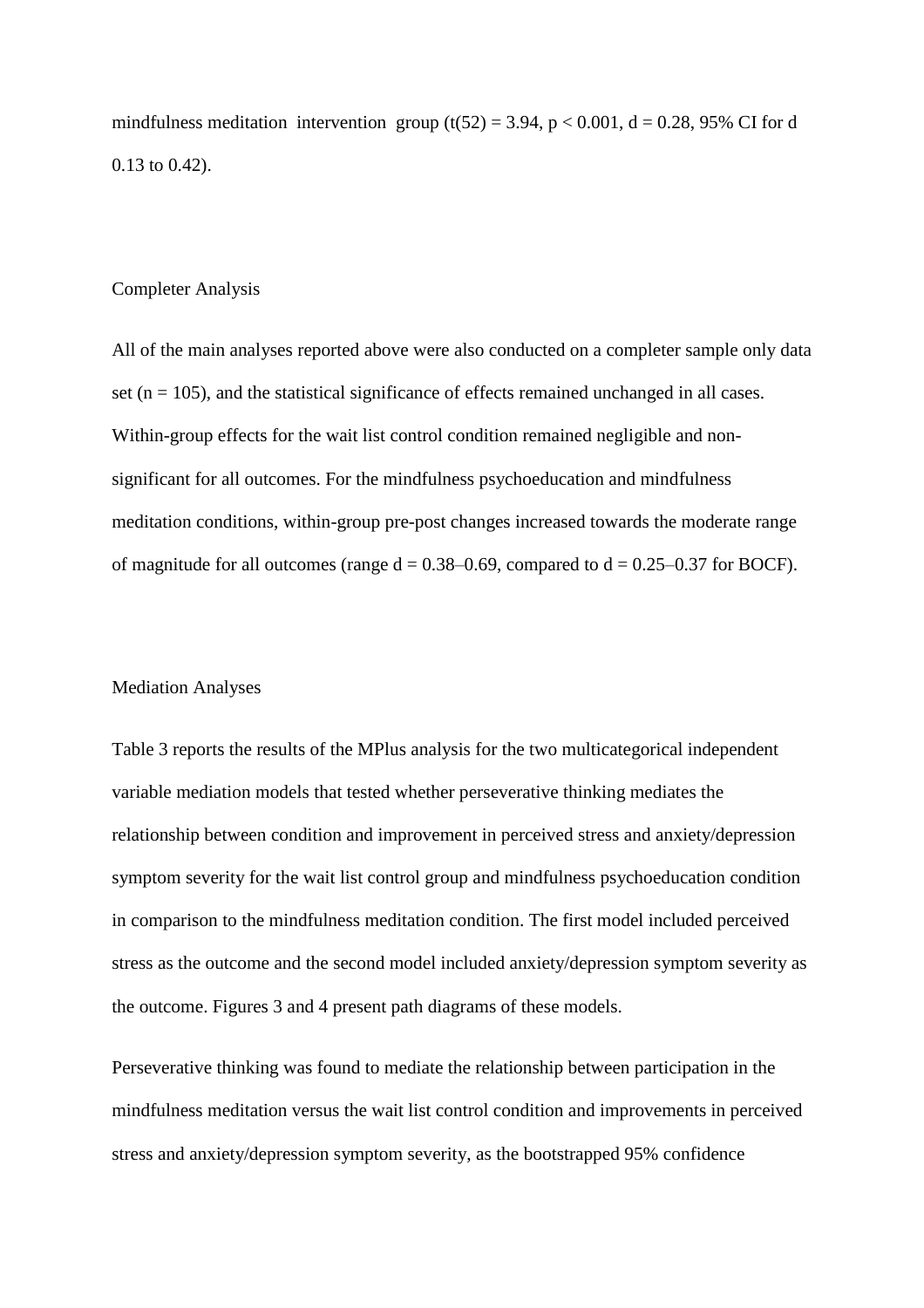intervals for the  $a \times b$  effect do not cross zero in any case. No mediation effects were found comparing mindfulness psychoeducation and mindfulness meditation intervention conditions on stress or anxiety/depression symptom severity as the bootstrapped 95% confidence intervals for the  $a \times b$  effect cross zero in all cases.

# Engagement and Experience

Among those who completed the post-test measures, almost everyone in both intervention groups reported applying mindfulness principles to daily life (mindfulness psychoeducation condition =  $31/34 = 91\%$ , mindfulness meditation condition =  $29/31 = 94\%$ ) and engaging in mindfulness practice during the 2-week intervention period (mindfulness psychoeducation condition =  $29/32 = 91\%$ , mindfulness meditation condition =  $29/31 =$ 94%), with differences between groups being non-significant (respectively,  $\chi$ 2(65) = 0.13, p  $= 0.72$  and  $\gamma(63) = 0.38$ , p = 0.54). The frequency on a 1–5 scale (1 = none at all, 5 = at least once a day) of reported mindfulness practice was also not different between the two intervention groups (mindfulness psychoeducation median =  $4.00$ ,  $25\% = 3.00$ ,  $75\% = 5.00$ ), mindfulness meditation median = 4.00,  $25\% = 4.00$ ,  $75\% = 4.00$ ; U = 438.50, p = 0.53). In contrast, only a minority of the wait list participants reported applying mindfulness principles to daily life  $(5/39 = 13\%)$  or practicing mindfulness  $(5/40 = 13\%).$ 

Most people in the intervention groups reported reading the reminder emails and finding them useful at least sometimes (mindfulness psychoeducation  $= 26/34 = 76\%$ , mindfulness meditation  $= 20/31 = 65\%$ ). They also perceived some benefit from their engagement with the programme (mindfulness psychoeducation  $= 28/34 = 82\%$ , mindfulness meditation  $=$  $26/31 = 76\%$ ), and planned to continue to practice mindfulness in the future (mindfulness psychoeducation =  $28/34 = 82\%$ , mindfulness meditation =  $26/31 = 76\%$ ). No significant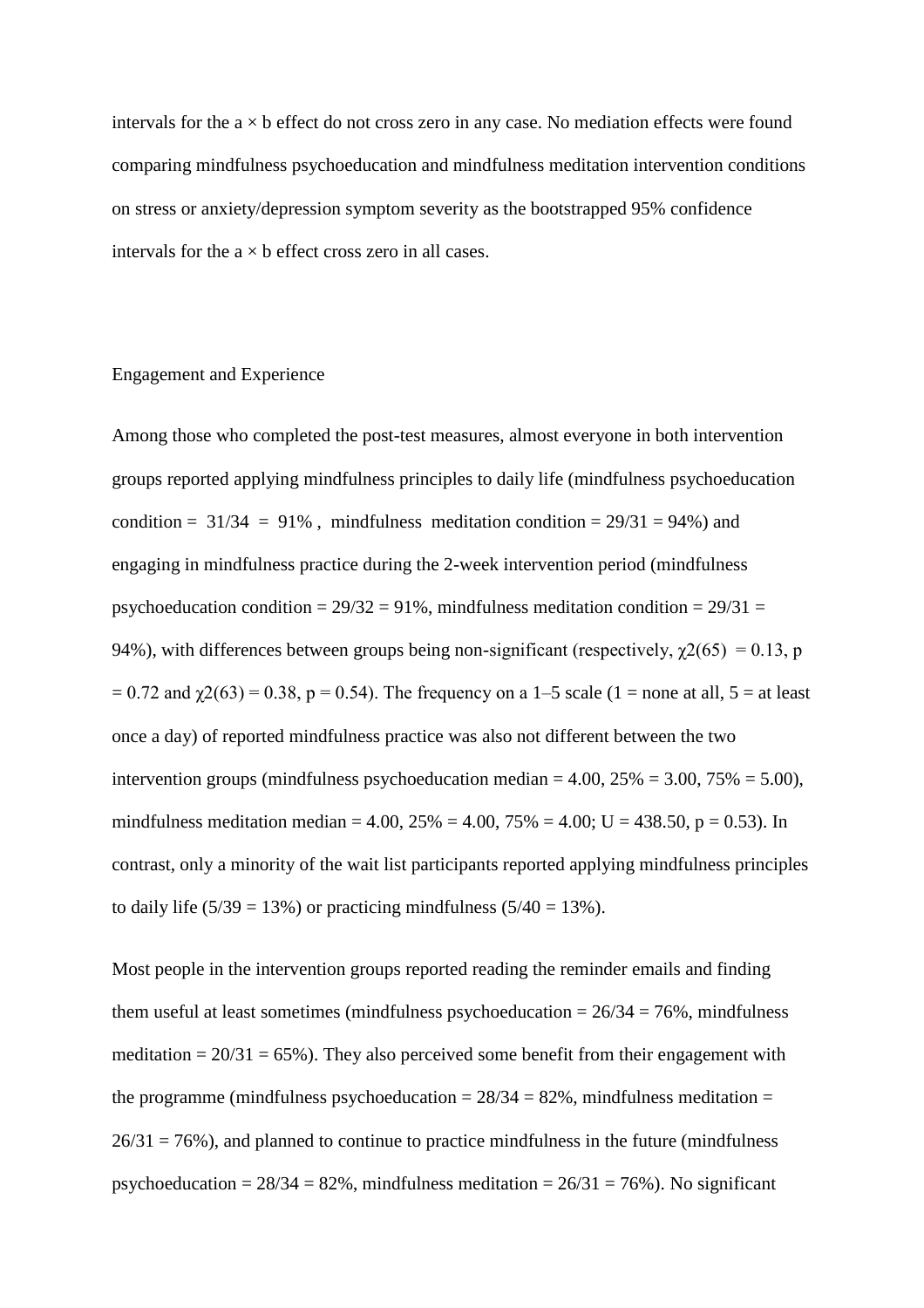differences were found between the intervention groups for how much they thought they had learnt about mindfulness (t(53) = 2.43, p = 0.218), their perceived benefit (t(53) = 1.13, p = 0.794) or intended future practice frequency  $(t(53) = 0.62, p = 0.137)$ .

# **Discussion**

Our RCT compared two brief online mindfulness-based self-help interventions (with and without a mindfulness meditation component) to a waiting list control group in a large unselected university population. The results suggest that these brief interventions, offered with or without an invitation to formal daily mindfulness meditation practice, can increase mindfulness and reduce perseverative thinking, perceived stress and symptoms of anxiety and depression, with small to medium magnitudes of effect in intention to treat analysis. These findings replicate and extend previous findings reported by our group (Cavanagh et al. 2013).

The brief MBIs were found to be associated with significant reductions in perseverative thinking, shown to be a key mechanism of action for the effects of traditional MBIs on symptom outcomes (Gu et al. 2015). Mediation analyses found that change in perseverative thinking mediated the relationship between condition and improvement on both perceived stress and anxiety/depression symptom severity outcomes for the mindfulness meditation condition in comparison to the wait list control condition, but not when the mindfulness meditation condition was compared to mindfulness psychoeducation. This suggests that the mindfulness meditation intervention may work in the same way as longer interventions, by reducing perseverative thinking.

No significant differences were found in the effects of the MBIs with or without a mindfulness meditation component, and the study had a sufficient sample size to detect a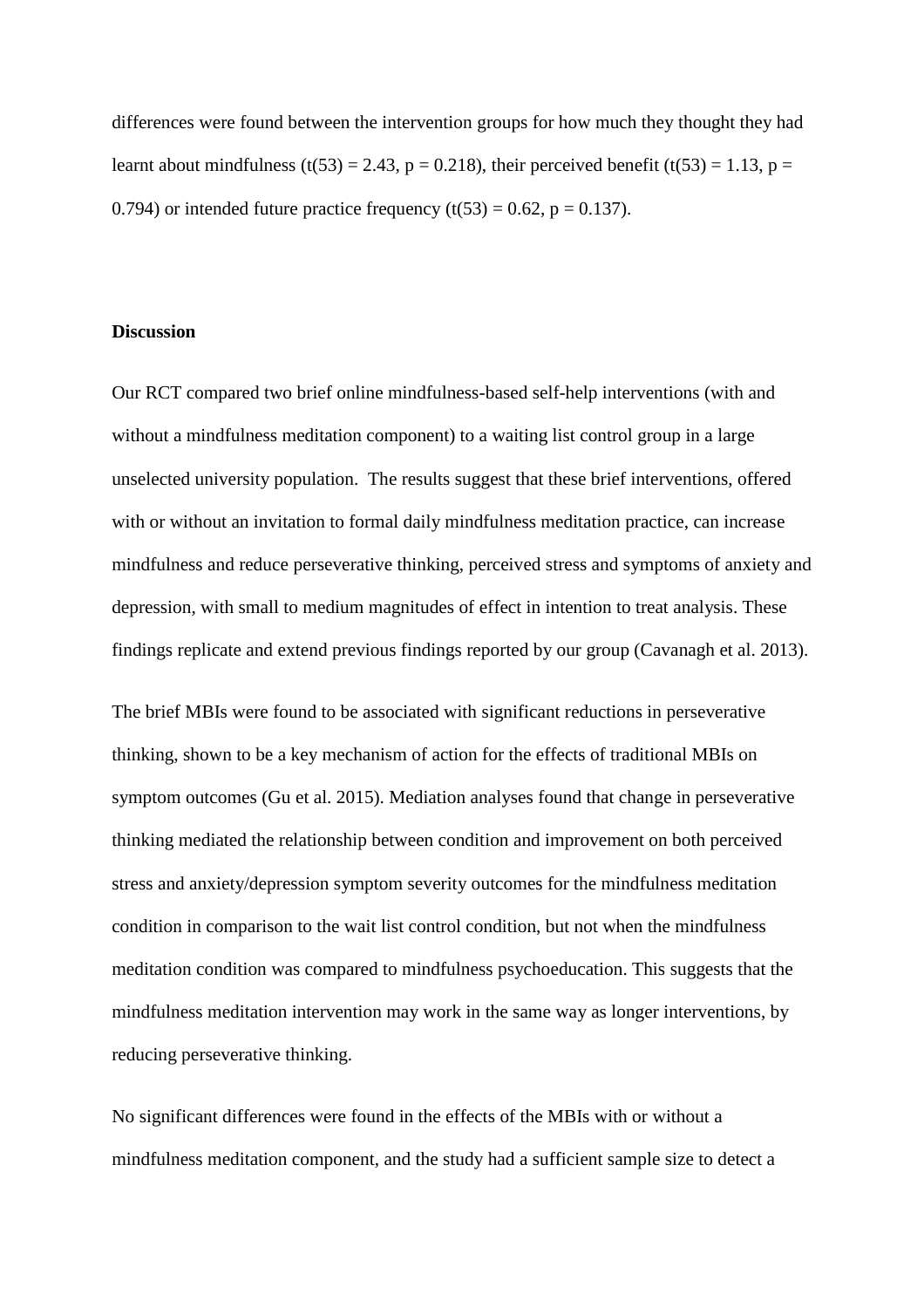medium-sized difference between the two mindfulness groups (i.e.  $d = 0.56$ ,  $f = 0.28$ ) with a power set at the conventional level of 0.8. One interpretation of these findings is that formal mindfulness meditation practices are not necessary to gain the potential benefits available from brief mindfulness interventions in non-clinical populations, and that practicing mindfulness informally in daily life in the absence of formal meditation practice may be sufficient to lead to measurable change. This interpretation runs contrary to the hypothesis that regular formal practices are essential in order to build mindfulness potential (Hawley et al. 2014; Segal et al. 2013). However, an alternative interpretation may be found in the selfreported practice data. We found no difference in self-reported engagement with the principles and practice of mindfulness, including mindfulness practice between the two intervention conditions. This may reflect a misunderstanding on the part of the mindfulness psychoeducation group leading to over reporting of mindfulness practice, or perhaps the invitation to mindfulness through a mindfulness psychoeducation intervention encouraged participants in our university sample to seek out their own mindfulness meditation practices (which are widely available online and on campus), which could account for the similarity on reporting of engagement and similarity in measured outcomes between our mindfulness intervention conditions. Future research using diary methods could illuminate this finding. A third possibility is that, in the context of self-help interventions containing brief mindfulness practices, the distinction between formal and informal mindfulness practice may be more apparent than real. After all, perhaps we might expect similar change in levels of mindfulness (and other associated outcomes) if participants pay non-judgmental attention to their breath and body during a short sitting practice or if they bring the same quality of attention, for a similar amount of time, to the act of cleaning their teeth, for example. There is some evidence that brief mindfulness practices (10 min) in face-to-face mindfulness-based interventions for people experiencing depression can confer similar benefits to learning mindfulness than the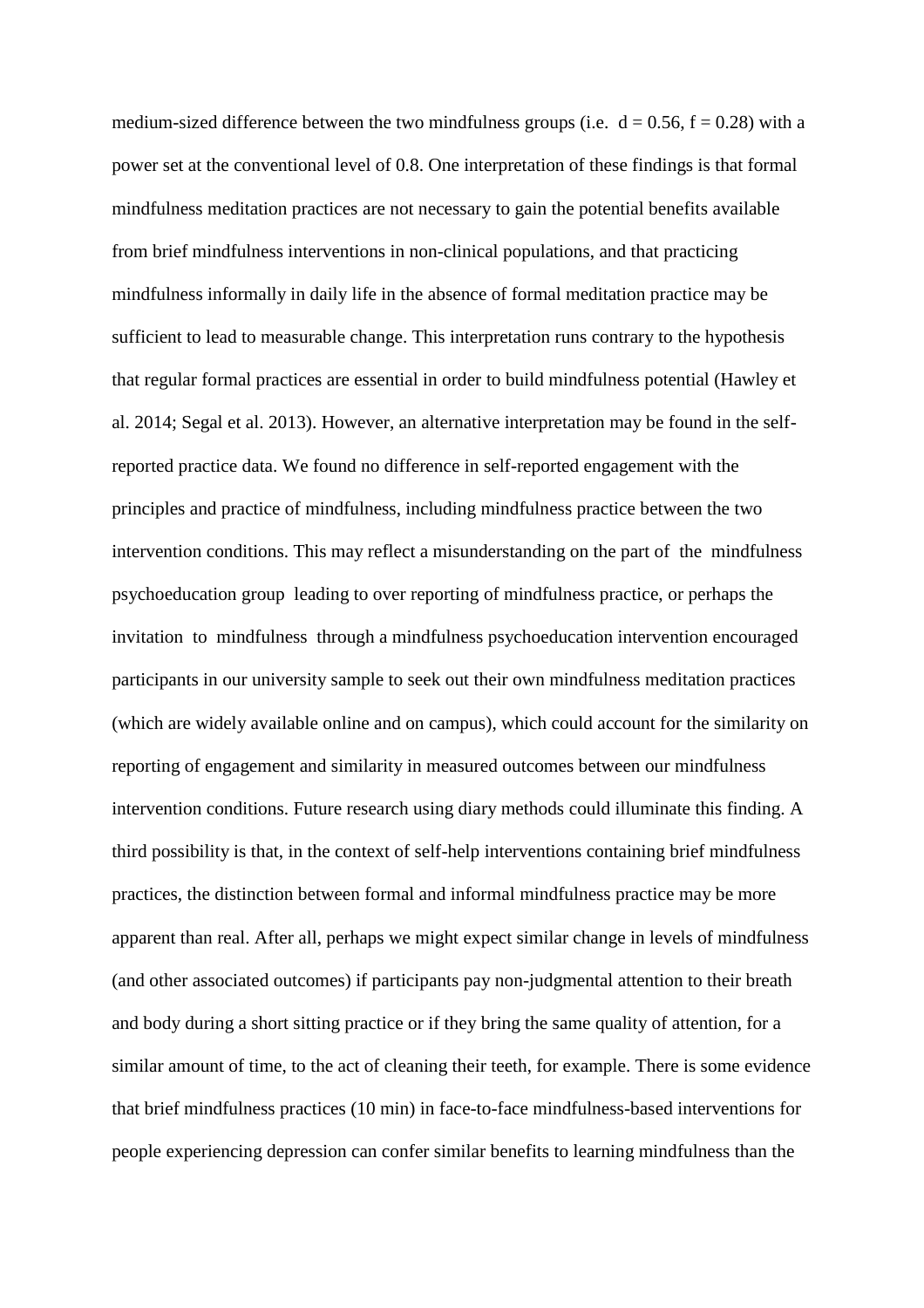longer practices (30–40 min) included in MBCT (Strauss et al. 2015). Nonetheless, it may be the case that the longer formal mindfulness practices found in MBSR and MBCT might show additional benefits in comparison to informal mindfulness practice, as it seems likely that it would be more challenging to maintain informal mindfulness practice for 30 min than to follow a 30min, formal, CD-guided practice. It would be interesting for future research to test this possibility.

Participants completing the MBIs typically reported high levels of engagement with the intervention, including regular practice and reading the intervention emails. Most of those accessing the brief mindfulness interventions stated that they had learnt about mindfulness from the interventions, that the interventions had been of benefit to them and that they intended to continue to practice mindfulness in the future. This supports the idea that brief online mindfulness interventions may be a meaningful route into mindfulness practice for some people. Future research should aim to identify for whom such interventions are likely to be most attractive and most beneficial.

This extends a small, but promising, body of research suggesting that brief, self-guided, online, MBIs may offer benefits for non-clinical groups seeking stress-reduction strategies and indicating the potential of online (Spijkerman et al. 2016) and self-help (Cavanagh et al. 2014) methods for increased dissemination of MBIs. These findings also complement a growing body of evidence supporting the potential benefits of the internet as a means to extend the reach of psychological therapies (e.g. Cuijpers et al. 2015; Grist and Cavanagh 2013; Marks and Cavanagh 2009) and other public health interventions (e.g. Bennett and Glasgow 2009; Gulliver et al. 2015).

The effect sizes reported are in the small-medium range and, where measured, similar in magnitude to those reported in a previous trial of the same intervention (Cavanagh et al.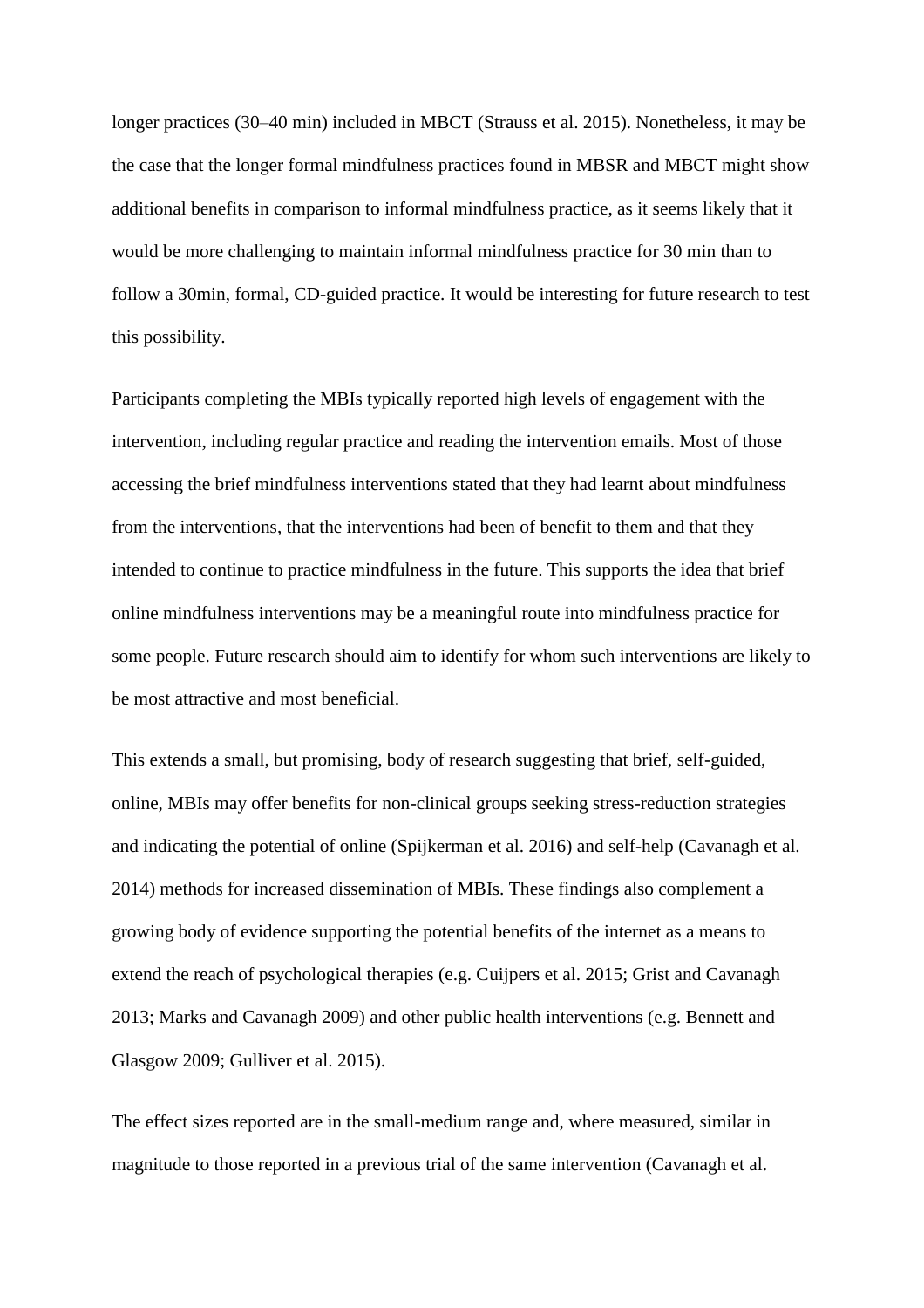2013) and from recent meta-analyses of the effects of other mindfulness and acceptancebased self-help interventions (Cavanagh et al. 2014; Spijkerman et al. 2016). The magnitude of effects of these brief interventions on self-reported mindfulness fall below those reported in the meta-analysis of studies of group mindfulness-based interventions reported by Visted et al. (2015, pre-post effect for mindfulness groups 0.53, 95% confidence interval (CI) = 0.46–0.61). Effects on anxiety/depression symptoms are also smaller than those reported in a pre-post meta-analysis of studies of more intense mindfulness based in interventions reported by Hofmann et al. (Hofmann et al. 2010, pre-post effects for mindfulness-based interventions 0.63 (95% CI = 0.53, 0.73) for reducing anxiety and 0.59 (95% CI = 0.51, 0.66) for reducing depression, although both of these meta-analyses included studies of participants with elevated symptoms at baseline which may account for some of the magnitude of change found in their analyses. Future research should explore the clinical significance of brief mindfulness intervention effects to determine if such interventions are likely to be of real benefit to public health.

Whilst attrition from studies of conventional mindfulness and acceptance-based interventions are typically quite low (mean 15%, range 0–44%, Vøllestad et al. 2012), attrition from mindfulness-based online (range 8–60%; Spijkerman et al. 2016) and self-help (mean = 32%, range 7–50%; Cavanagh et al. 2014) interventions may be somewhat higher. The attrition rates in this study reflect this, with approximately six out of ten participants in the interventions conditions completing post-intervention measures. This summary data and those from the current study are more in line with the relatively high attrition rates found for other self-guided internet interventions (Christensen et al. 2009; Waller and Gilbody 2009). Completer analysis indicated a larger magnitude of effects for those participants completing both pre and post intervention measures. How online content is presented and delivered can have an impact on appeal and adherence and may be improved through the development of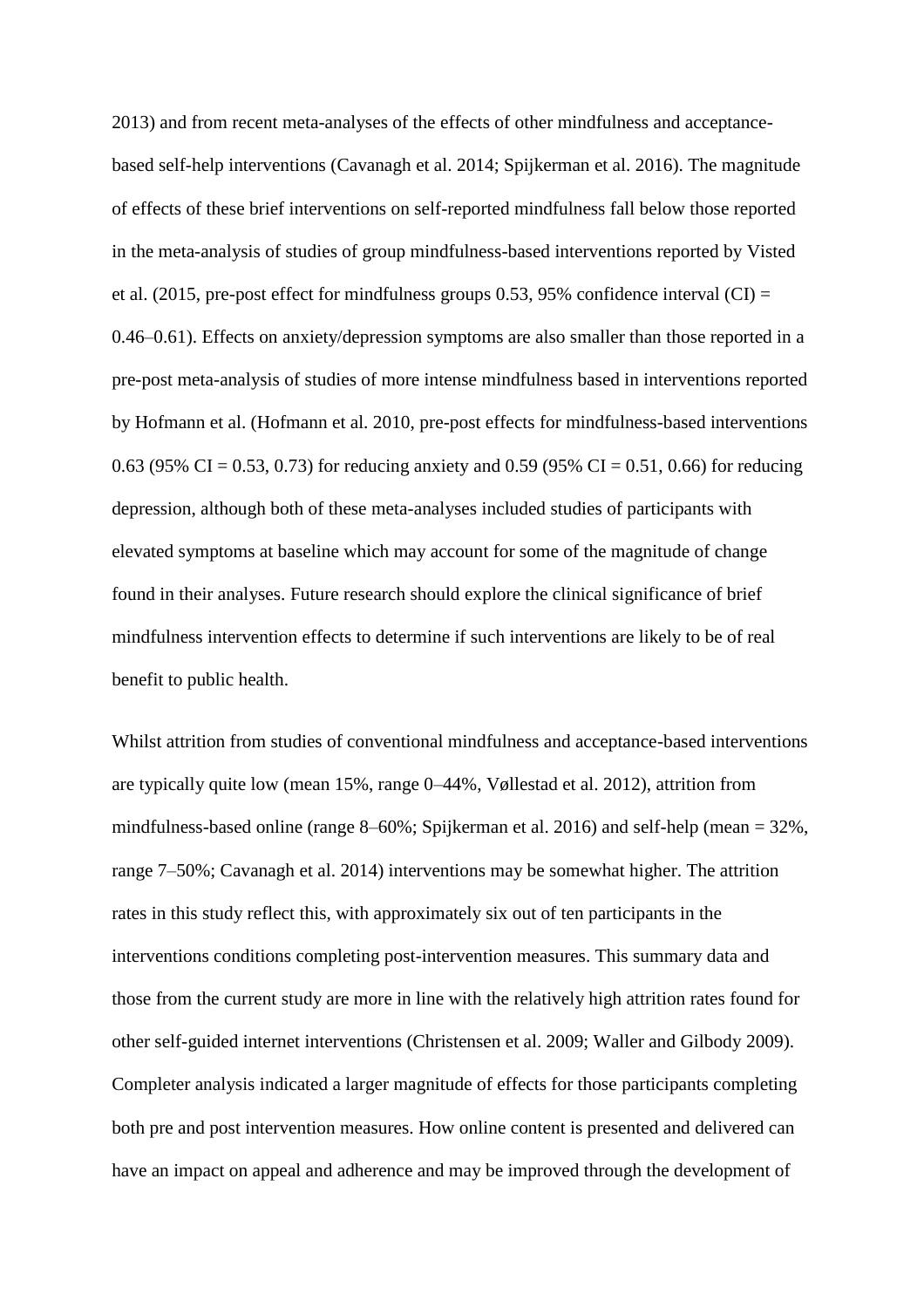more technically advanced digital packages. Objective data on engagement with the online programme was not collected during this study, and so it is unclear whether self-reported data on intervention engagement accurately reflects this. Future research should include collection of objective engagement data, follow-up data on reasons for drop-out and intervention development should explore methods by which to maximise engagement and minimise counter-therapeutic attrition from mindfulness-based self-help interventions.

Therapist-supported self-help interventions are typically associated with better outcomes and higher rates of adherence in comparison to pure self-help (Gellatly et al. 2007; Richards and Richardson 2012; Spijkerman et al. 2016), and the potential added value of brief support for MBIs online should also be explored. These interventions were brief, offered limited content and limited interactivity. Further methods of reducing attrition via manipulation and optimisation of both the programme content and the user experience should also be explored and evaluated (cf. Barazzone et al. 2012; Cavanagh and Millings 2013).

# Limitations

Study attrition was quite high, but no significant differences between study completers and those who dropped out were measured in age, gender or baseline mindfulness, stress or anxiety/ depression. To compensate for this high rate of attrition, all data analyses were conducted on intention to treat data, using the conservative BOCF imputation method. This method is likely to underestimate the true effect of the intervention (Liu-Seifert et al. 2010). Completer analyses are also reported.

The effect of both interventions could be attributable to non-specific effects of being actively involved in an intervention programme (emails, website guidance, etc.), which participants in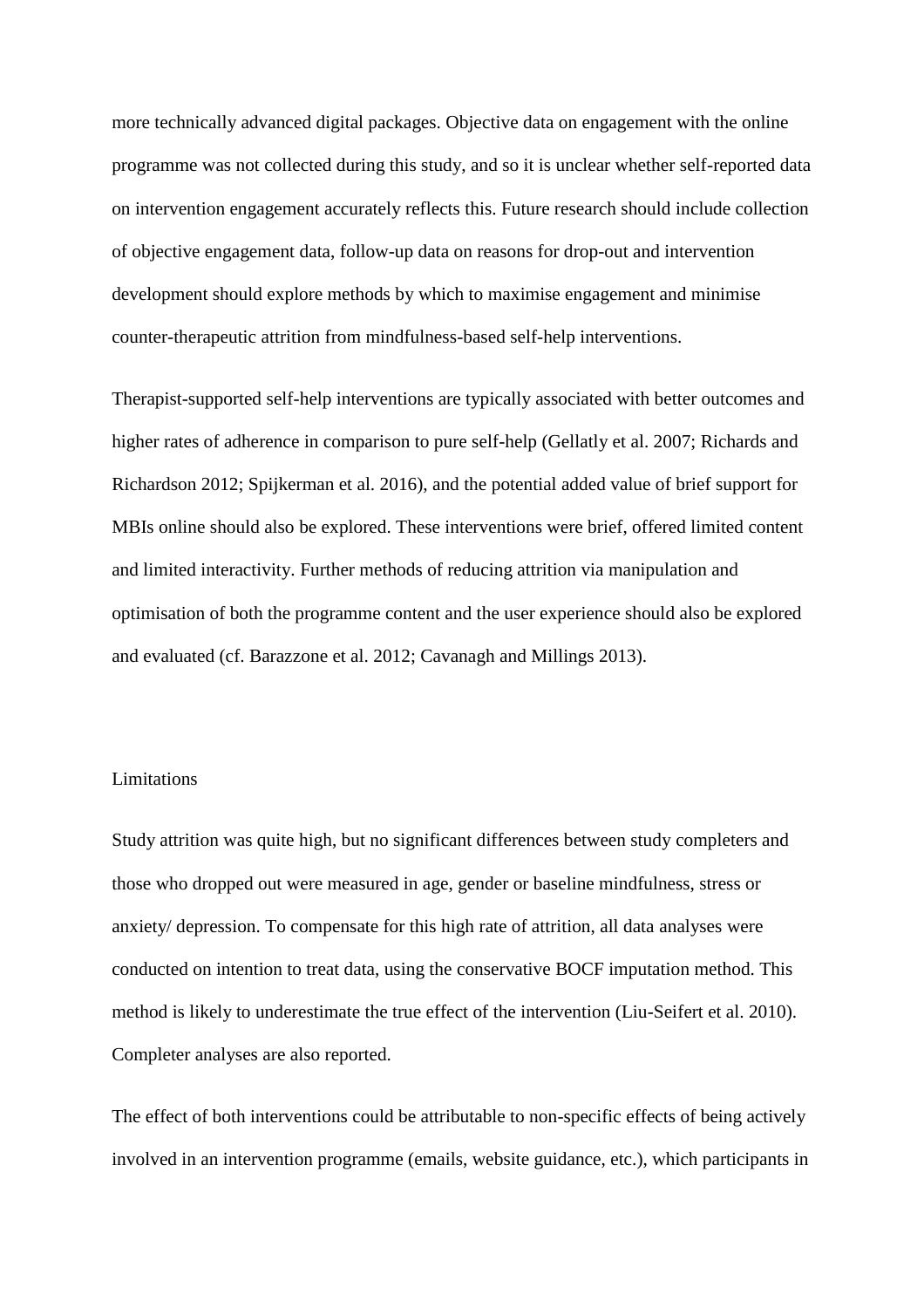the wait list control condition did not receive. Furthermore, participants may have expected benefits of taking part in a mindfulness intervention and improvements in outcomes could be wholly or partially accounted for by these expectations of benefit and/or demand characteristics (i.e. participants in the active intervention arms reporting improvement at postintervention in line with researcher expectations), rather than the intervention itself. Future research employing a well-matched non-mindfulness-based control group is needed to test this possibility.

The study was not designed to test a non-inferiority hypothesis, indeed our expectation was that the mindfulness psychoeducation condition would function as a placebo control. Therefore, further adequately powered research is needed to test the non-inferiority hypothesis that emerges from this preliminary study finding no measurable difference between intervention condition with and without formal mindfulness medication practice.

The study recruited an unselected university sample, who were 80% of whom were female, and so any extrapolation of the findings to stressed and distressed community samples, or clinical groups should be made with caution. However, our sample reported relatively high levels of baseline distress, which is perhaps unsurprising given the high prevalence of depression and anxiety in university samples (e.g. Eisenberg et al. 2007). This suggests that many of the participants, who self-selected to take part, were experiencing higher than usual symptoms of stress, anxiety or depression, and that this population may be attracted to and benefit from increased access to brief interventions such as the one described here. Follow up data were not collected, and future research should evaluate the longevity of these effects.

A more robust test of mediation is one where the mediator is measured prior to the outcome variable (Preacher and Hayes 2008). Future studies should test mediational hypotheses (including the reverse mediation hypothesis) in longitudinal studies in order for the causal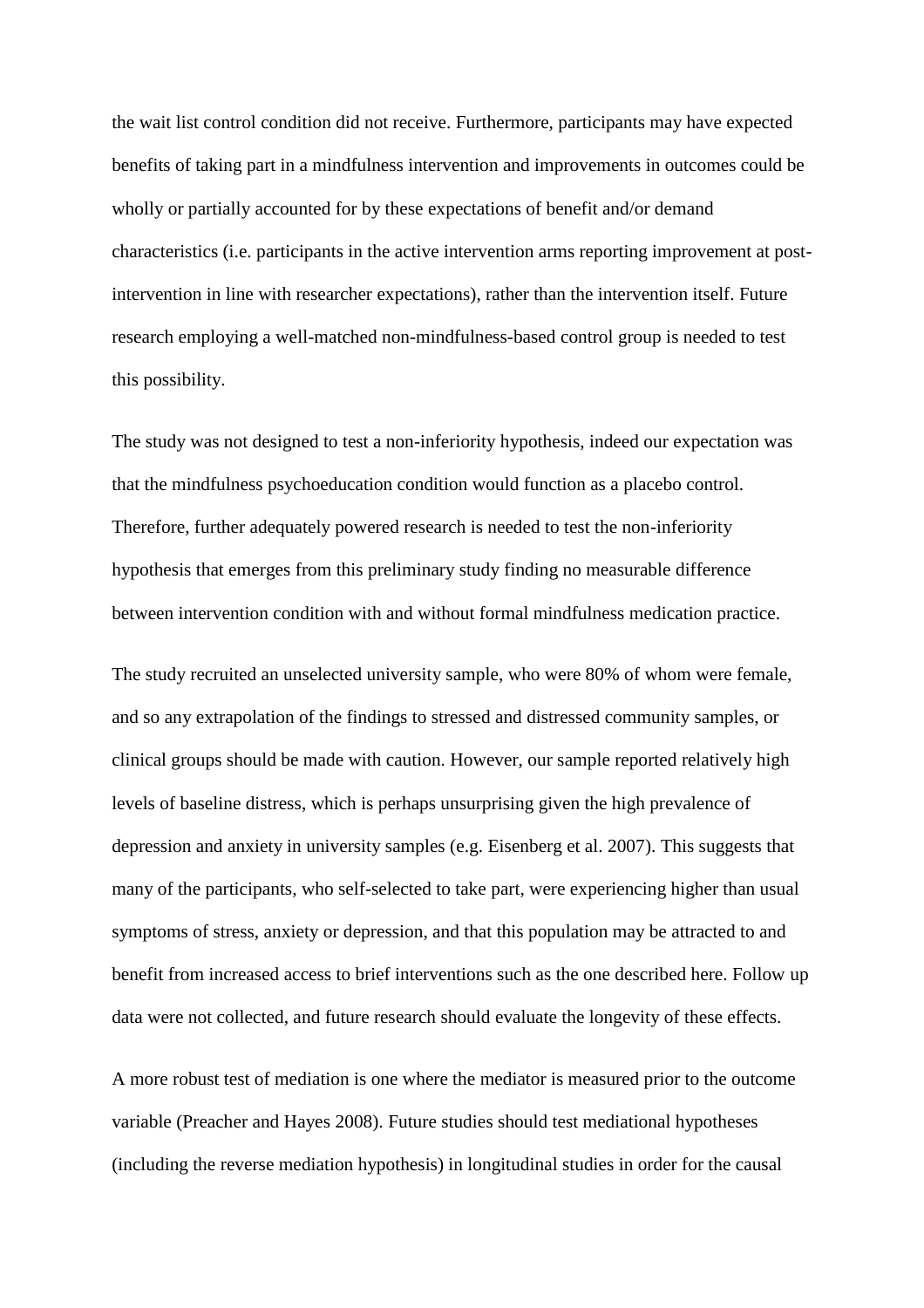relationship between perseverative thinking, stress and symptoms to be elucidated more clearly.

The results of this study suggest that brief online mindfulness interventions, offered with or without an invitation to formal daily mindfulness meditation practice, can increase mindfulness and reduce perseverative thinking, perceived stress and symptoms of anxiety and depression in a university population. Our findings suggest that at least some people may be able to develop mindfulness skills through interventions that require no therapist resource and that these interventions may complement and extend the range of self-help materials for nonclinical populations which has to date been dominated by material based on the principles of cognitive behavioural therapy. They also suggest that education about mindfulness together with the encouragement to apply mindfulness in daily life is a helpful intervention in its own right, even in the absence of formal meditation practice. If replicated, this finding has the potential to increase accessibility and engagement in MBIs, as for some participants having to commit to regular, formal mindfulness meditation practice may be a barrier to engagement.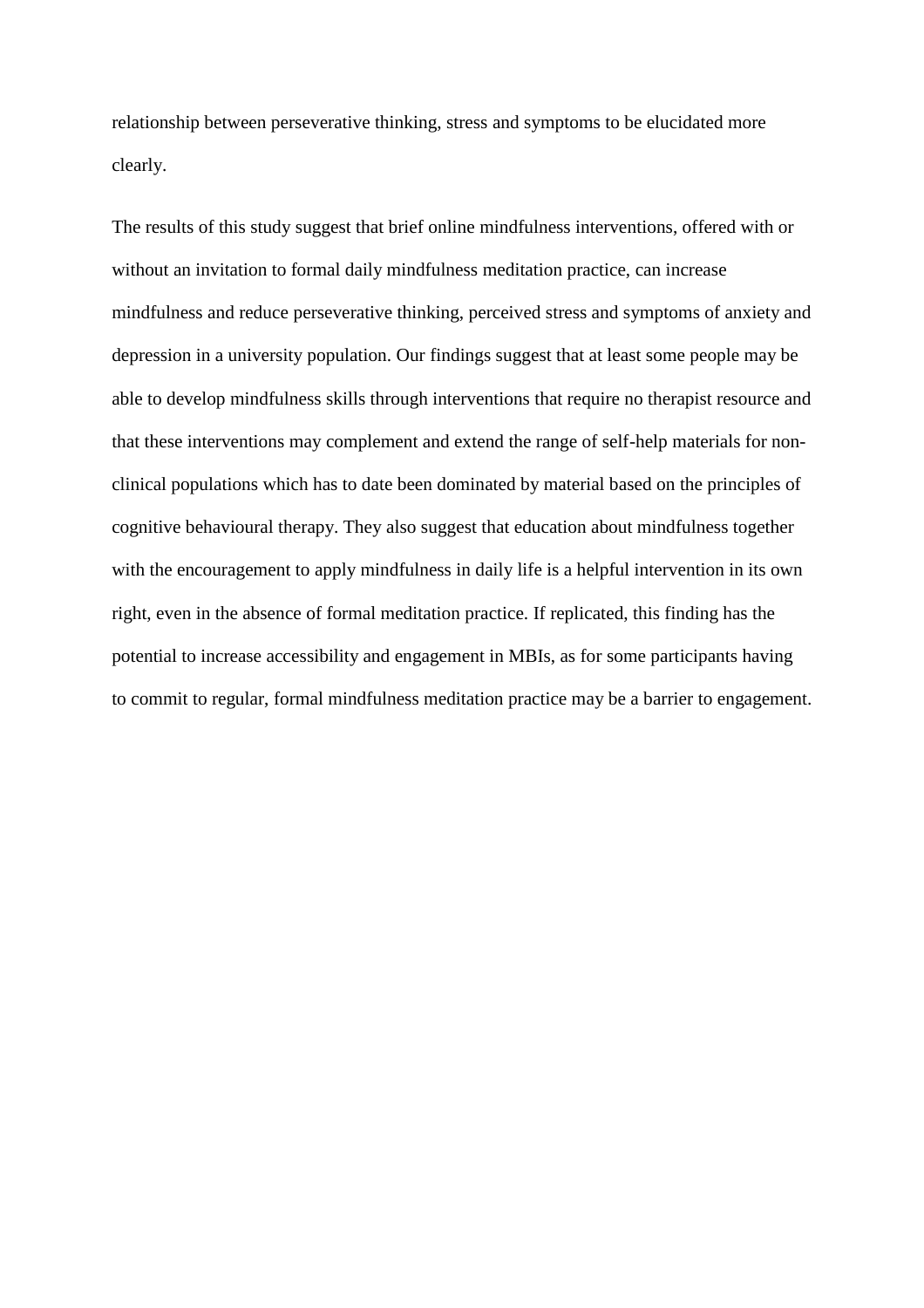### Author Contributions

KC: Designed the study and wrote the manuscript. AC: Executed the study. PO'H: Executed the study. TM: Executed the study. PV: Executed the study. FJ: Designed the study and collaborated in editing the manuscript. JG: Collaborated in analysing the data and wrote part of the results section. CS: Designed the study and collaborated in writing and editing the manuscript.

### Funding Information

This research was partially funded by the Economic and Social Research Council and Sussex Partnership NHS Foundation Trust in a joint Doctoral Training Scholarship provided to the seventh author (grant no. ES/J500173/1).

# Compliance with Ethical Standards

Conflict of Interest: The authors declare that they have no conflict of interest.

Ethics Approval and Consent to Participate: The study protocol was approved by the ethics committee at the University of Sussex, UK and informed consent was obtained from each participant prior to participation.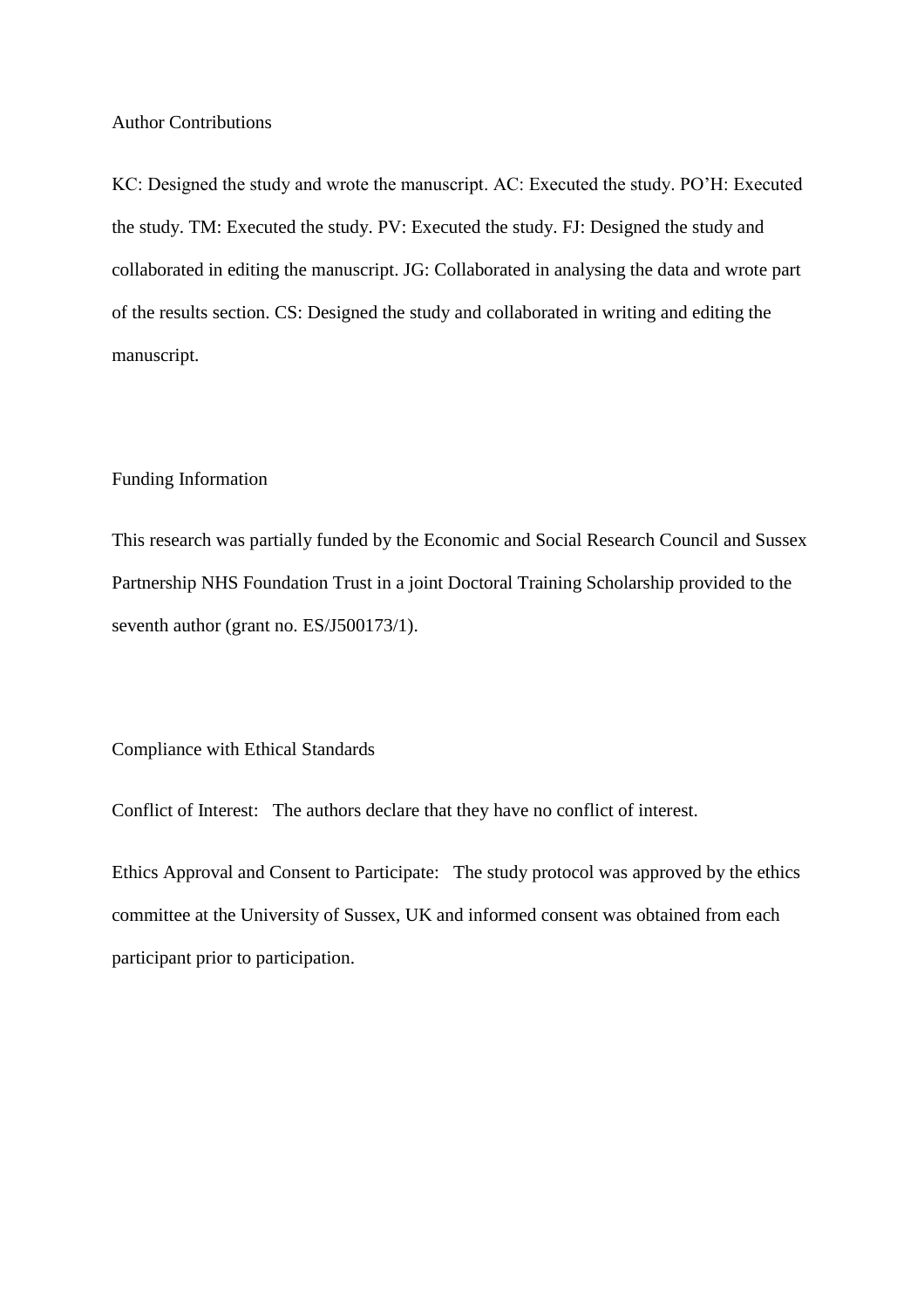## **References**

Baer, R. A., Smith, G. T., Hopkins, J., Kreitmeyer, J., & Toney, L. (2006). Using self-report assessment methods to explore facets of mindfulness. Assessment, 13, 27–45.

Baer, R. A., Smith, G. T., Lykins, E., Button, D., Krietemeyer, J., Sauer, S., ... & Williams, J. M. G. (2008). Construct validity of the five facet mindfulness questionnaire in meditating and nonmeditating samples. Assessment, 15(3), 329–342.

Barazzone, N., Cavanagh, K., & Richards, D. (2012). Computerized cognitive behavioural therapy and the therapeutic alliance: a qualitative enquiry. British Journal of Clinical Psychology, 51, 396–417.

Baron, R. M., & Kenny, D. A. (1986). Moderator-mediator variables distinction in social psychological research: conceptual, strategic, and statistical considerations. Journal of Personality and Social Psychology, 51, 1173–1182.

Bennett, G. G., & Glasgow, R. E. (2009). The delivery of public health interventions via the internet: actualizing their potential. Annual Review of Public Health, 30, 273–292.

Boettcher, J., Åström, V., Påhlsson, D., Schenström, O., Andersson, G., & Carlbring, P. (2014). Internet-based mindfulness treatment for anxiety disorders: a randomized controlled trial. Behavior Therapy, 45, 241–253.

Brown, K. W., & Ryan, R. M. (2003). The benefits of being present: mindfulness and its role in psychological well-being. Journal of Personality and Social Psychology, 84, 822–848.

Carmody, J., & Baer, R. A. (2008). Relationships between mindfulness practice and levels of mindfulness, medical and psychological symptoms and well-being in a mindfulness-based stress reduction program. Journal of Behavioral Medicine, 31, 23–33.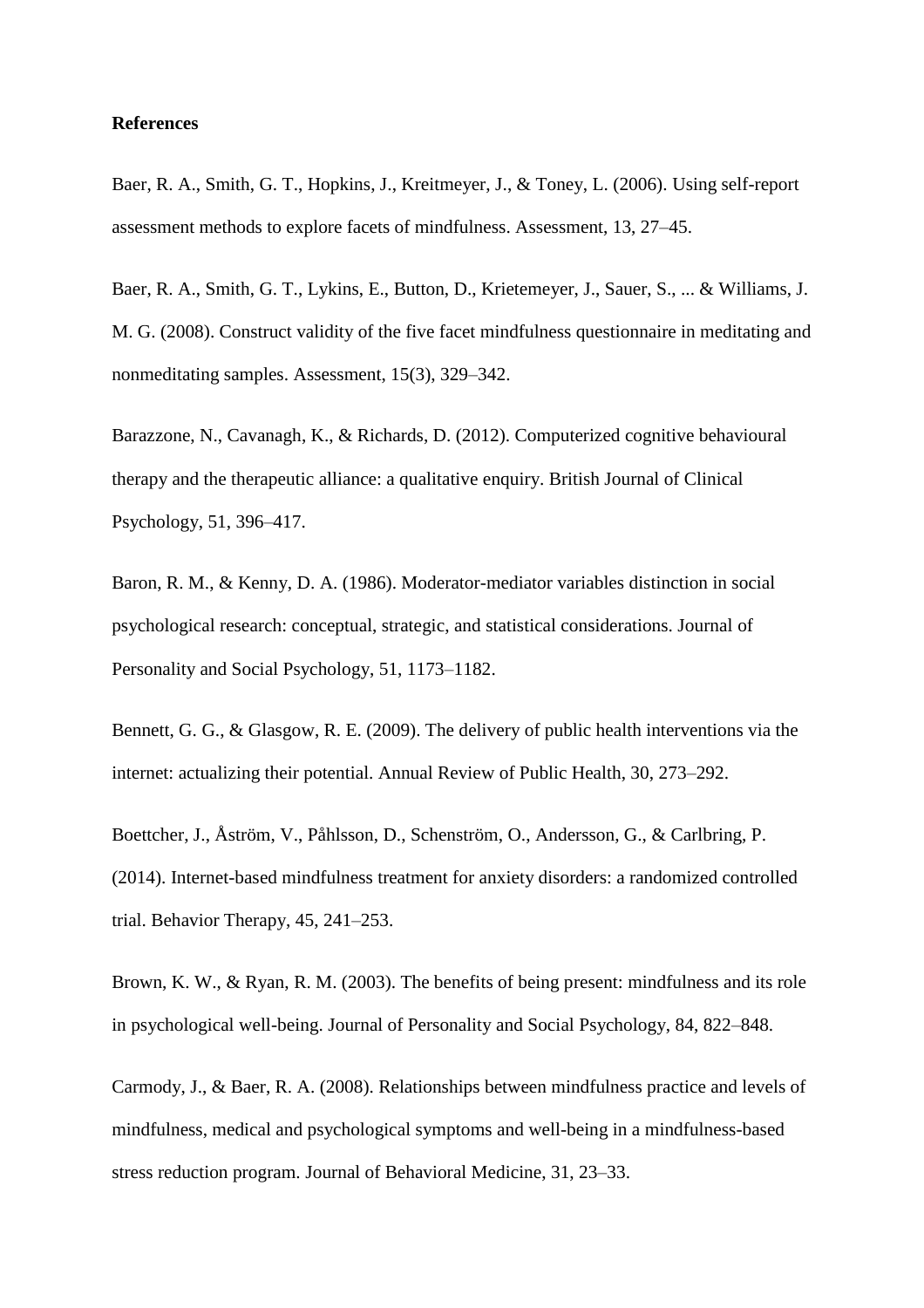Carmody, J., & Baer, R. A. (2009). How long does a mindfulness-based stress reduction program need to be? A review of class contact hours and effect sizes for psychological distress. Journal of Clinical Psychology, 65, 627–638.

Carmody, J., Reed, G., Kristeller, J., & Merriam, P. (2008). Mindfulness, spirituality, and health-related symptoms. Journal of Psychosomatic Research, 64, 393–403.

Cavanagh, K., & Millings, A. (2013). Interpersonal computing: the role of therapeutic relationships in e-mental health. Journal of Contemporary Psychotherapy, 43, 197–206.

Cavanagh, K., Strauss, C., Ciccioni, F., Griffiths, N., Wyper, A., & Jones, F. (2013). A randomised controlled trial of a brief online mindfulness-based intervention. Behaviour Research and Therapy, 51, 573–578.

Cavanagh, K., Strauss, C., Forder, L., & Jones, F. (2014). Can mindfulness and acceptance be learnt by self-help?: a systematic review and meta-analysis of mindfulness and acceptancebased self-help interventions. Clinical Psychology Review, 34, 118–129.

Chadwick, P. (2006). Person-based cognitive therapy for distressing psychosis. Chichester: Wiley.

Chadwick, P., Strauss, C., Jones, A.-M., Kingdon, D., Ellett, L., Dannahy, L., & Hayward, M. (2016). Group mindfulness-based intervention for distressing voices: a pragmatic randomised controlled trial. Schizophrenia Research, 175(1–3), 168–173.

Chiesa, A., & Serretti, A. (2011). Mindfulness based cognitive therapy for psychiatric disorders: a systematic review and meta-analysis. Psychiatry Research, 187, 441–453.

Christensen, H., Griffiths, K. M., & Farrer, L. (2009). Adherence in internet interventions for anxiety and depression: systematic review. Journal of Medical Internet Research, 11, e13.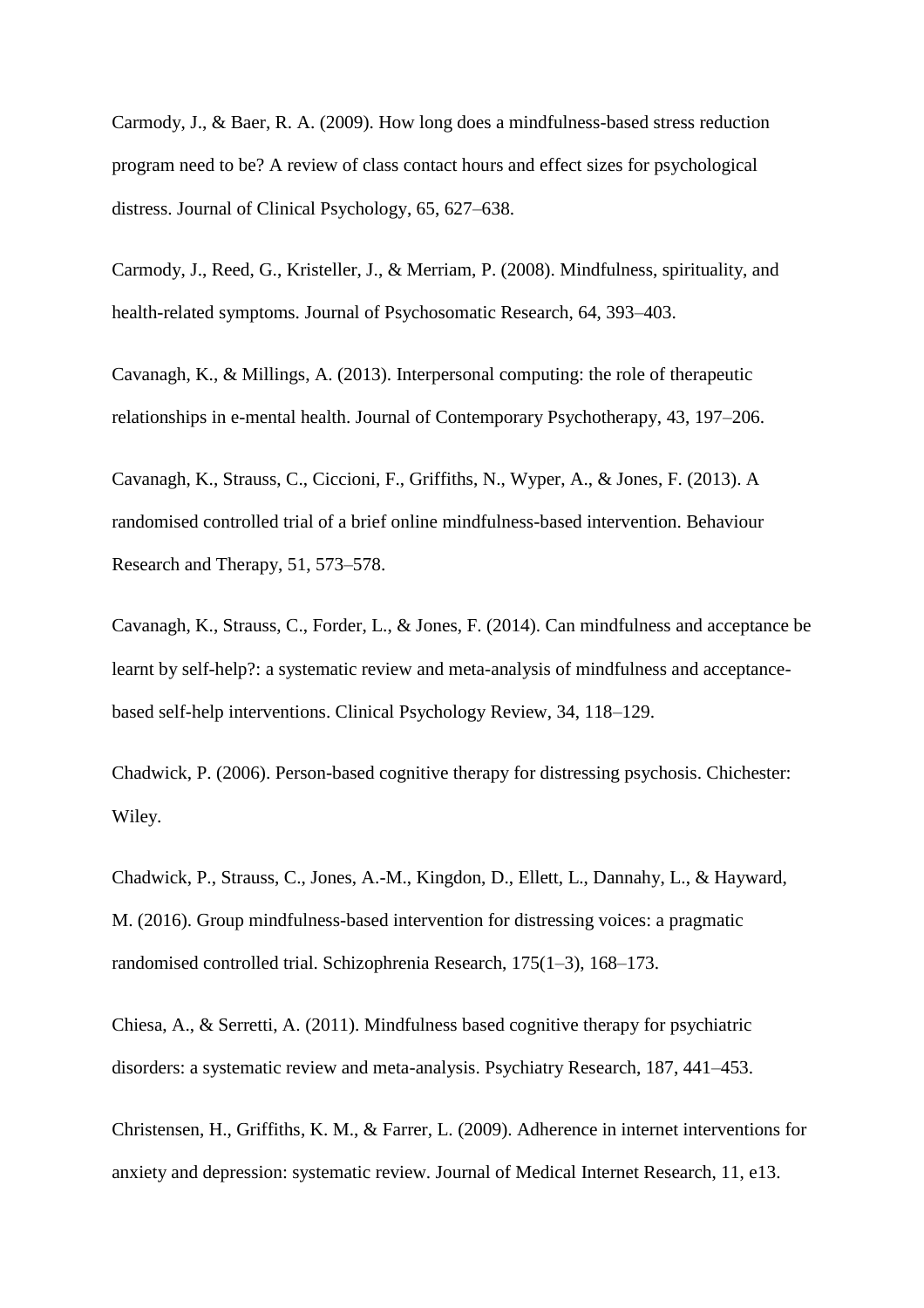Cohen, S., & Williamson, G. (1988). Perceived stress in a probability sample of the United States. In S. Spacapam & S. Oskamp (Eds.), The social psychology of health: Claremont symposium on applied social psychology (pp. 31–67). Newbury Park: Sage.

Crane, C., Crane, R. S., Eames, C., Fennell, M. J. V., Silverton, S., Williams, J. M. G., & Barnhofer, T. (2014). The effects of amount of home meditation practice in mindfulness based cognitive therapy on hazard of relapse to depression in the staying well after depression trial. Behaviour Research and Therapy, 63, 17–24.

Cuijpers, P., Riper, H., & Andersson, G. (2015). Internet-based treatment of depression. Current Opinion in Psychology, 4, 131–135.

Dannahy, L., Hayward, M., Strauss, C., Turton, W., Harding, E., & Chadwick, P. (2011). Group person-based cognitive therapy for distressing voices: pilot data from nine groups. Journal of Behavior Therapy and Experimental Psychiatry, 42, 111–116.

Del Re, A. C., Flückiger, C., Goldberg, S. B., & Hoyt, W. T. (2013). Monitoring mindfulness practice quality: an important consideration in mindfulness practice. Psychotherapy Research, 23(1), 54–66.

Eberth, J., & Sedlmeier, P. (2012). The effects of mindfulness meditation: a meta-analysis. Mindfulness, 3, 174–189.

Ehring, T., Zetche, U., Widacker, K., Wahl, K., Schönfeld, S., & Ehlers, A. (2011). The perseverative thinking questionnaire (PTQ): validation of a content-independent measure of repetitive negative thinking. Journal of Behavior Therapy and Experimental Psychiatry, 42, 225–232.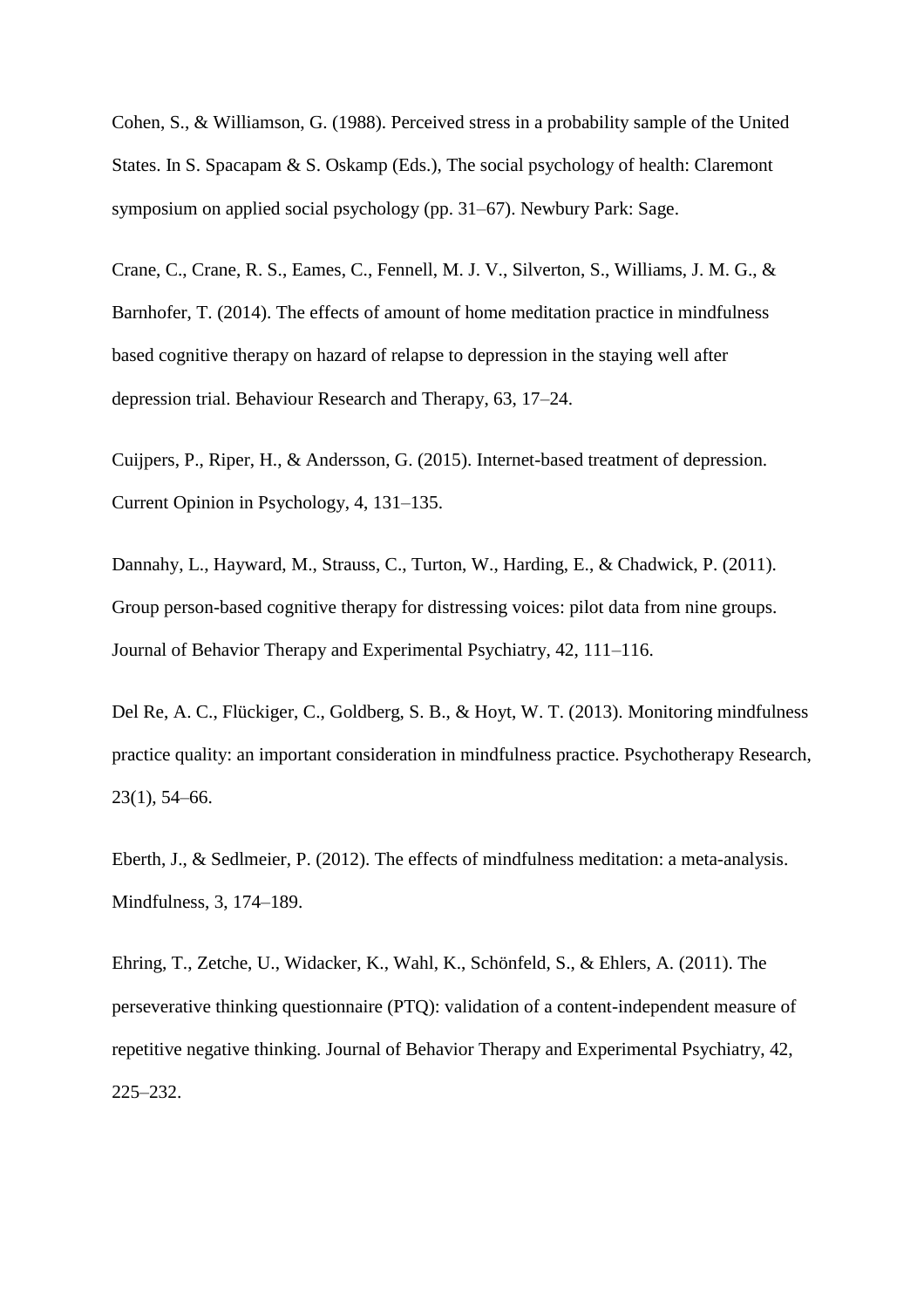Eisenberg, D., Gollust, S. E., Golberstein, E., & Hefner, J. L. (2007). Prevalence and correlates of depression, anxiety, and suicidality among university students. American Journal of Orthopsychiatry, 77, 534–542.

Gellatly, J., Bower, P., Hennessy, S., Richards, D., Gilbody, S., & Lovell, K. (2007). What makes self-help interventions effective in the management of depressive symptoms? Metaanalysis and meta-regression. Psychological Medicine, 37(9), 1217–1228.

Glück, T. M., & Maercker, A. (2011). A randomised controlled pilot study of a brief webbased mindfulness training. BMC Psychiatry, 11, 175–186.

Grist, R., & Cavanagh, K. (2013). Computerised cognitive behavioural therapy for common mental health disorders, what works, for whom under what circumstances? A systematic review and meta-analysis. Journal of Contemporary Psychotherapy, 43, 243–251.

Grossman, P., Niemann, L., Schmidt, S., & Walach, H. (2004). Mindfulness-based stress reduction and health benefits: a meta-analysis. Journal of Psychosomatic Research, 57, 35– 43.

Gu, J., Strauss, C., Bond, R., & Cavanagh, K. (2015). How do mindfulness-based interventions improve mental health and wellbeing? A systematic review and meta-analysis of mediation studies. Clinical Psychology Review, 37, 1–12.

Gu, J., Strauss, C., Crane, C., Barnhofer, T., Karl, A., Cavanagh, K., & Kuyken, W. (2016). Examining the factor structure of the 39-item and 15-item versions of the Five Facet Mindfulness Questionnaire before and after mindfulness-based cognitive therapy for people with recurrent depression. Psychological Assessment, 28(7), 791–802.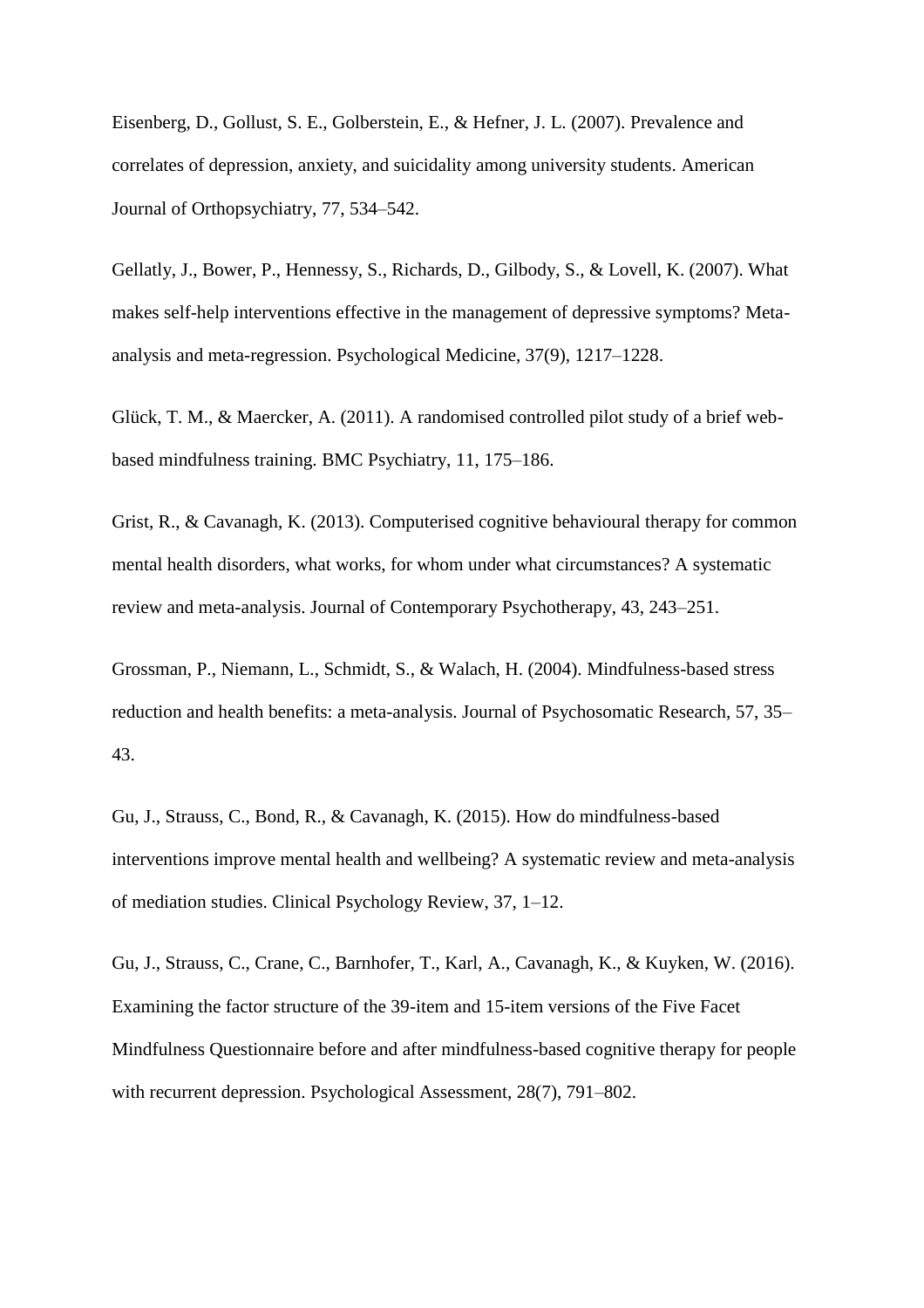Gulliver, A., Farrer, L., Chan, J. K. Y., Tait, R. J., Bennet, K., Calear, A. L., & Griffiths, K. M. (2015). Technology-based interventions for tobacco and other drug use in university and college students: a systematic review and meta-analysis. Addiction Science and Clinical Practice, 10, 5. [https://doi. org/10.1186/s13722-015-0027-4.](https://doi.org/10.1186/s13722-015-0027-4)

Gupta, S. K. (2011). Intention-to-treat concept: a review. Perspectives in Clinical Research, 2(3), 109–112. [https://doi.org/10.4103/2229-3485.83221.](https://doi.org/10.4103/2229-3485.83221)

Hawley, L. L., Schwartz, D., Bieling, P. J., Irving, J., Corcoran, K., Farb, N. A., Anderson, A. K., & Segal, Z. V. (2014). Mindfulness practice, rumination and clinical outcome in mindfulness-based treatment. Cognitive Therapy and Research, 38, 1–9.

Hayes, A. F., & Preacher, K. J. (2014). Statistical mediation analysis with a multicategorical independent variable. British Journal of Mathematical and Statistical Psychology, 67, 451– 470. [https://doi. org/10.1111/bmsp.12028.](https://doi.org/10.1111/bmsp.12028)

Herrero, J., & Meneses, J. (2006). Short web-based versions of the perceived stress (PSS) and center for epidemiological studies depression (CESD) scales: a comparison to pencil and paper responses among internet users. Computers in Human Behavior, 22, 830–846.

Hindman, R. K., Glass, C. R., Arnkoff, D. B., & Maron, D. D. (2015). A comparison of formal and informal mindfulness programs for stress reduction in university students. Mindfulness, 6, 873–884.

Hofmann, S. G., Sawyer, A. T., Witt, A. A., & Oh, D. (2010). The effect of mindfulnessbased therapy on anxiety and depression: a metaanalytic review. Journal of Consulting and Clinical Psychology, 78, 169–183.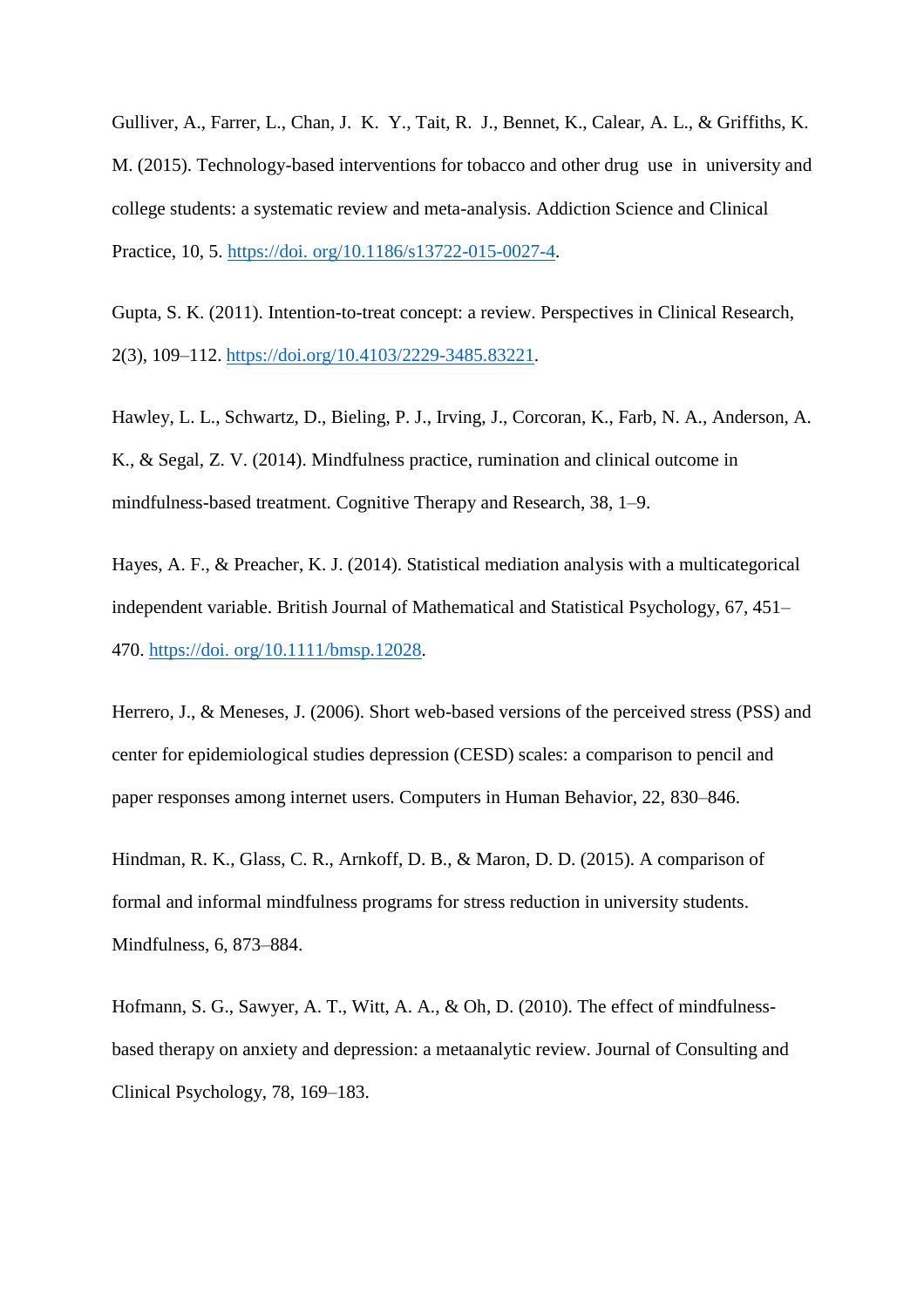Jain, S., Shapiro, S. L., Swanick, S., Roesch, S. C., Mills, P. J., Bell, I., & Schwartz, G. E. R. (2007). A randomized controlled trial of mindfulness meditation versus relaxation training: effects on distress, positive states of mind, rumination, and distraction. Annals of Behavioral Medicine, 33, 11–21.

Kabat-Zinn, J. (1990). Full catastrophe living: using the wisdom of our body and mind to face stress, pain, and illness. New York: Bantam Doubleday Dell Publishing.

Kabat-Zinn, J. (2003). Mindfulness-based interventions in context: past, present, and future. Clinical Psychology: Science and Practice, 10, 144–156.

Kabat-Zinn, J., Lipworth, L., & Burney, R. (1985). The clinical use of mindfulness meditation for the selfregulation of chronic pain. Journal of Behavioral Medicine, 8, 163– 190.

Kazdin, A. E. (2007). Mediators and mechanisms of change in psychotherapy research. Annual Review of Clinical Psychology, 3, 1–27.

Keng, S. L., Smoski, M. J., & Robins, C. J. (2011). Effects of mindfulness on psychological health: a review of empirical studies. Clinical Psychology Review, 31, 1041–1056.

Khoury, B., Sharma, M., Rush, S. E., & Fournier, C. (2015). Mindfulness-based stress reduction for healthy individuals: a meta-analysis. Journal of Psychosomatic Research, 78, 519–528.

Kroenke, K., Spitzer, R. L., Williams, J. B. W., & Löwe, B. (2009). An ultra-brief screening scale for anxiety and depression: the PHQ-4. Psychosomatics, 50, 613–621.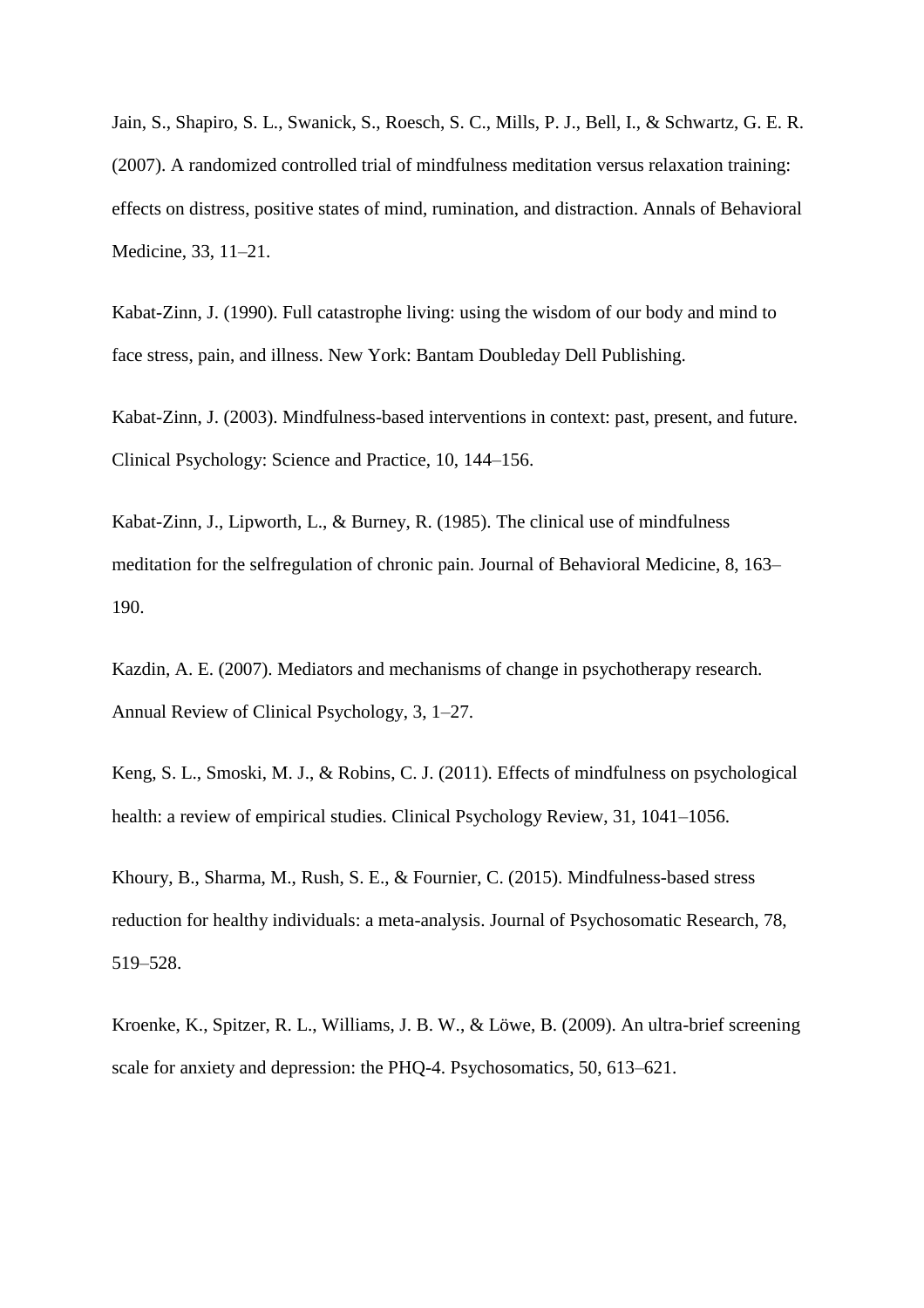Krusche, A., Cyhlarova, E., King, S., & Williams, J. M. G. (2012). Mindfulness online: a preliminary evaluation of the feasibility of a web-based mindfulness course and the impact on stress. BMJ Open, 2, e000803.

Krusche, A., Cyhlarova, E., & Williams, J. M. G. (2013). Mindfulness online: an evaluation of the feasibility of a web-based mindfulness course for stress, anxiety and depression. BMJ Open, 3, e003498.

Lever Taylor, B., Strauss, C., Cavanagh, K., & Jones, F. (2014). The effectiveness of selfhelp mindfulness-based cognitive therapy in a student sample: a randomised controlled trial. Behaviour Research and Therapy, 63, 63–69.

Liu-Seifert, H., Zhang, S., D'Souza, D., & Skljarevski, V. (2010). A closer look at the baseline-observation-carried-forward (BOCF). Patient Preference and Adherence, 4, 11.

Löwe, B., Whal, I., Rose, M., Spitzer, C., Glaesmer, H., Wingenfeld, K., Schneider, A., & Brahler, E. (2010). A 4-item measure of depression and anxiety: validation and standardization of the Patient Health Questionnaire-4 (PHQ-4) in the general population. Journal of Affective Disorders, 122, 86–95.

Ly, K. H., Trüschel, A., Jarl, L., Magnusson, S., Windahl, T., Johansson, R., Carlbring, P., & Andersson, G. (2014). Behavioural activation versus mindfulness-based guided self-help treatment administered through a smartphone application: a randomised controlled trial. BMJ Open, 4, e003440.

Marks, I., & Cavanagh, K. (2009). Computer-aided psychological treatments: evolving issues. Annual Review of Clinical Psychology, 5, 121–141.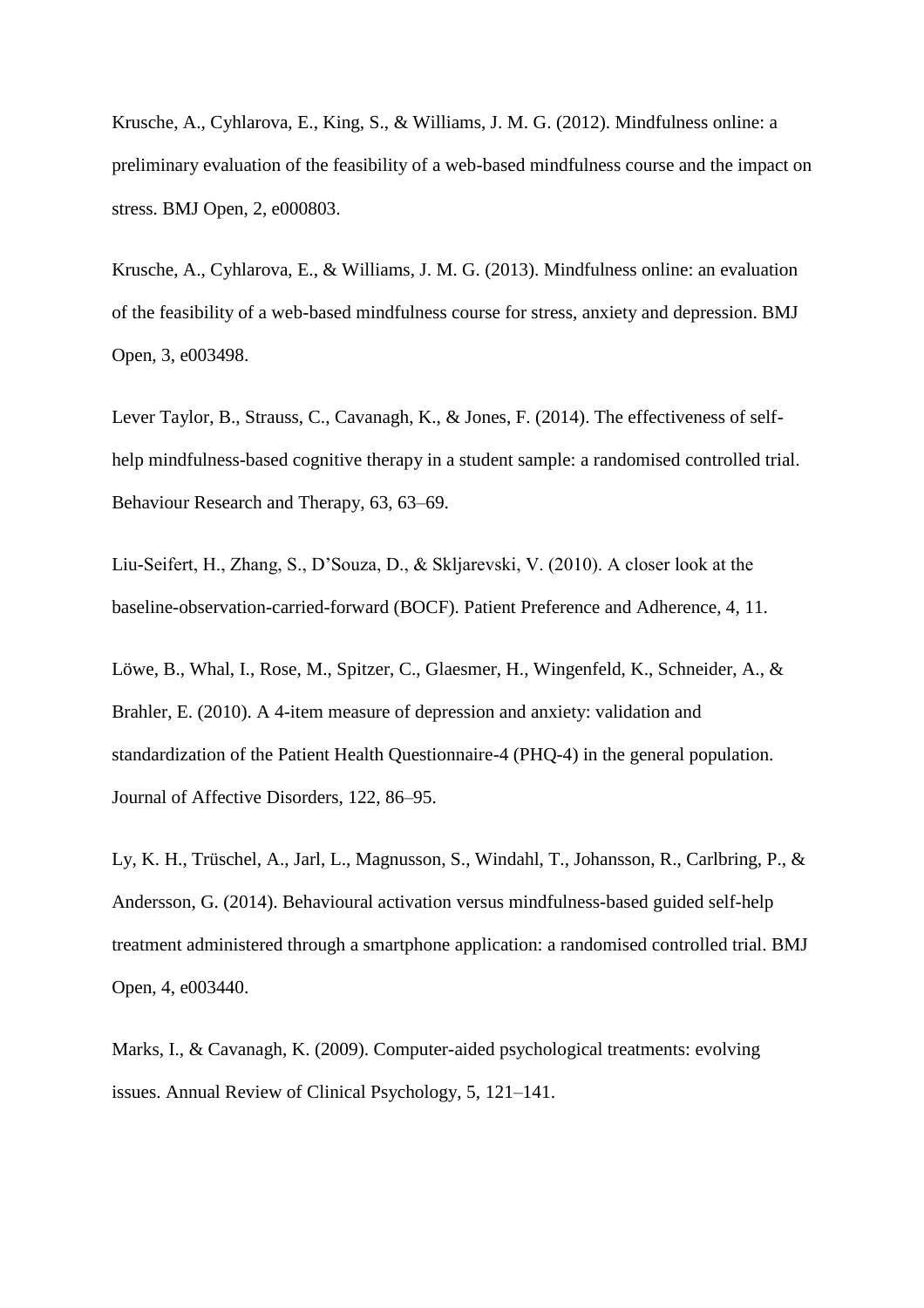Monshat, K., Vella-Brodrick, D., Burns, J., & Herrman, H. (2012). Mental health promotion in the internet age: a consultation with Australian young people to inform the design of an online mindfulness training programme. Health Promotion International, 27, 177–186.

Morledge, T. J., Allexandre, D., Fox, E., Fu, A. Z., Higashi, M. K., Kruzikas, D. T., Pham, S. V., & Reese, P. R. (2013). Feasibility of an online mindfulness program for stress management—a randomized controlled trial. Annals of Behavioral Medicine, 46, 137–148.

Muthén, B., & Muthén, L. (1998-2012). Mplus User's Guide (7th ed.). Los Angeles: Muthén and Muthén.

Nakagawa, S., & Cuthill, I. C. (2007). Effect size, confidence interval and statistical significance: a practical guide for biologists. Biological Reviews, 82, 591–605.

Niles, B. L., Vujanovic, A. A., Silberbogen, A. K., Seligowski, A. V., & Potter, C. M. (2013). Changes in mindfulness following a mindfulness telehealth intervention. Mindfulness, 4, 301–310.

Olendzki, A. (2009). Mindfulness and meditation. In F. Didonna (Ed.), Clinical handbook of mindfulness (pp. 37–44). Springer: New York. Preacher, K. J., & Hayes, A. F. (2008). Asymptotic and resampling strategies for assessing and comparing indirect effects in multiple mediator models. Behavior Research Methods, 40, 879–891.

Querstret, D., & Cropley, M. (2013). Assessing treatments used to reduce rumination and/or worry: a systematic review. Clinical Psychology Review, 33, 996–1009.

Richards, D., & Richardson, T. (2012). Computer-based psychological treatments for depression: a systematic review and meta-analysis. Clinical Psychology Review, 332, 329– 342.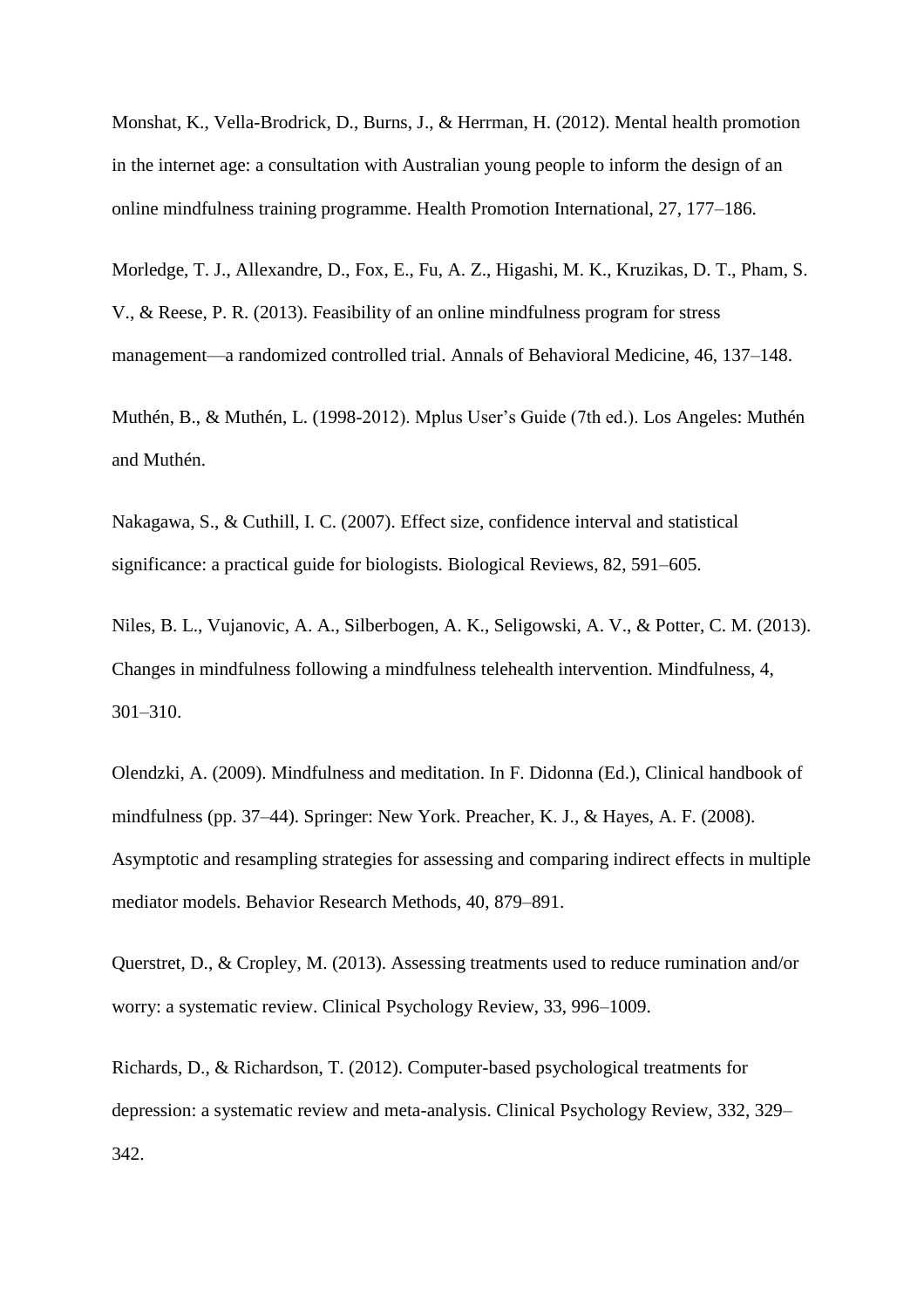Rose, R. D., Buckey, J. C., Zbozinek, T. D., Motivala, S. J., Glenn, D. E., Cartreine, J. A., & Craske, M. G. (2013). A randomized controlled trial of a self-guided, multimedia, stress management and resilience training program. Behaviour Research and Therapy, 51, 106–112.

Segal, Z. (2011). Mindfulness based cognitive therapy 10 years and onwards: a personal reflection by Zindel Segal. [Online forum comment]. Retrieved from

[http://ucsdcfm.wordpress.com/2011/09/23/ mindfulness-basedcognitivetherapy-10-years-and](http://ucsdcfm.wordpress.com/2011/09/23/mindfulness-basedcognitivetherapy-10-years-and-onwards-a-personal-reflection-by-zindel-segal/)[onwards-apersonal-reflection-by-zindel-segal/.](http://ucsdcfm.wordpress.com/2011/09/23/mindfulness-basedcognitivetherapy-10-years-and-onwards-a-personal-reflection-by-zindel-segal/)

Segal, Z. V., Williams, M. G., & Teasdale, J. D. (2013). Mindfulness-based cognitive therapy for depression (2nd ed.). New York: The Guildford Press.

Shapiro, S. L., Bootzin, R. R., Figueredo, A. J., Lopez, A. M., & Schwartz, G. E. (2003). The efficacy of mindfulness-based stress reduction in the treatment of sleep disturbance in women with breast cancer: an exploratory study. Journal of Psychosomatic Research, 54, 85–91.

Shapiro, S. L., Carlson, L. E., Astin, J. A., & Freedman, B. (2006). Mechanisms of mindfulness. Journal of Clinical Psychology, 62(3), 373–386.

Shapiro, S. L., Brown, K. W., & Biegel, G. M. (2007). Teaching self-care to caregivers: effects of mindfulness-based stress reduction on the mental health of therapists in training. Training and Education in Professional Psychology, 1, 105–115.

Spijkerman, M. P. J., Pots, W. T. M., & Bohlmeijer, E. T. (2016). Effectiveness of online mindfulness-based interventions in improving mental health: a review and meta-analysis of randomised controlled trials. Clinical Psychology Review, 45, 102–114.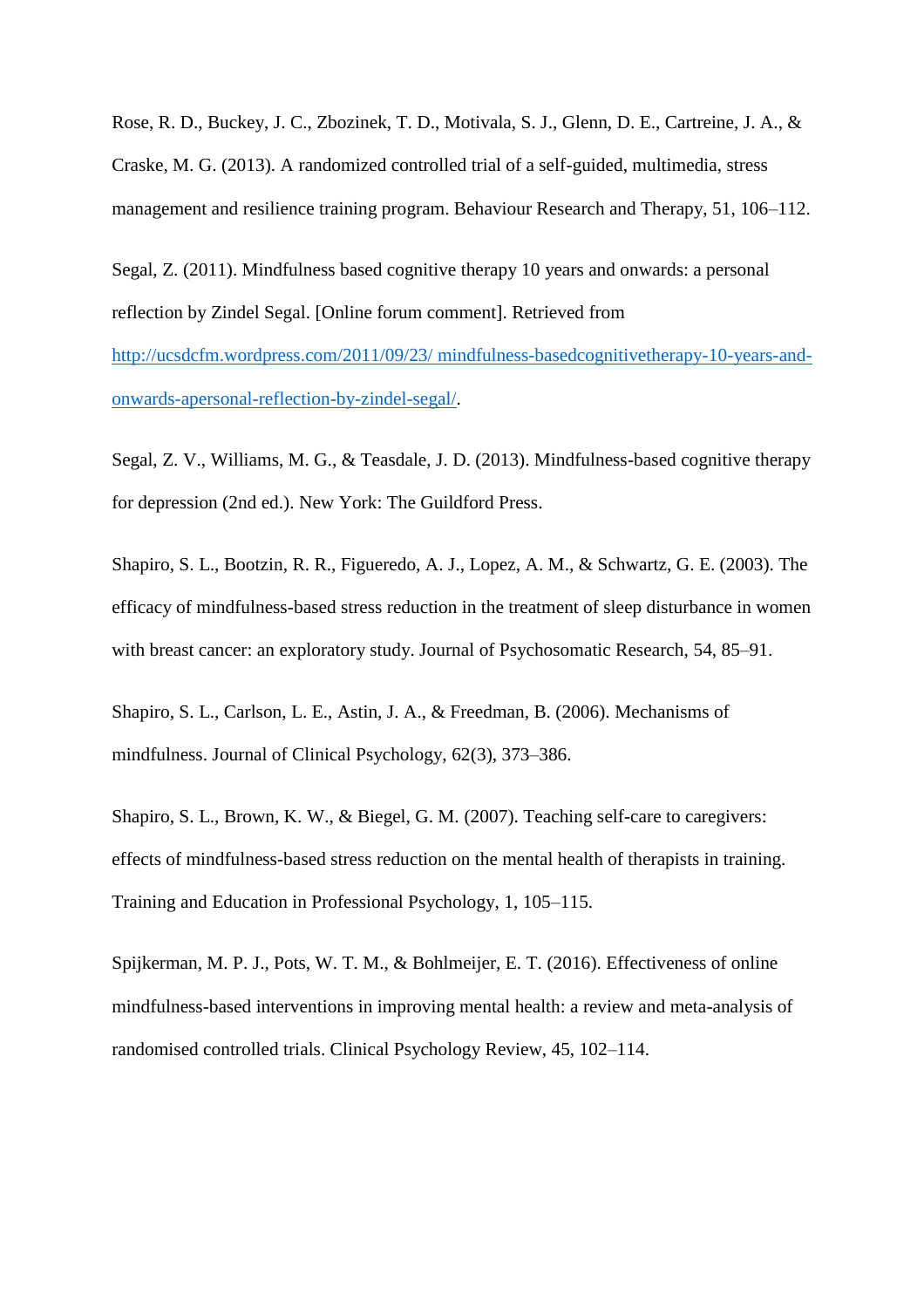Strauss, C., Hayward, M., & Chadwick, P. (2012). Group person-based cognitive therapy for chronic depression: a pilot randomized controlled trial. British Journal of Clinical Psychology, 51, 345–350.

Strauss, C., Cavanagh, K., Oliver, A., & Pettman, D. (2014). Mindfulness-based interventions for people diagnosed with a current episode of an anxiety or depressive disorder: a metaanalysis of randomised controlled trials. PLoS One, 9, e96110.

Strauss, C., Luke, G., Hayward, M., & Jones, F. (2015). Can brief mindfulness practice be of benefit? Evidence from an evaluation of group person-based cognitive therapy for depression. The Cognitive Behaviour Therapist, 7, e19.

Thompson, N. J., Walker, E. R., Obolensky, N., Winning, A., Barmon, C., DiIorio, C., & Compton, M. T. (2010). Distance delivery of mindfulness-based cognitive therapy for depression: project UPLIFT. Epilepsy & Behavior, 19, 247–254.

Visted, E., Vøllestad, J., Nielsen, M. B., & Nielsen, G. H. (2015). The impact of group-based mindfulness training on self-reported mindfulness: a systematic review and meta-analysis. Mindfulness, 6, 501–522.

Vøllestad, J., Nielsen, M. B., & Nielsen, G. H. (2012). Mindfulness and acceptance-based interventions for anxiety disorders: a systematic review and meta-analysis. British Journal of Clinical Psychology, 51, 239–260.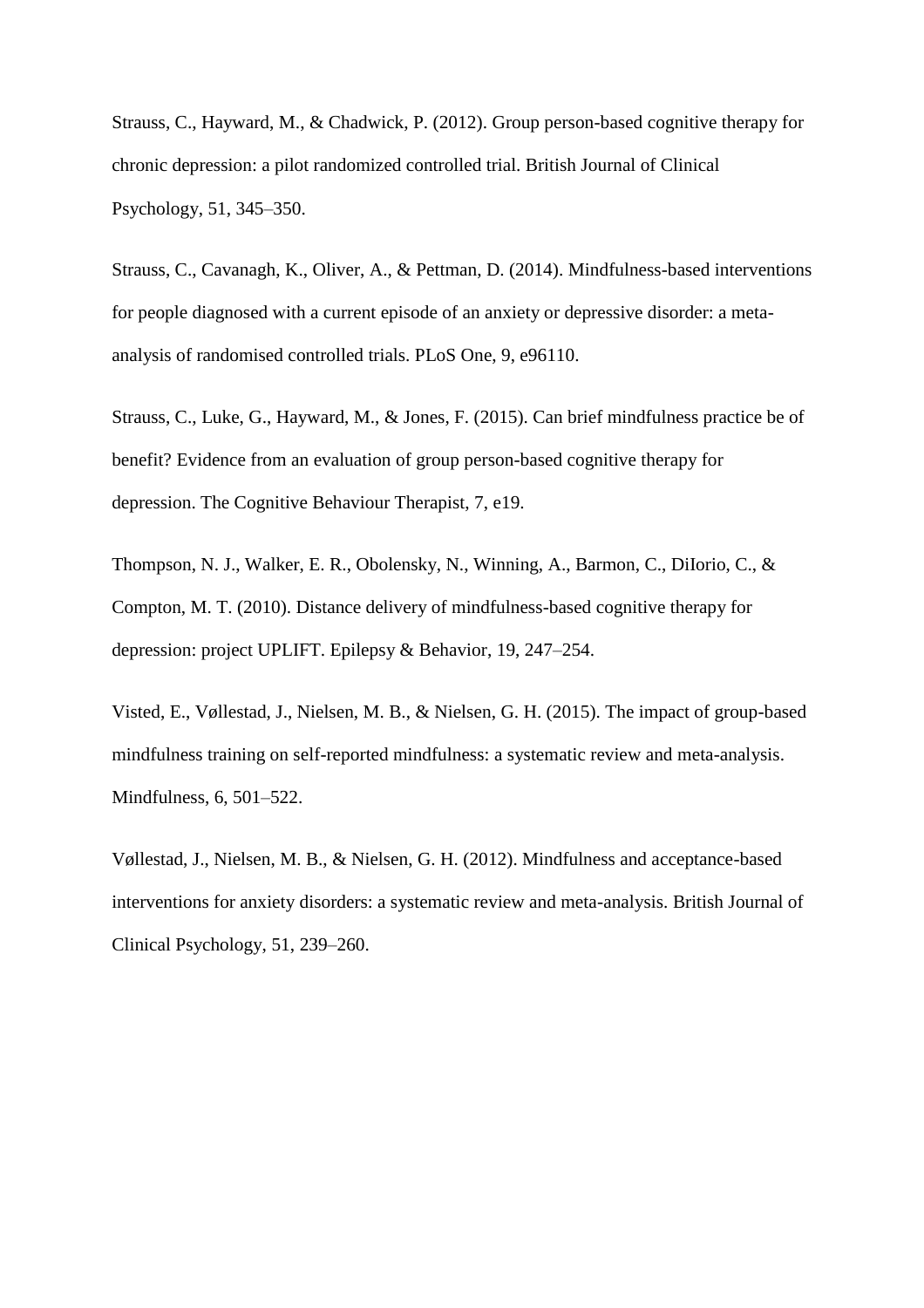Figure 1: Path diagram depicting the stage two mediational model, with changes in perseverative thinking style as the mediator.

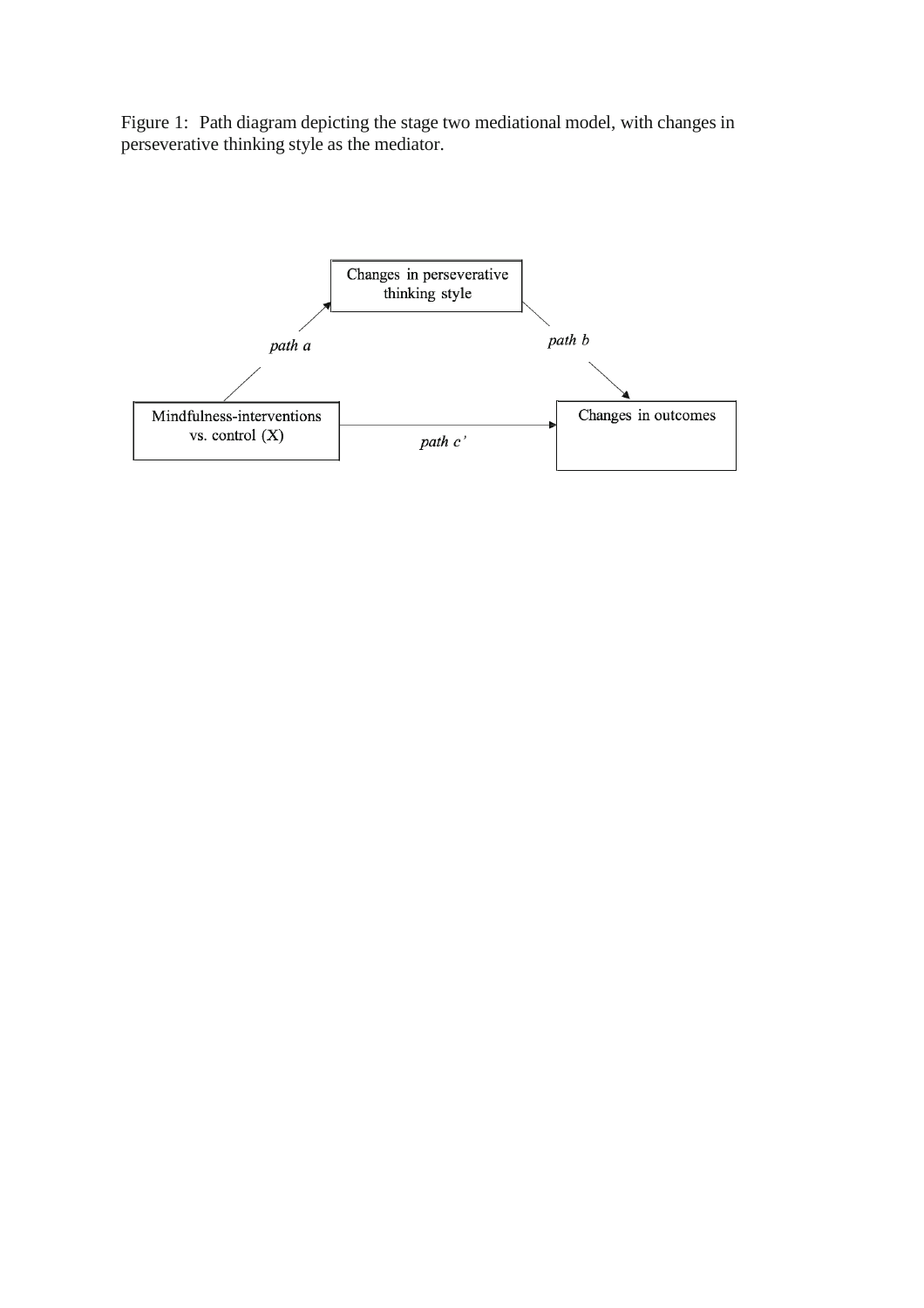Figure 2: CONSORT diagram outlining the process of service user flow through the study.

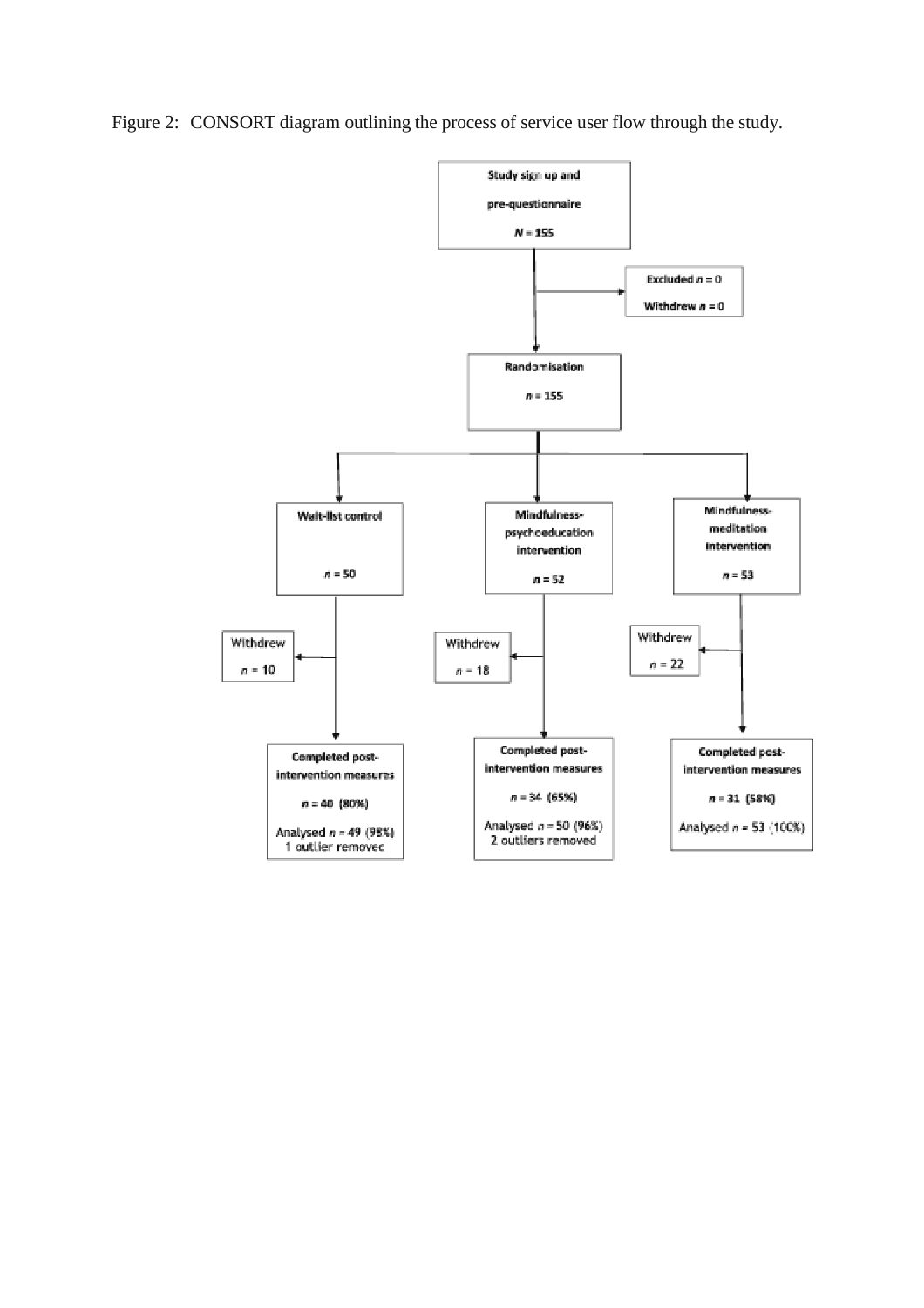Figure 3: Path diagram depicting model 1, testing whether improvements in perseverative thinking (PTQ Change) mediate the effects of mindfulness meditation versus psychoeducation (Contrast 1) or mindfulness meditation versus wait list control (Contrast 2) on improvements in perceived stress (PSS Change). Unstandardised path coefficients are displayed.

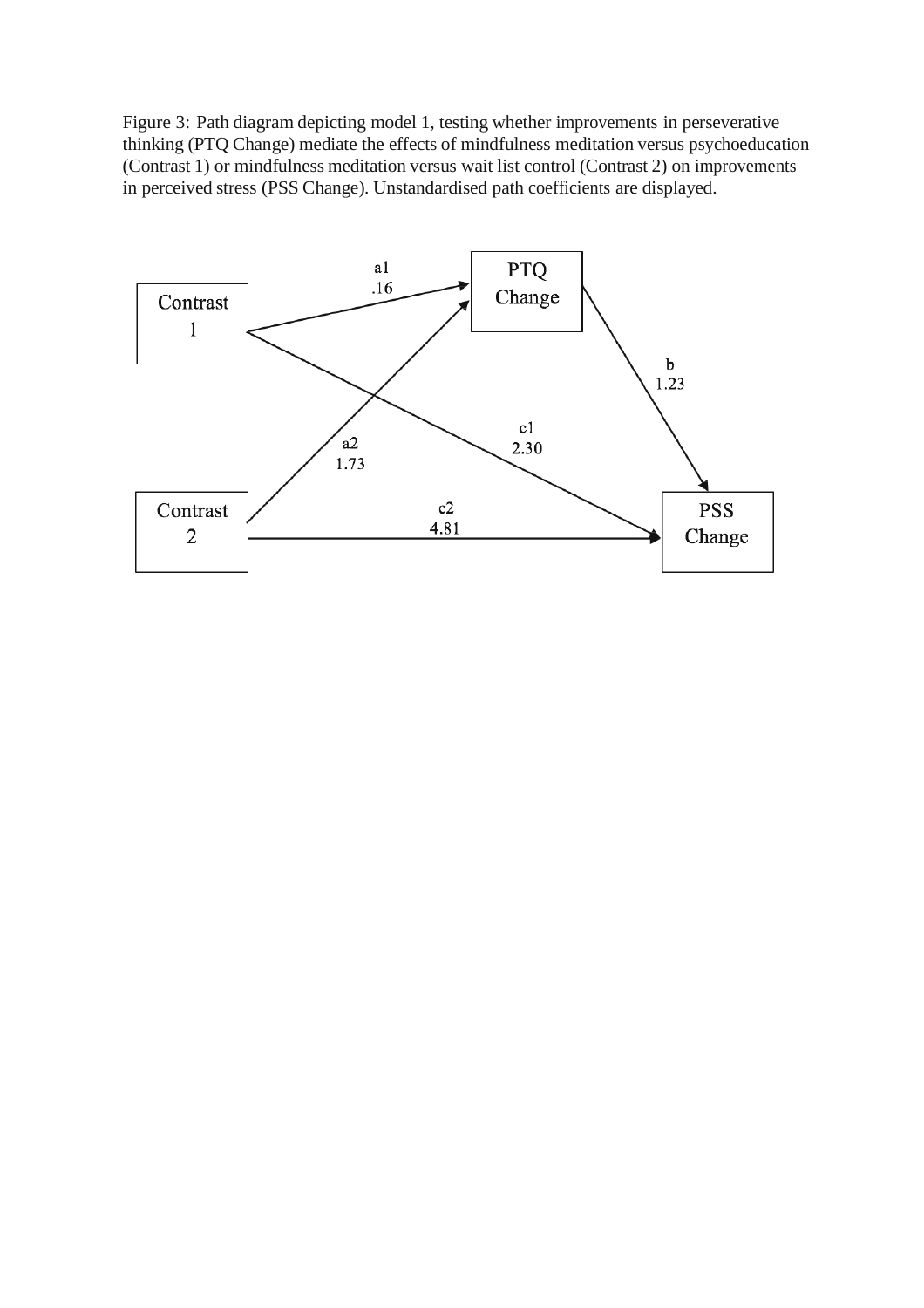Figure 4: Path diagram depicting model 2, testing whether improvements in perseverative thinking (PTQ Change) mediate the effects of mindfulness meditation versus psychoeducation (Contrast 1) or mindfulness meditation versus wait list control (Contrast 2) on improvements in anxiety/ depression symptom severity (PHQ4 Change). Unstandardised path coefficients are displayed.

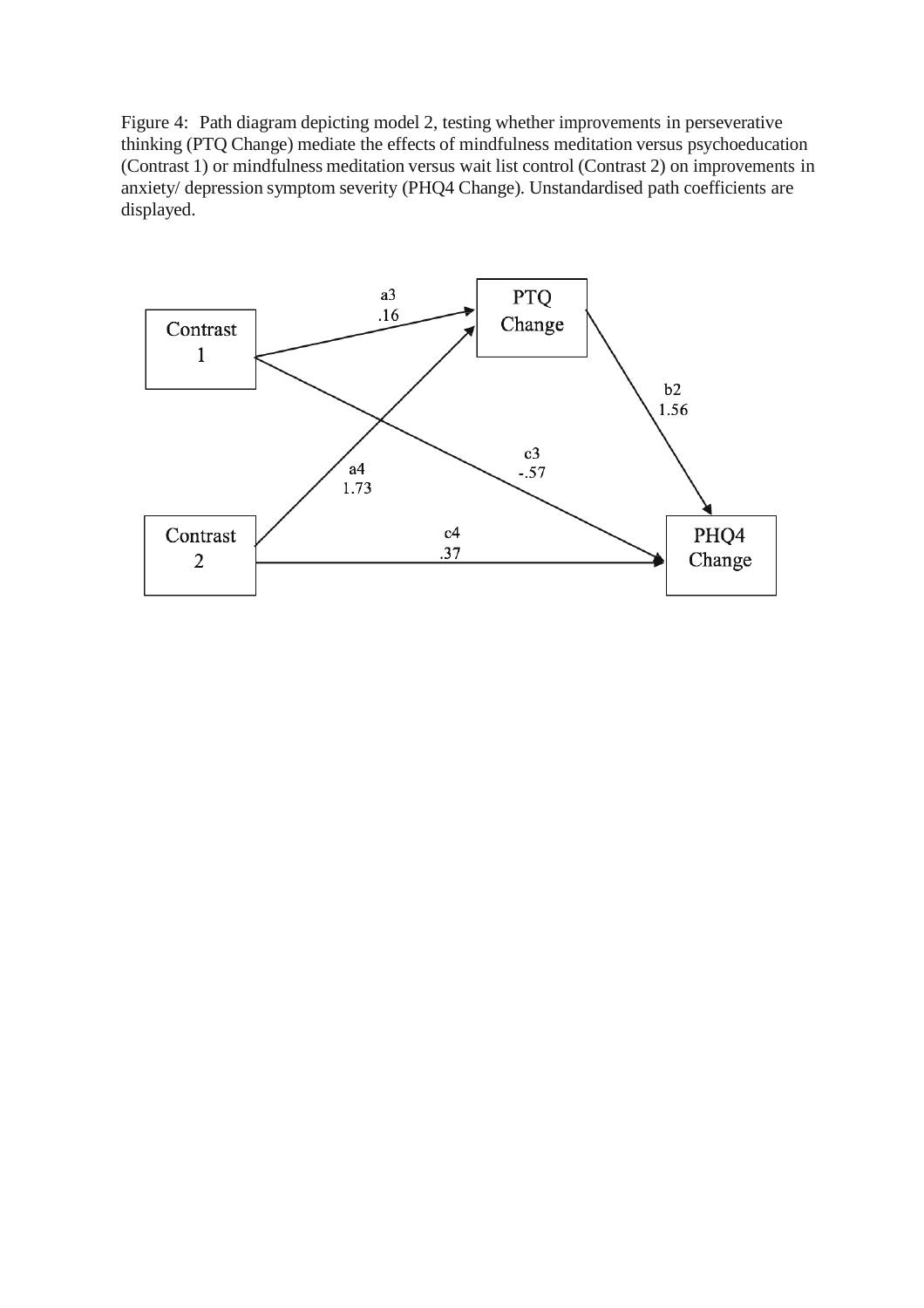| Variable                         | Mindfulness psychoeducation<br>intervention |                    | Mindfulness meditation<br>intervention |             | Wait list control |              | <b>Statistics</b>           |  |
|----------------------------------|---------------------------------------------|--------------------|----------------------------------------|-------------|-------------------|--------------|-----------------------------|--|
| Age (years)                      | Mean<br>30.92                               | <b>SD</b><br>11.78 | Mean<br>31.54                          | SD<br>11.45 | Mean<br>30.60     | SD.<br>11.90 | $F(2, 152) = 0.9, p = 0.92$ |  |
| Gender                           | N                                           | %                  | N                                      | $\%$        | N                 | $\%$         | $X^2(2) = 1.0$ , p = 0.59   |  |
| Male                             | 12                                          | 23%                | 8                                      | 15%         | 11                | 22%          |                             |  |
| Female                           | 41                                          | 73%                | 44                                     | 85%         | 39                | 78%          |                             |  |
| Practice mindfulness at baseline | 12                                          | 23%                | 10                                     | 19%         | 3                 | 6%           | $X^2(2) = 5.94$ , p = 0.051 |  |

Table 1: Characteristics of the mindfulness and wait list control groups at baseline ( $n = 155$ ).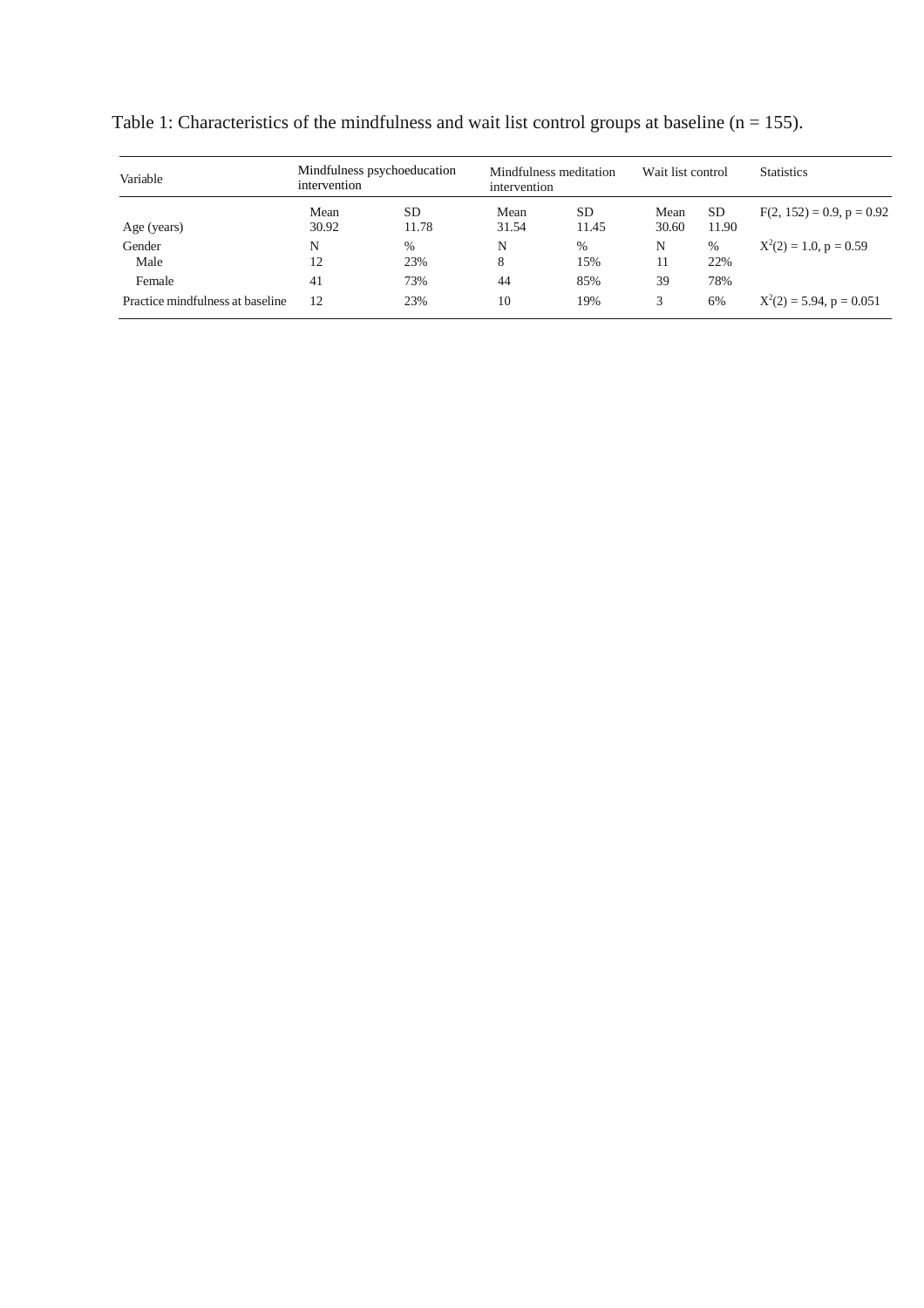Table 2: Descriptive and inferential statistics comparing the mindfulness interventions to the wait list control group on mindfulness, perceived stress and anxiety/depression symptoms (n  $= 152$ ).

| Variable    | Mindfulness psychoeducation intervention |                          |                | Mindfulness meditation intervention | Wait list control | F(2, 147)               |                     |
|-------------|------------------------------------------|--------------------------|----------------|-------------------------------------|-------------------|-------------------------|---------------------|
|             | Pre                                      | Post                     | Pre            | Post                                | Pre               | Post                    |                     |
| <b>FFMO</b> | 114.52 (21.55)                           | $123.00^{\circ}$ (19.12) | 111.36 (22.06) | $118.57a$ (21.63)                   | 108.71 (16.75)    | $110.80^b$ (16.45)      | $3.35, p = 0.01$    |
| <b>PSS</b>  | 21.58(7.13)                              | $18.92^b$ (7.53)         | 23.23(6.46)    | $20.85^b$ (6.47)                    | 24.18(6.43)       | $23.76^{\circ}$ (7.05)  | $3.56$ , $p = 0.03$ |
| PHQ-4       | 4.46(2.96)                               | $3.52^b$ (3.00)          | 5.98(3.18)     | $4.91b$ (3.36)                      | 5.51(3.35)        | $5.65^{\circ}$ (3.47)   | 6.42, $p < 0.01$    |
| <b>PTO</b>  | 33.12 (13.42)                            | $30.42^b$ (12.66)        | 38.87 (11.26)  | $35.36^b$ (12.92)                   | 36.49(10.67)      | $36.27^{\circ}$ (10.59) | $3.27, p = 0.04$    |

Standard deviations are shown in parentheses. F is for ANCOVAs performed on change scores controlling for baseline PHQ-4 and PTQ scores; planned contrasts revealed significant differences ( $p < 0.05$ ) between groups; this is marked in superscript,  $a > b$ 

FFMQ Five Facet Mindfulness Questionnaire, PSS Perceived Stress Scale, PHQ-4 Patient Health Questionnaire, PTQ Perseverative Thinking

Questionnaire